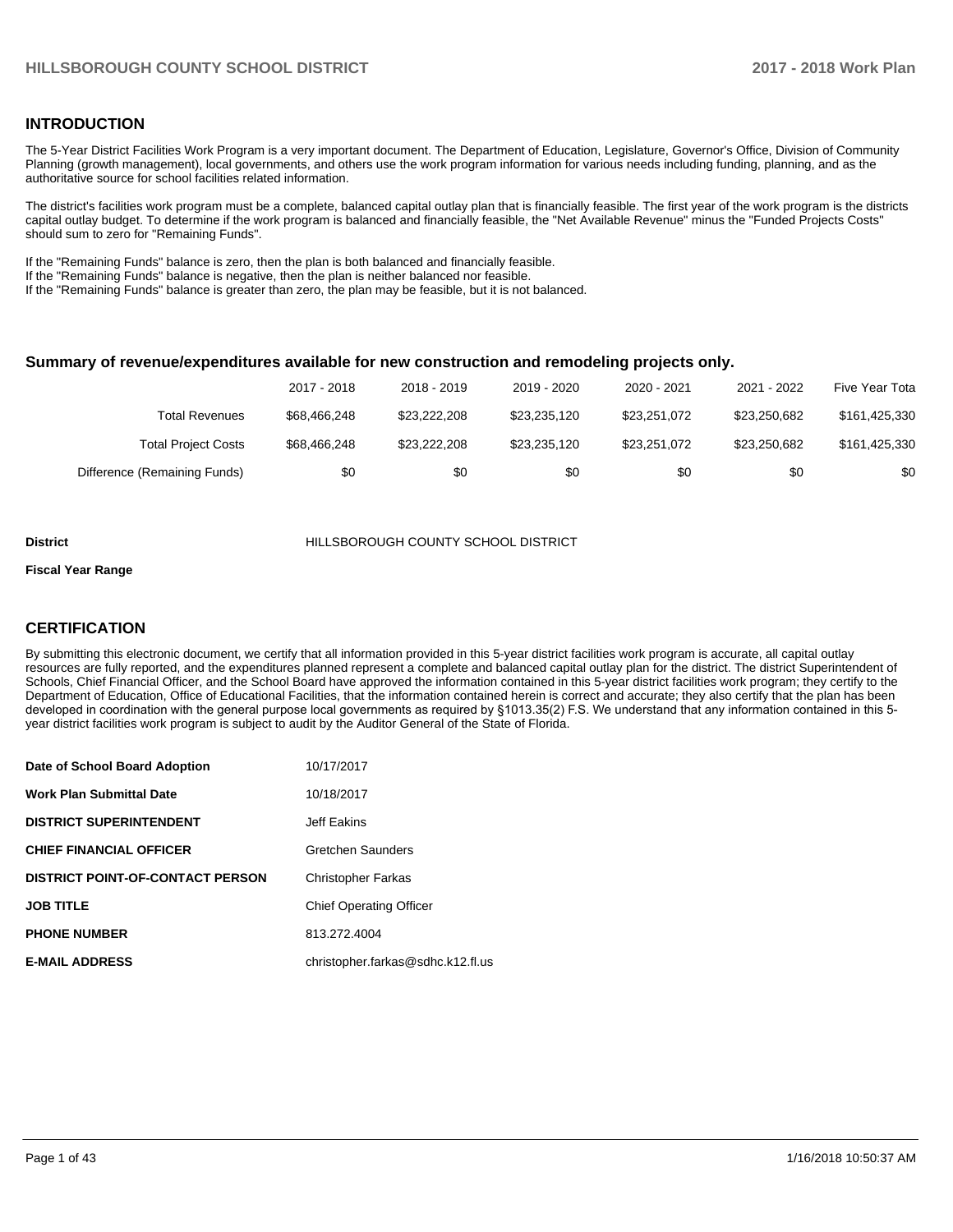# **Expenditures**

#### **Expenditure for Maintenance, Repair and Renovation from 1.50-Mills and PECO**

Annually, prior to the adoption of the district school budget, each school board must prepare a tentative district facilities work program that includes a schedule of major repair and renovation projects necessary to maintain the educational and ancillary facilities of the district.

|                                  | Item                                                                                                                                                                                                                                                                                                                                                                                                                                                                                                                                                                                        |                  | 2018 - 2019<br>Projected | 2019 - 2020<br>Projected | $2020 - 2021$<br>Projected | 2021 - 2022<br>Projected | <b>Total</b> |
|----------------------------------|---------------------------------------------------------------------------------------------------------------------------------------------------------------------------------------------------------------------------------------------------------------------------------------------------------------------------------------------------------------------------------------------------------------------------------------------------------------------------------------------------------------------------------------------------------------------------------------------|------------------|--------------------------|--------------------------|----------------------------|--------------------------|--------------|
| <b>HVAC</b>                      |                                                                                                                                                                                                                                                                                                                                                                                                                                                                                                                                                                                             | \$25,112,044     | \$11,576,814             | \$17,633,988             | \$19,189,068               | \$24,597,637             | \$98,109,551 |
| Locations:                       | BLAKE SENIOR HIGH, COLSON ELEMENTARY, CRESTWOOD ELEMENTARY, CYPRESS CREEK ELEMENTARY, DUNBAR ELEMENTARY<br>GORRIE ELEMENTARY, KNIGHTS ELEMENTARY, LEWIS ELEMENTARY, MANGO ELEMENTARY, MARTINEZ MIDDLE, MCKITRICK<br>ELEMENTARY, MORGAN WOODS ELEMENTARY, POTTER ELEMENTARY, RIVERVIEW SENIOR HIGH, VALRICO ELEMENTARY,<br>WASHINGTON ELEMENTARY, WILLIAMS MIDDLE, WOODBRIDGE ELEMENTARY, YOUNG MIDDLE                                                                                                                                                                                       |                  |                          |                          |                            |                          |              |
| Flooring                         |                                                                                                                                                                                                                                                                                                                                                                                                                                                                                                                                                                                             | \$0 <sub>1</sub> | \$680.580                | \$81.688                 | \$692.651                  | \$180,000                | \$1,634,919  |
| Locations:                       | DOWDELL MIDDLE, HUNTERS GREEN ELEMENTARY, LOWRY ELEMENTARY, MEMORIAL MIDDLE, VAN BUREN MIDDLE,<br><b>WASHINGTON ELEMENTARY</b>                                                                                                                                                                                                                                                                                                                                                                                                                                                              |                  |                          |                          |                            |                          |              |
| Roofing                          |                                                                                                                                                                                                                                                                                                                                                                                                                                                                                                                                                                                             | \$13,996,651     | \$7,106,601              | \$1,394,041              | \$875,598                  | \$1,500,542              | \$24,873,433 |
| Locations:                       | ADAMS MIDDLE, BRANDON SENIOR HIGH, BUCKHORN ELEMENTARY, CAMINITI EXCEPTIONAL STUDENT EDUCATION CENTER,<br>CLAIR-MEL ELEMENTARY, CRESTWOOD ELEMENTARY, EAST BAY SENIOR HIGH, FOLSOM ELEMENTARY, KENLY ELEMENTARY,<br>LAKE MAGDALENE ELEMENTARY, LANIER ELEMENTARY, LITHIA SPRINGS ELEMENTARY, MAINTENANCE OPERATIONS CENTER,<br>MANN MIDDLE, MCLANE MIDDLE, NIFONG BUILDING, PLANT SENIOR HIGH, RUSKIN ELEMENTARY, SCHWARZKOPF ELEMENTARY,<br>SHAW ELEMENTARY, SIMMONS CAREER CENTER, SUMMERFIELD ELEMENTARY, THONOTOSASSA ELEMENTARY, WEBB MIDDLE,<br>WIMAUMA ELEMENTARY, WITTER ELEMENTARY |                  |                          |                          |                            |                          |              |
| Safety to Life                   |                                                                                                                                                                                                                                                                                                                                                                                                                                                                                                                                                                                             | \$0              | \$0                      | \$0                      | \$0                        | \$0                      | \$0          |
| Locations:                       | No Locations for this expenditure.                                                                                                                                                                                                                                                                                                                                                                                                                                                                                                                                                          |                  |                          |                          |                            |                          |              |
| Fencing                          |                                                                                                                                                                                                                                                                                                                                                                                                                                                                                                                                                                                             | \$33,000         | \$0                      | \$72,000                 | \$76,789                   | \$76,789                 | \$258,578    |
|                                  | Locations: BROWARD ELEMENTARY, CORK ELEMENTARY, DURANT SENIOR HIGH, ROBINSON SENIOR HIGH                                                                                                                                                                                                                                                                                                                                                                                                                                                                                                    |                  |                          |                          |                            |                          |              |
| Parking                          |                                                                                                                                                                                                                                                                                                                                                                                                                                                                                                                                                                                             | \$0              | \$0                      | \$0                      | \$0                        | \$0                      | \$0          |
| Locations:                       | No Locations for this expenditure.                                                                                                                                                                                                                                                                                                                                                                                                                                                                                                                                                          |                  |                          |                          |                            |                          |              |
| Electrical                       |                                                                                                                                                                                                                                                                                                                                                                                                                                                                                                                                                                                             | \$222,000        | \$0                      | \$0                      | \$172,800                  | \$0                      | \$394,800    |
| Locations:                       | MANN MIDDLE, TAMPA BAY TECHNICAL HIGH SCHOOL                                                                                                                                                                                                                                                                                                                                                                                                                                                                                                                                                |                  |                          |                          |                            |                          |              |
| Fire Alarm                       |                                                                                                                                                                                                                                                                                                                                                                                                                                                                                                                                                                                             | \$861.696        | \$0 <sub>1</sub>         | \$660,300                | \$0                        | \$0                      | \$1,521,996  |
| Locations:                       | GIBSONTON ELEMENTARY, PIZZO ELEMENTARY, RODGERS MIDDLE, SICKLES SENIOR HIGH, WALKER MIDDLE                                                                                                                                                                                                                                                                                                                                                                                                                                                                                                  |                  |                          |                          |                            |                          |              |
| Telephone/Intercom System        |                                                                                                                                                                                                                                                                                                                                                                                                                                                                                                                                                                                             | \$146.400        | \$336,000                | \$286,800                | \$421,200                  | \$0                      | \$1,190,400  |
|                                  | Locations: BLAKE SENIOR HIGH, BURNETT MIDDLE, CHAMBERLAIN SENIOR HIGH, LETO SENIOR HIGH, MARSHALL MIDDLE, MEMORIAL<br>MIDDLE, RIVERVIEW SENIOR HIGH, WESTCHASE ELEMENTARY                                                                                                                                                                                                                                                                                                                                                                                                                   |                  |                          |                          |                            |                          |              |
| <b>Closed Circuit Television</b> |                                                                                                                                                                                                                                                                                                                                                                                                                                                                                                                                                                                             | \$0              | \$0                      | \$0                      | \$0                        | \$0                      | \$0          |
|                                  | Locations: No Locations for this expenditure.                                                                                                                                                                                                                                                                                                                                                                                                                                                                                                                                               |                  |                          |                          |                            |                          |              |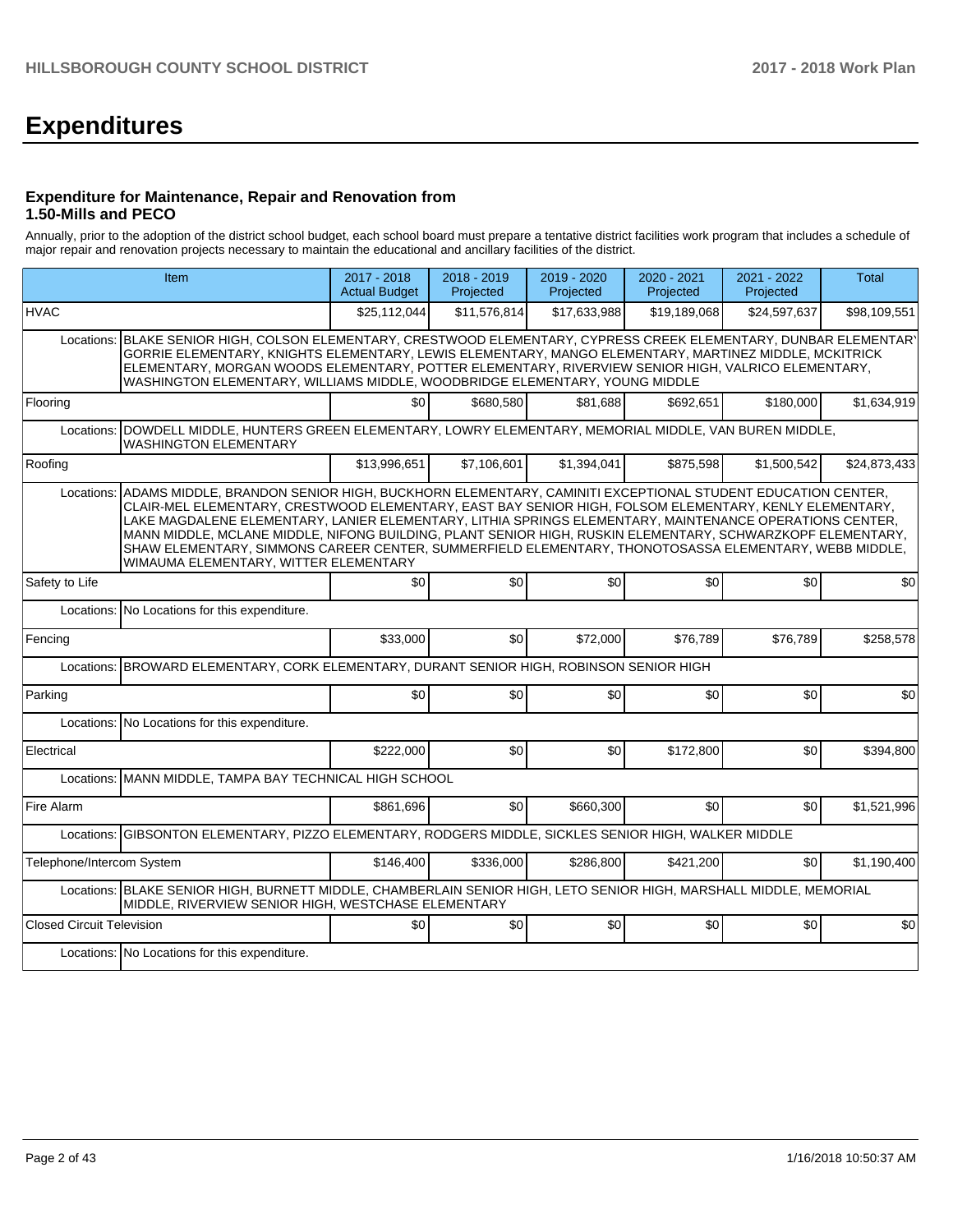| Paint              |                                                                                                                                                                                                                                                                                                                                                                                                                                                                                                                                                                                                                                                                                                                                                                                                                                                                                                                                                                                                                                                                                                                                                                                                                                                                                                                                                                                                                                                                                                                                                                                                                                                                                                                                                                                                                                                                                                                                                                                                                                                                                                                                                                                                                                                                                                                                                                                                                                                                                                                                                                                                                                                                                                                                                                                                                                                                                                                                                                                                                                                                                                                                                                                                                                                                                                                                                                                                                                                                                                                                                                                                                                                                                                                                                                                                                                                                                                                                                                                                                                                                                                                                                                                                                                                                                                                                                                                                                                                                                                                                                                                                                                                                                                                                                                                                                                                                                                                                                                                                                                                                                                                                                                                                                                                                                                                                                                                                                                                                                                                                                                                                                                               | \$1,435,859  | \$2,427,863  | \$4,711,969  | \$3,252,080  | \$1,292,399  | \$13,120,170  |
|--------------------|-----------------------------------------------------------------------------------------------------------------------------------------------------------------------------------------------------------------------------------------------------------------------------------------------------------------------------------------------------------------------------------------------------------------------------------------------------------------------------------------------------------------------------------------------------------------------------------------------------------------------------------------------------------------------------------------------------------------------------------------------------------------------------------------------------------------------------------------------------------------------------------------------------------------------------------------------------------------------------------------------------------------------------------------------------------------------------------------------------------------------------------------------------------------------------------------------------------------------------------------------------------------------------------------------------------------------------------------------------------------------------------------------------------------------------------------------------------------------------------------------------------------------------------------------------------------------------------------------------------------------------------------------------------------------------------------------------------------------------------------------------------------------------------------------------------------------------------------------------------------------------------------------------------------------------------------------------------------------------------------------------------------------------------------------------------------------------------------------------------------------------------------------------------------------------------------------------------------------------------------------------------------------------------------------------------------------------------------------------------------------------------------------------------------------------------------------------------------------------------------------------------------------------------------------------------------------------------------------------------------------------------------------------------------------------------------------------------------------------------------------------------------------------------------------------------------------------------------------------------------------------------------------------------------------------------------------------------------------------------------------------------------------------------------------------------------------------------------------------------------------------------------------------------------------------------------------------------------------------------------------------------------------------------------------------------------------------------------------------------------------------------------------------------------------------------------------------------------------------------------------------------------------------------------------------------------------------------------------------------------------------------------------------------------------------------------------------------------------------------------------------------------------------------------------------------------------------------------------------------------------------------------------------------------------------------------------------------------------------------------------------------------------------------------------------------------------------------------------------------------------------------------------------------------------------------------------------------------------------------------------------------------------------------------------------------------------------------------------------------------------------------------------------------------------------------------------------------------------------------------------------------------------------------------------------------------------------------------------------------------------------------------------------------------------------------------------------------------------------------------------------------------------------------------------------------------------------------------------------------------------------------------------------------------------------------------------------------------------------------------------------------------------------------------------------------------------------------------------------------------------------------------------------------------------------------------------------------------------------------------------------------------------------------------------------------------------------------------------------------------------------------------------------------------------------------------------------------------------------------------------------------------------------------------------------------------------------------------------------------------------------------------------|--------------|--------------|--------------|--------------|--------------|---------------|
|                    | Locations: ALEXANDER ELEMENTARY, BARRINGTON MIDDLE SCHOOL, BEVIS ELEMENTARY, BRYANT ELEMENTARY, BUCHANAN MIDDLE,<br>CHAMBERLAIN SENIOR HIGH, CHIARAMONTE ELEMENTARY, CLARK ELEMENTARY, DAVIS ELEMENTARY, DOBY ELEMENTARY,<br>DOVER ELEMENTARY, DOWDELL MIDDLE, DURANT SENIOR HIGH, EAST BAY SENIOR HIGH, FISHHAWK CREEK ELEMENTARY,<br>FREEDOM SENIOR HIGH, GIUNTA MIDDLE SCHOOL, HAMMOND ELEMENTARY, HILLSBOROUGH SENIOR HIGH, JEFFERSON SENIOR<br>HIGH, LANIER ELEMENTARY, LENNARD HIGH SCHOOL, LEWIS ELEMENTARY, LINCOLN ELEMENTARY, LOCKHART ELEMENTARY,<br>LOWRY ELEMENTARY, MACFARLANE ELEMENTARY, MANISCALCO ELEMENTARY, MARTINEZ MIDDLE, MCLANE MIDDLE,<br>MENDENHALL ELEMENTARY, MIDDLETON SENIOR HIGH, NEWSOME SENIOR HIGH, PALM RIVER ELEMENTARY, SESSUMS<br>ELEMENTARY, SHEEHY ELEMENTARY, SHIELDS MIDDLE, SOUTH COUNTY CAREER CENTER, SPOTO HIGH SCHOOL, STEWART<br>MIDDLE, STOWERS ELEMENTARY SCHOOL, TAMPA BAY BOULEVARD ELEMENTARY, TOMLIN MIDDLE, TWIN LAKES ELEMENTARY,<br>VAN BUREN MIDDLE, WESTCHASE ELEMENTARY                                                                                                                                                                                                                                                                                                                                                                                                                                                                                                                                                                                                                                                                                                                                                                                                                                                                                                                                                                                                                                                                                                                                                                                                                                                                                                                                                                                                                                                                                                                                                                                                                                                                                                                                                                                                                                                                                                                                                                                                                                                                                                                                                                                                                                                                                                                                                                                                                                                                                                                                                                                                                                                                                                                                                                                                                                                                                                                                                                                                                                                                                                                                                                                                                                                                                                                                                                                                                                                                                                                                                                                                                                                                                                                                                                                                                                                                                                                                                                                                                                                                                                                                                                                                                                                                                                                                                                                                                                                                                                                                                                                                           |              |              |              |              |              |               |
| Maintenance/Repair |                                                                                                                                                                                                                                                                                                                                                                                                                                                                                                                                                                                                                                                                                                                                                                                                                                                                                                                                                                                                                                                                                                                                                                                                                                                                                                                                                                                                                                                                                                                                                                                                                                                                                                                                                                                                                                                                                                                                                                                                                                                                                                                                                                                                                                                                                                                                                                                                                                                                                                                                                                                                                                                                                                                                                                                                                                                                                                                                                                                                                                                                                                                                                                                                                                                                                                                                                                                                                                                                                                                                                                                                                                                                                                                                                                                                                                                                                                                                                                                                                                                                                                                                                                                                                                                                                                                                                                                                                                                                                                                                                                                                                                                                                                                                                                                                                                                                                                                                                                                                                                                                                                                                                                                                                                                                                                                                                                                                                                                                                                                                                                                                                                               | \$21.470.672 | \$22,739,066 | \$23,102,857 | \$23,436,202 | \$23.686.203 | \$114,435,000 |
|                    | Locations: 40th STREET VEHICLE MAINTENANCE BUILDING, ADAMS MIDDLE, ALAFIA ELEMENTARY, ALEXANDER ELEMENTARY, ALONSO HIGH<br>ANDERSON ELEMENTARY, APARICIO-LEVY TECHNICAL COLLEGE, APOLLO BEACH ELEMENTARY, AREA I OFFICE, AREA III OFFICE<br>AREA VII OFFICE, AREA VIII OFFICE, ARMWOOD SENIOR HIGH, BAILEY ELEMENTARY SCHOOL, BALLAST POINT ELEMENTARY,<br>BARRINGTON MIDDLE SCHOOL, BAY CREST ELEMENTARY, BELLAMY ELEMENTARY, BENITO MIDDLE, BEVIS ELEMENTARY, BING<br>ELEMENTARY, BLAKE SENIOR HIGH, BLOOMINGDALE SENIOR HIGH, BOWERS WHITLEY CAREER CENTER, BOYETTE SPRINGS<br>ELEMENTARY, BRANDON ALTERNATIVE, BRANDON SENIOR HIGH, BREWSTER TECHNICAL COLLEGE, BROOKER ELEMENTARY,<br>BROWARD ELEMENTARY, BRYAN ELEMENTARY, BRYANT ELEMENTARY, BUCHANAN MIDDLE, BUCKHORN ELEMENTARY, BURNETT<br>MIDDLE, BURNEY ELEMENTARY, BURNS MIDDLE, BUS GARAGE, CAHOON ELEMENTARY, CAMINITI EXCEPTIONAL STUDENT<br>EDUCATION CENTER, CANNELLA ELEMENTARY, CARROLLWOOD ELEMENTARY, CARVER EXCEPTIONAL CENTER, CHAMBERLAIN<br>SENIOR HIGH, CHIARAMONTE ELEMENTARY, CHILDREN SERVICES CENTER, CHILES ELEMENTARY, CIMINO ELEMENTARY, CITRUS<br>PARK ELEMENTARY, CLAIR-MEL ELEMENTARY, CLARK ELEMENTARY, CLAYWELL ELEMENTARY, CLEVELAND ELEMENTARY,<br>COLEMAN MIDDLE, COLLINS ELEMENTARY, COLSON ELEMENTARY, CORK ELEMENTARY, CORR ELEMENTARY, CRESTWOOD<br>ELEMENTARY, CYPRESS CREEK ELEMENTARY, D. W. WATERS CENTER, DAVIDSEN MIDDLE, DAVIS ELEMENTARY, DEER PARK<br>ELEMENTARY, DESOTO ELEMENTARY, DICKENSON ELEMENTARY, DOBY ELEMENTARY, DOVER ELEMENTARY, DOWDELL MIDDLE,<br>DUNBAR ELEMENTARY, DURANT SENIOR HIGH, EAST BAY SENIOR HIGH, EDISON ELEMENTARY, EGYPT LAKE ELEMENTARY,<br>EISENHOWER MIDDLE, ERWIN TECHNICAL COLLEGE, ESSRIG ELEMENTARY, FARNELL MIDDLE, FERRELL MIDDLE MAGNET,<br>FISHHAWK CREEK ELEMENTARY, FOLSOM ELEMENTARY, FOREST HILLS ELEMENTARY, FOSTER ELEMENTARY, FRANKLIN MIDDLE<br>FREEDOM SENIOR HIGH, FROST ELEMENTARY, FURNITURE REFINISHING, GAITHER SENIOR HIGH, GARY ADULT CENTER,<br>GIBSONTON ELEMENTARY, GIUNTA MIDDLE SCHOOL, GORRIE ELEMENTARY, GRADY ELEMENTARY, GRAHAM ELEMENTARY,<br>GRECO MIDDLE SCHOOL, GREEN STREET OFFICES, HAMMOND ELEMENTARY, HERITAGE ELEMENTARY, HILL MIDDLE,<br>HILLSBOROUGH SENIOR HIGH, HORATIO OFFICE BUILDING, HUNTERS GREEN ELEMENTARY, INSTRUCTIONAL SERVICES CENTER,<br>IPPOLITO ELEMENTARY, JACKSON ELEMENTARY, JAMES ELEMENTARY SCHOOL, JEFFERSON SENIOR HIGH, JENNINGS MIDDLE,<br>JUST ELEMENTARY, KENLY ELEMENTARY, KIMBELL ELEMENTARY, KING SENIOR HIGH, KINGSWOOD ELEMENTARY, KNIGHTS<br>(OLD), KNIGHTS ELEMENTARY, LAKE MAGDALENE ELEMENTARY, LAMB ELEMENTARY, LANIER ELEMENTARY, LAVOY EXCEPTIONA<br>STUDENT EDUCATION CENTER, LEAREY TECHNICAL COLLEGE, LENNARD HIGH SCHOOL, LETO SENIOR HIGH, LEWIS<br>ELEMENTARY, LIBERTY MIDDLE, LIMONA ELEMENTARY, LINCOLN ELEMENTARY, LITHIA SPRINGS ELEMENTARY, LOCKHART<br>ELEMENTARY, LOMAX ELEMENTARY, LOPEZ ELEMENTARY, LOPEZ EXCEPTIONAL STUDENT EDUCATION CENTER, LOWRY<br>ELEMENTARY, LUTZ ELEMENTARY, MABRY ELEMENTARY, MACFARLANE ELEMENTARY, MADISON MIDDLE, MAINTENANCE<br>CENTRAL, MAINTENANCE EAST, MAINTENANCE OPERATIONS CENTER, MAINTENANCE WEST, MANGO ELEMENTARY, MANHATTAN<br>CENTER, MANISCALCO ELEMENTARY, MANN MIDDLE, MARSHALL MIDDLE, MARTINEZ MIDDLE, MCDONALD ELEMENTARY,<br>MCKITRICK ELEMENTARY, MCLANE MIDDLE, MEMORIAL MIDDLE, MENDENHALL ELEMENTARY, MIDDLETON SENIOR HIGH, MILES<br>ELEMENTARY, MINTZ ELEMENTARY, MITCHELL ELEMENTARY, MONROE MIDDLE, MORGAN WOODS ELEMENTARY, MORT<br>ELEMENTARY, MULLER ELEMENTARY, MULRENNAN MIDDLE, NELSON ELEMENTARY, NEWSOME SENIOR HIGH, NIFONG BUILDING,<br>NORTH TAMPA ALTERNATIVE CENTER, NORTHWEST ELEMENTARY, OAK GROVE ELEMENTARY, OAK PARK ELEMENTARY, ORANGI<br>GROVE MIDDLE, PALM RIVER ELEMENTARY, PIERCE MIDDLE, PINECREST ELEMENTARY, PIZZO ELEMENTARY, PLANT CITY SENIOF<br>HIGH, PLANT SENIOR HIGH, POTTER ELEMENTARY, PRIDE ELEMENTARY, PROGRESS VILLAGE MIDDLE, RAMPELLO DOWNTOWN<br>PARTNERSHIP, RANDALL MIDDLE, RAYMOND O SHELTON ADMINISTRATIVE CENTER, REDDICK ELEMENTARY SCHOOL, RIVERHILL!<br>ELEMENTARY, RIVERVIEW ELEMENTARY, RIVERVIEW SENIOR HIGH, ROBINSON ELEMENTARY, ROBINSON SENIOR HIGH, ROBLES<br>ELEMENTARY, RODGERS MIDDLE, ROLAND PARK K-8, ROOSEVELT ELEMENTARY, RUSKIN ELEMENTARY, SANCHEZ SERVICE<br>CENTER, SCHMIDT ELEMENTARY, SCHWARZKOPF ELEMENTARY, SEFFNER ELEMENTARY, SEMINOLE ELEMENTARY, SESSUMS<br>ELEMENTARY, SHAW ELEMENTARY, SHEEHY ELEMENTARY, SHIELDS MIDDLE, SHORE ELEMENTARY, SICKLES SENIOR HIGH,<br>SIMMONS CAREER CENTER, SLIGH MIDDLE, SMITH MIDDLE SCHOOL, SOUTH COUNTY CAREER CENTER, SPOTO HIGH SCHOOL,<br>SPRINGHEAD ELEMENTARY, STEINBRENNER HIGH SCHOOL, STEWART MIDDLE, STOWERS ELEMENTARY SCHOOL, STRAWBERRY<br>CREST HIGH SCHOOL, SULPHUR SPRINGS K-8 COMMUNITY SCHOOL, SUMMERFIELD CROSSINGS, SUMMERFIELD ELEMENTARY,<br>SYMMES ELEMENTARY, TAMPA BAY BOULEVARD ELEMENTARY, TAMPA BAY TECHNICAL HIGH SCHOOL, TAMPA PALMS<br>ELEMENTARY, TEMPLE TERRACE ELEMENTARY, THOMPSON ELEMENTARY, THONOTOSASSA ELEMENTARY, TINKER K-8, TOMLIN<br>MIDDLE, TOWN & COUNTRY ELEMENTARY, TRAPNELL ELEMENTARY, TURKEY CREEK MIDDLE, TURNER BARTELS K-8, TWIN LAKES<br>ELEMENTARY, VALRICO ELEMENTARY, VAN BUREN MIDDLE, VELASCO STUDENT SERVICE CENTER, WALDEN LAKE ELEMENTARY,<br>WALKER MIDDLE, WAREHOUSE, WASHINGTON ELEMENTARY, WEBB MIDDLE, WEST SHORE ELEMENTARY, WEST TAMPA<br>ELEMENTARY, WESTCHASE ELEMENTARY, WHARTON SENIOR HIGH, WILLIAMS MIDDLE, WILSON ELEMENTARY, WILSON MIDDLE,<br>WIMAUMA ELEMENTARY, WITTER ELEMENTARY, WOODBRIDGE ELEMENTARY, YATES ELEMENTARY, YOUNG MIDDLE |              |              |              |              |              |               |
|                    | Sub Total:                                                                                                                                                                                                                                                                                                                                                                                                                                                                                                                                                                                                                                                                                                                                                                                                                                                                                                                                                                                                                                                                                                                                                                                                                                                                                                                                                                                                                                                                                                                                                                                                                                                                                                                                                                                                                                                                                                                                                                                                                                                                                                                                                                                                                                                                                                                                                                                                                                                                                                                                                                                                                                                                                                                                                                                                                                                                                                                                                                                                                                                                                                                                                                                                                                                                                                                                                                                                                                                                                                                                                                                                                                                                                                                                                                                                                                                                                                                                                                                                                                                                                                                                                                                                                                                                                                                                                                                                                                                                                                                                                                                                                                                                                                                                                                                                                                                                                                                                                                                                                                                                                                                                                                                                                                                                                                                                                                                                                                                                                                                                                                                                                                    | \$63,278,322 | \$44,866,924 | \$47,943,643 | \$48,116,388 | \$51,333,570 | \$255,538,847 |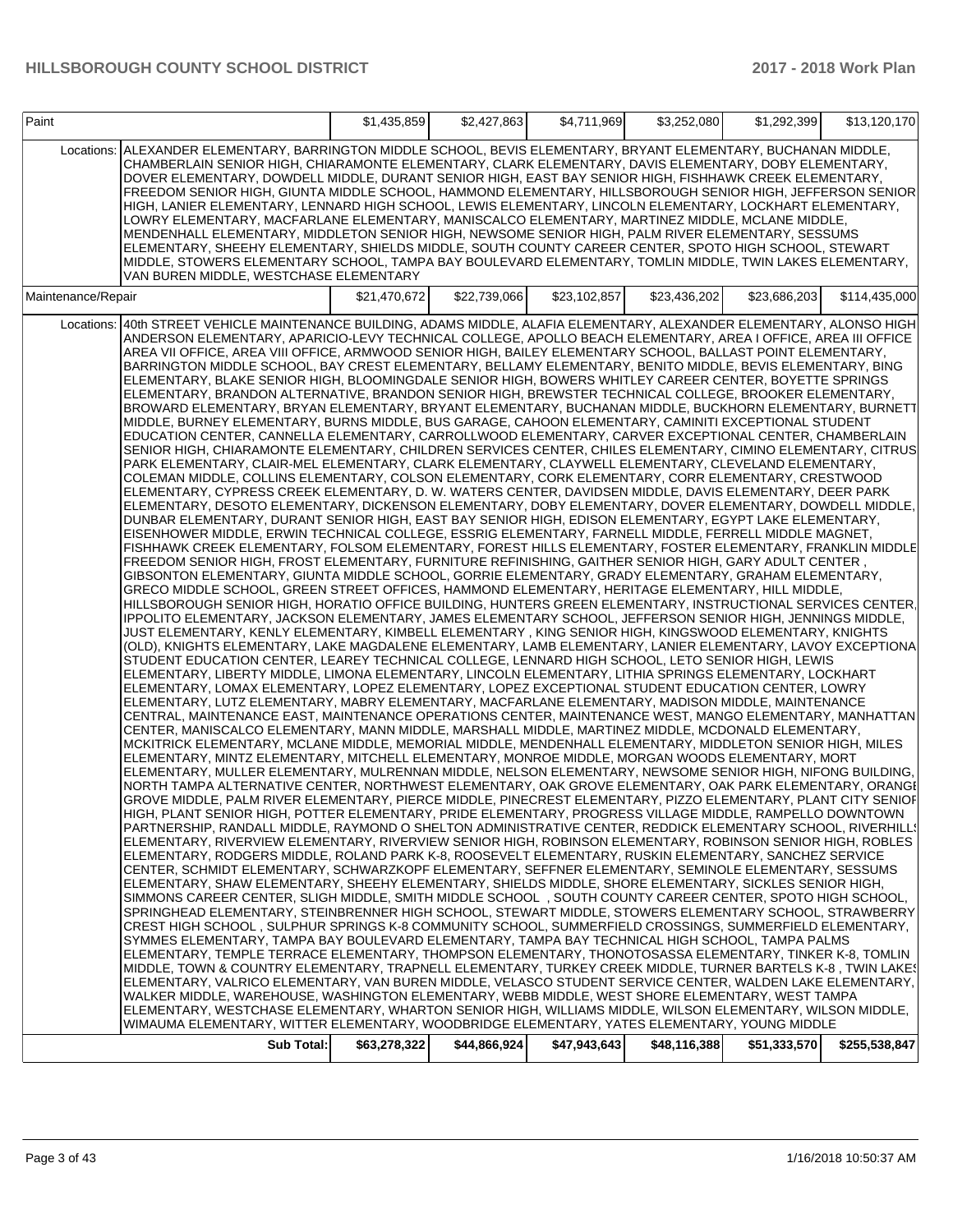| <b>PECO Maintenance Expenditures</b> | \$3,436,612  | \$5,141,941  | \$5,279,902  | \$5,380,972  | \$5,380,972  | \$24,620,399  |
|--------------------------------------|--------------|--------------|--------------|--------------|--------------|---------------|
| 1.50 Mill Sub Total: I               | \$61.420.865 | \$43.721.595 | \$45,033,527 | \$46,548,368 | \$47.230.999 | \$243.955.354 |

|                       | <b>Other Items</b>                                                                                                                                                                                                                                              | 2017 - 2018<br><b>Actual Budget</b> | 2018 - 2019<br>Projected | 2019 - 2020<br>Projected | 2020 - 2021<br>Projected | 2021 - 2022<br>Projected | Total       |
|-----------------------|-----------------------------------------------------------------------------------------------------------------------------------------------------------------------------------------------------------------------------------------------------------------|-------------------------------------|--------------------------|--------------------------|--------------------------|--------------------------|-------------|
| Bleacher              |                                                                                                                                                                                                                                                                 | \$0                                 | \$598,621                | \$389,420                | \$816,897                | \$0                      | \$1,804,938 |
|                       | Locations ARMWOOD SENIOR HIGH, BLOOMINGDALE SENIOR HIGH, BRANDON SENIOR HIGH, EAST BAY SENIOR HIGH, FREEDOM SENIOR<br>HIGH, JEFFERSON SENIOR HIGH, NEWSOME SENIOR HIGH, TURKEY CREEK MIDDLE                                                                     |                                     |                          |                          |                          |                          |             |
| Casework              |                                                                                                                                                                                                                                                                 | \$0                                 | \$0                      | \$0                      | \$300,000                | \$0                      | \$300,000   |
|                       | Locations CAHOON ELEMENTARY, LOPEZ ELEMENTARY                                                                                                                                                                                                                   |                                     |                          |                          |                          |                          |             |
| <b>Doors</b>          |                                                                                                                                                                                                                                                                 | \$0                                 | \$92,160                 | \$0                      | \$0                      | \$137,640                | \$229,800   |
|                       | Locations RIVERVIEW ELEMENTARY, TURKEY CREEK MIDDLE                                                                                                                                                                                                             |                                     |                          |                          |                          |                          |             |
| <b>Handrails</b>      |                                                                                                                                                                                                                                                                 | \$0                                 | \$0                      | \$0                      | \$0                      | \$54,000                 | \$54,000    |
|                       | Locations GORRIE ELEMENTARY                                                                                                                                                                                                                                     |                                     |                          |                          |                          |                          |             |
| Lockers               |                                                                                                                                                                                                                                                                 | \$0                                 | \$0                      | \$80,000                 | \$0                      | \$0                      | \$80,000    |
|                       | Locations BURNETT MIDDLE                                                                                                                                                                                                                                        |                                     |                          |                          |                          |                          |             |
| Locks                 |                                                                                                                                                                                                                                                                 | \$0                                 | \$0                      | \$0                      | \$0                      | \$144,000                | \$144,000   |
|                       | Locations LETO SENIOR HIGH, SICKLES SENIOR HIGH                                                                                                                                                                                                                 |                                     |                          |                          |                          |                          |             |
| Playcourt             |                                                                                                                                                                                                                                                                 | \$163,491                           | \$316,200                | \$179,080                | \$829,235                | \$392.480                | \$1,880,486 |
|                       | Locations ALAFIA ELEMENTARY, CYPRESS CREEK ELEMENTARY, EAST BAY SENIOR HIGH, ESSRIG ELEMENTARY, GORRIE ELEMENTARY,<br>HILL MIDDLE, MENDENHALL ELEMENTARY, RIVERHILLS ELEMENTARY, SEMINOLE ELEMENTARY, TAMPA BAY TECHNICAL HIGH<br>SCHOOL, WOODBRIDGE ELEMENTARY |                                     |                          |                          |                          |                          |             |
| Plumbing              |                                                                                                                                                                                                                                                                 | \$976,437                           | \$300,000                | \$0                      | \$315,600                | \$360,000                | \$1,952,037 |
|                       | Locations BRANDON SENIOR HIGH, LITHIA SPRINGS ELEMENTARY, MANGO ELEMENTARY, MINTZ ELEMENTARY, TAMPA BAY TECHNICAL<br>HIGH SCHOOL, THONOTOSASSA ELEMENTARY, VAN BUREN MIDDLE                                                                                     |                                     |                          |                          |                          |                          |             |
| Restrooms             |                                                                                                                                                                                                                                                                 | \$0                                 | \$93,650                 | \$108,000                | \$0                      | \$0                      | \$201,650   |
|                       | Locations FREEDOM SENIOR HIGH, MEMORIAL MIDDLE                                                                                                                                                                                                                  |                                     |                          |                          |                          |                          |             |
| <b>Retaining Wall</b> |                                                                                                                                                                                                                                                                 | \$0                                 | \$0                      | \$116,462                | \$0                      | \$0                      | \$116,462   |
|                       | Locations <b>BRANDON SENIOR HIGH</b>                                                                                                                                                                                                                            |                                     |                          |                          |                          |                          |             |
| <b>Water Tank</b>     |                                                                                                                                                                                                                                                                 | \$0                                 | \$0                      | \$0                      | \$0                      | \$0                      | \$0         |
|                       | Locations No Locations for this expenditure.                                                                                                                                                                                                                    |                                     |                          |                          |                          |                          |             |
| Drainage              |                                                                                                                                                                                                                                                                 | \$294,727                           | \$596,586                | \$72,000                 | \$0                      | \$0                      | \$963,313   |
|                       | Locations GRADY ELEMENTARY, PINECREST ELEMENTARY, SHAW ELEMENTARY, TAMPA BAY TECHNICAL HIGH SCHOOL, TRAPNELL<br>ELEMENTARY, WEST SHORE ELEMENTARY                                                                                                               |                                     |                          |                          |                          |                          |             |
| Wastewater            |                                                                                                                                                                                                                                                                 | \$73,200                            | \$0                      | \$0                      | \$0                      | \$0                      | \$73,200    |
|                       | Locations KENLY ELEMENTARY                                                                                                                                                                                                                                      |                                     |                          |                          |                          |                          |             |
| Irrigation            |                                                                                                                                                                                                                                                                 | \$36,300                            | \$121,725                | \$24,000                 | \$0                      | \$0                      | \$182,025   |
|                       | Locations CHAMBERLAIN SENIOR HIGH, EAST BAY SENIOR HIGH, JEFFERSON SENIOR HIGH, LOPEZ ELEMENTARY, SHAW ELEMENTARY                                                                                                                                               |                                     |                          |                          |                          |                          |             |
| Security System       |                                                                                                                                                                                                                                                                 | \$0                                 | \$0                      | \$0                      | \$278,300                | \$82,281                 | \$360,581   |
|                       | Locations ESSRIG ELEMENTARY, MORT ELEMENTARY, ROBINSON ELEMENTARY, TAMPA BAY TECHNICAL HIGH SCHOOL                                                                                                                                                              |                                     |                          |                          |                          |                          |             |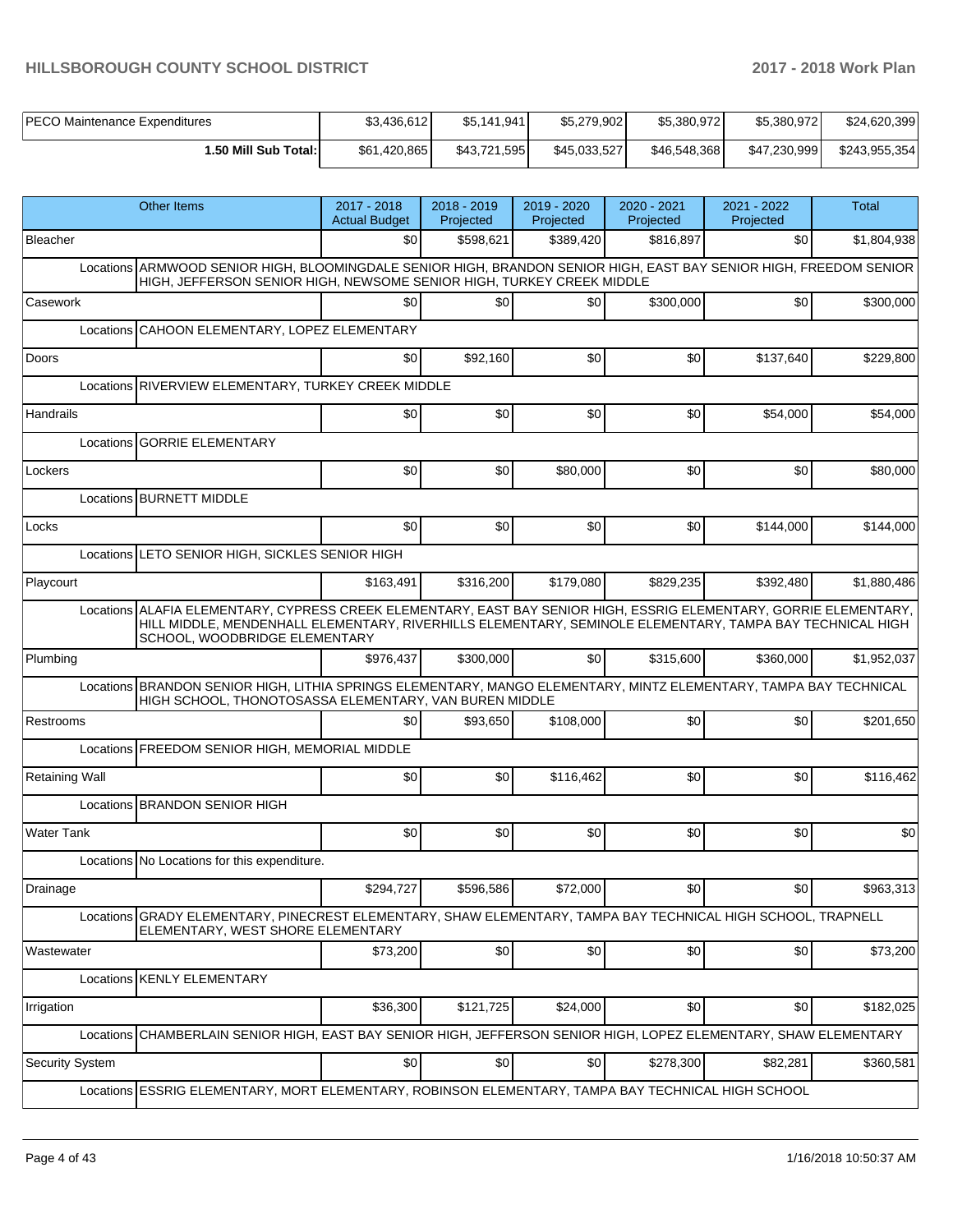| Remodal                                                                                                                                                                                                                                                                                                                                                                                                                                                                                                                                                                                                                                                                                                                                                                                                                    | \$0 <sub>1</sub>                                                                                      | \$60,000         | \$480,000        | \$0          | \$0          | \$540,000     |  |  |  |  |  |
|----------------------------------------------------------------------------------------------------------------------------------------------------------------------------------------------------------------------------------------------------------------------------------------------------------------------------------------------------------------------------------------------------------------------------------------------------------------------------------------------------------------------------------------------------------------------------------------------------------------------------------------------------------------------------------------------------------------------------------------------------------------------------------------------------------------------------|-------------------------------------------------------------------------------------------------------|------------------|------------------|--------------|--------------|---------------|--|--|--|--|--|
|                                                                                                                                                                                                                                                                                                                                                                                                                                                                                                                                                                                                                                                                                                                                                                                                                            | Locations BURNEY ELEMENTARY, LIMONA ELEMENTARY, MCLANE MIDDLE, SCHMIDT ELEMENTARY, WIMAUMA ELEMENTARY |                  |                  |              |              |               |  |  |  |  |  |
| Lighting                                                                                                                                                                                                                                                                                                                                                                                                                                                                                                                                                                                                                                                                                                                                                                                                                   | \$0 <sub>1</sub>                                                                                      | \$577,200        | \$0 <sub>1</sub> | \$0          | \$108,000    | \$685,200     |  |  |  |  |  |
| Locations BAY CREST ELEMENTARY, CHAMBERLAIN SENIOR HIGH, EISENHOWER MIDDLE, LANIER ELEMENTARY, LOMAX ELEMENTARY,<br>IMIDDLETON SENIOR HIGH                                                                                                                                                                                                                                                                                                                                                                                                                                                                                                                                                                                                                                                                                 |                                                                                                       |                  |                  |              |              |               |  |  |  |  |  |
| Windows                                                                                                                                                                                                                                                                                                                                                                                                                                                                                                                                                                                                                                                                                                                                                                                                                    | \$35,000                                                                                              | \$0 <sub>1</sub> | \$197,062        | \$144,000    | \$0          | \$376,062     |  |  |  |  |  |
| Locations CARROLLWOOD ELEMENTARY, CITRUS PARK ELEMENTARY, D. W. WATERS CENTER, MITCHELL ELEMENTARY                                                                                                                                                                                                                                                                                                                                                                                                                                                                                                                                                                                                                                                                                                                         |                                                                                                       |                  |                  |              |              |               |  |  |  |  |  |
| Asphalt                                                                                                                                                                                                                                                                                                                                                                                                                                                                                                                                                                                                                                                                                                                                                                                                                    | \$0 <sub>1</sub>                                                                                      | \$1,240,470      | \$723,762        | \$1,128,920  | \$0          | \$3,093,152   |  |  |  |  |  |
| Locations BENITO MIDDLE, BRYAN ELEMENTARY, BURNETT MIDDLE, CHAMBERLAIN SENIOR HIGH, CHILES ELEMENTARY, CLEVELAND<br> ELEMENTARY, COLEMAN MIDDLE, CORK ELEMENTARY, DAVIDSEN MIDDLE, ERWIN TECHNICAL COLLEGE, ESSRIG ELEMENTAR)<br>FOREST HILLS ELEMENTARY, FOSTER ELEMENTARY, FREEDOM SENIOR HIGH, GAITHER SENIOR HIGH, GRECO MIDDLE<br>SCHOOL, HILL MIDDLE, HUNTERS GREEN ELEMENTARY, KENLY ELEMENTARY, KNIGHTS ELEMENTARY, LENNARD HIGH SCHOOI<br>LEWIS ELEMENTARY, LITHIA SPRINGS ELEMENTARY, LOCKHART ELEMENTARY, LOPEZ ELEMENTARY, MEMORIAL MIDDLE,<br>MENDENHALL ELEMENTARY, MIDDLETON SENIOR HIGH, MORGAN WOODS ELEMENTARY, PINECREST ELEMENTARY, SEMINOLE<br>ELEMENTARY, TAMPA PALMS ELEMENTARY, TOMLIN MIDDLE, TRAPNELL ELEMENTARY, TURNER BARTELS K-8 , VAN BUREN<br>MIDDLE, WHARTON SENIOR HIGH, WILLIAMS MIDDLE |                                                                                                       |                  |                  |              |              |               |  |  |  |  |  |
| Total:                                                                                                                                                                                                                                                                                                                                                                                                                                                                                                                                                                                                                                                                                                                                                                                                                     | \$64,857,477                                                                                          | \$48,863,536     | \$50,313,429     | \$51,929,340 | \$52,611,971 | \$268,575,753 |  |  |  |  |  |

# **Local 1.50 Mill Expenditure For Maintenance, Repair and Renovation**

Anticipated expenditures expected from local funding sources over the years covered by the current work plan.

| Item                                                         | $2017 - 2018$<br><b>Actual Budget</b> | 2018 - 2019<br>Projected | 2019 - 2020<br>Projected | 2020 - 2021<br>Projected | 2021 - 2022<br>Projected | <b>Total</b>  |
|--------------------------------------------------------------|---------------------------------------|--------------------------|--------------------------|--------------------------|--------------------------|---------------|
| Remaining Maint and Repair from 1.5 Mills                    | \$61,420,865                          | \$43,721,595             | \$45,033,527             | \$46,548,368             | \$47,230,999             | \$243,955,354 |
| Maintenance/Repair Salaries                                  | \$0                                   | \$0                      | \$0                      | \$0                      | \$0                      | \$0           |
| <b>School Bus Purchases</b>                                  | \$4,000,000                           | \$4,000,000              | \$4,000,000              | \$4,000,000              | \$4,000,000              | \$20,000,000  |
| <b>Other Vehicle Purchases</b>                               | \$0                                   | \$0                      | \$0                      | \$0                      | \$0                      | \$0           |
| <b>Capital Outlay Equipment</b>                              | \$0                                   | \$0                      | \$0                      | \$0                      | \$0                      | \$0           |
| Rent/Lease Payments                                          | \$360,000                             | \$60,000                 | \$60,000                 | \$60,000                 | \$60,000                 | \$600,000     |
| <b>COP Debt Service</b>                                      | \$62,168,436                          | \$62,241,028             | \$61,659,782             | \$61,246,098             | \$61,280,962             | \$308,596,306 |
| Rent/Lease Relocatables                                      | \$0                                   | \$0                      | \$0                      | \$0                      | \$0                      | \$0           |
| <b>Environmental Problems</b>                                | \$5,000,000                           | \$6,000,000              | \$6,300,000              | \$7,000,000              | \$8,000,000              | \$32,300,000  |
| s.1011.14 Debt Service                                       | \$421,960                             | \$421,960                | \$421,960                | \$148,812                | \$0                      | \$1,414,692   |
| <b>Special Facilities Construction Account</b>               | \$0                                   | \$0                      | \$0                      | \$0                      | \$0                      | \$0           |
| Premiums for Property Casualty Insurance - 1011.71<br>(4a,b) | \$0                                   | \$0                      | \$0                      | \$0                      | \$0                      | \$0           |
| Qualified School Construction Bonds (QSCB)                   | \$2,257,650                           | \$2,257,650              | \$2,256,650              | \$2,256,650              | \$2,256,650              | \$11,285,250  |
| Qualified Zone Academy Bonds (QZAB)                          | \$0                                   | \$0                      | \$0                      | \$0                      | \$0                      | \$0           |
| Health, Life, Safety Corrections                             | \$3,334,744                           | \$4,084,629              | \$5,211,449              | \$5,548,034              | \$5,535,049              | \$23,713,905  |
| Other (Nature's Classroom)                                   | \$145,800                             | \$0                      | \$0                      | \$0                      | \$72,960                 | \$218,760     |
| <b>Transfers to General Fund</b>                             | \$25,400,000                          | \$0                      | \$0                      | \$0                      | \$0                      | \$25,400,000  |
| <b>School Conversions</b>                                    | \$3,500,000                           | \$3,600,000              | \$3,600,000              | \$3,600,000              | \$3,600,000              | \$17,900,000  |
| School Buses and Security Vehicles - CIT                     | \$10,000,000                          | \$5,000,000              | \$5,000,000              | \$5,000,000              | \$5,000,000              | \$30,000,000  |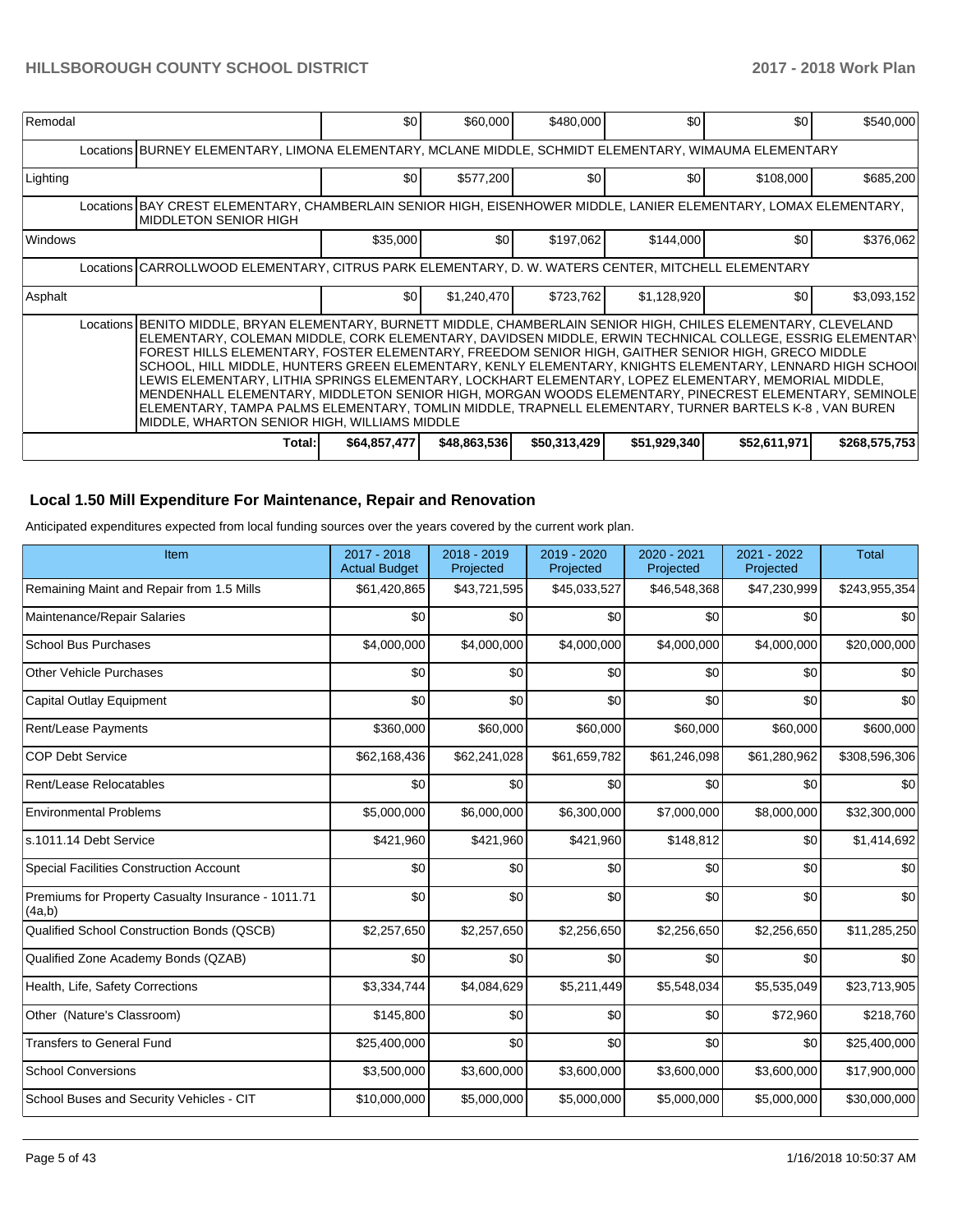| Local Expenditure Totals:                     | \$191,524,255 | \$145,490,542 | \$148,257,418 | \$151,079,631 | \$153,958,289 | \$790,310,135 |
|-----------------------------------------------|---------------|---------------|---------------|---------------|---------------|---------------|
| Portable Replacement, Relocation & Demolition | \$2,100,000   | \$2,100,000   | \$2,100,000   | \$2,100,000   | \$2,100,000   | \$10,500,000  |
| <b>Fixed Budgets</b>                          | \$9,414,800   | \$10,003,680  | \$10,614,050  | \$11,071,669  | \$12,321,669  | \$53,425,868  |
| lSite Purchases                               | \$2,000,000   | \$2,000,000   | \$2,000,000   | \$2,500,000   | \$2,500,000   | \$11,000,000  |

# **Revenue**

#### **1.50 Mill Revenue Source**

Schedule of Estimated Capital Outlay Revenue from each currently approved source which is estimated to be available for expenditures on the projects included in the tentative district facilities work program. All amounts are NET after considering carryover balances, interest earned, new COP's, 1011.14 and 1011.15 loans, etc. Districts cannot use 1.5-Mill funds for salaries except for those explicitly associated with maintenance/repair projects. (1011.71 (5), F.S.)

| <b>Item</b>                                                                         | <b>Fund</b> | $2017 - 2018$<br><b>Actual Value</b> | $2018 - 2019$<br>Projected | $2019 - 2020$<br>Projected | $2020 - 2021$<br>Projected | $2021 - 2022$<br>Projected | <b>Total</b>      |
|-------------------------------------------------------------------------------------|-------------|--------------------------------------|----------------------------|----------------------------|----------------------------|----------------------------|-------------------|
| (1) Non-exempt property<br>lassessed valuation                                      |             | \$94,188,312,804                     | \$96,072,079,060           | \$97,993,520,641           | \$99,953,391,054           | \$101,952,458,875          | \$490,159,762,434 |
| $(2)$ The Millege projected for<br>discretionary capital outlay per<br>ls.1011.71   |             | 1.50                                 | 1.50                       | 1.50                       | 1.50                       | 1.50                       |                   |
| $(3)$ Full value of the 1.50-Mill<br>discretionary capital outlay per<br>ls.1011.71 |             | \$158,236,366                        | \$161,401,093              | \$164,629,115              | \$167,921,697              | \$171,280,131              | \$823,468,402     |
| $(4)$ Value of the portion of the 1.50<br>-Mill ACTUALLY levied                     | 370         | \$135,631,170                        | \$138,343,794              | \$141,110,670              | \$143,932,883              | \$146,811,541              | \$705,830,058     |
| $(5)$ Difference of lines (3) and (4)                                               |             | \$22,605,196                         | \$23.057.299               | \$23,518,445               | \$23,988,814               | \$24,468,590               | \$117,638,344     |

#### **PECO Revenue Source**

The figure in the row designated "PECO Maintenance" will be subtracted from funds available for new construction because PECO maintenance dollars cannot be used for new construction.

| Item                          | Fund  | $2017 - 2018$<br><b>Actual Budget</b> | $2018 - 2019$<br>Projected | $2019 - 2020$<br>Projected | $2020 - 2021$<br>Projected | $2021 - 2022$<br>Projected | <b>Total</b> |
|-------------------------------|-------|---------------------------------------|----------------------------|----------------------------|----------------------------|----------------------------|--------------|
| <b>PECO New Construction</b>  | 340 l | \$0                                   | \$0                        | \$0                        | \$0                        | \$0                        | \$0          |
| PECO Maintenance Expenditures |       | \$3,436,612                           | \$5,141,941                | \$5,279,902                | \$5,380,972                | \$5,380,972                | \$24,620,399 |
|                               |       | \$3,436,612                           | \$5,141,941                | \$5.279.902                | \$5,380,972                | \$5,380,972                | \$24,620,399 |

#### **CO & DS Revenue Source**

Revenue from Capital Outlay and Debt Service funds.

| Item                                      | Fund             | $2017 - 2018$<br><b>Actual Budget</b> | $2018 - 2019$<br>Projected | $2019 - 2020$<br>Projected | $2020 - 2021$<br>Projected | $2021 - 2022$<br>Projected | Total       |
|-------------------------------------------|------------------|---------------------------------------|----------------------------|----------------------------|----------------------------|----------------------------|-------------|
| ICO & DS Cash Flow-through<br>Distributed | 360 <sup>I</sup> | \$1,650,087                           | \$1,650,087                | \$1,650,087                | \$1,650,087                | \$1,650,087                | \$8,250,435 |
| ICO & DS Interest on<br>Undistributed CO  | 360              | \$71,661                              | \$71,661                   | \$71,661                   | \$71,661                   | \$71,661                   | \$358,305   |
|                                           |                  | \$1,721,748                           | \$1,721,748                | \$1,721,748                | \$1,721,748                | \$1,721,748                | \$8,608,740 |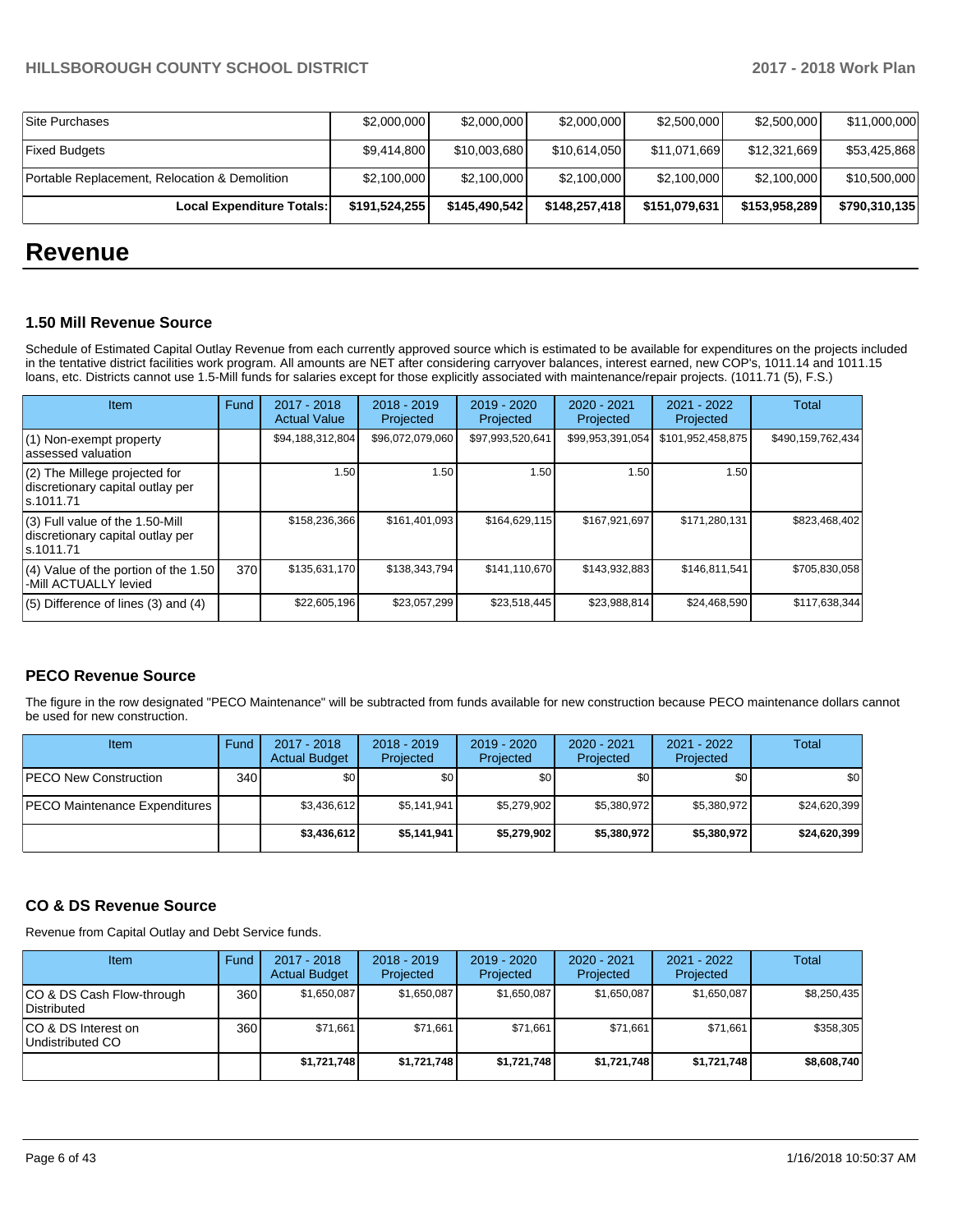#### **Fair Share Revenue Source**

Nothing reported for this section. All legally binding commitments for proportionate fair-share mitigation for impacts on public school facilities must be included in the 5-year district work program.

#### **Sales Surtax Referendum**

Specific information about any referendum for a 1-cent or 1/2-cent surtax referendum during the previous year.

**Did the school district hold a surtax referendum during the past fiscal year 2016 - 2017?**

No

#### **Additional Revenue Source**

Any additional revenue sources

| Item                                                                                                   | 2017 - 2018<br><b>Actual Value</b> | 2018 - 2019<br>Projected | 2019 - 2020<br>Projected | 2020 - 2021<br>Projected | 2021 - 2022<br>Projected | <b>Total</b>  |
|--------------------------------------------------------------------------------------------------------|------------------------------------|--------------------------|--------------------------|--------------------------|--------------------------|---------------|
| Proceeds from a s.1011.14/15 F.S. Loans                                                                | \$0                                | \$0                      | \$0                      | \$0                      | \$0                      | \$0           |
| District Bonds - Voted local bond<br>referendum proceeds per s.9, Art VII<br><b>State Constitution</b> | \$0                                | \$0                      | \$0                      | \$0                      | \$0                      | \$0           |
| Proceeds from Special Act Bonds                                                                        | \$0                                | \$0                      | \$0                      | \$0                      | \$0                      | \$0           |
| Estimated Revenue from CO & DS Bond<br>Sale                                                            | \$0                                | \$0                      | \$0                      | \$0                      | \$0                      | \$0           |
| Proceeds from Voted Capital<br>Improvements millage                                                    | \$0                                | \$0                      | \$0                      | \$0                      | \$0                      | \$0           |
| Other Revenue for Other Capital Projects                                                               | \$0                                | \$0                      | \$0                      | \$0                      | \$0                      | \$0           |
| Proceeds from 1/2 cent sales surtax<br>authorized by school board                                      | \$0                                | \$0                      | \$0                      | \$0                      | \$0                      | \$0           |
| Proceeds from local governmental<br>infrastructure sales surtax                                        | \$34,000,000                       | \$5,000,000              | \$5,000,000              | \$5,000,000              | \$5,000,000              | \$54,000,000  |
| Proceeds from Certificates of<br>Participation (COP's) Sale                                            | \$0                                | \$0                      | \$0                      | \$0                      | \$0                      | \$0           |
| Classrooms First Bond proceeds amount<br>authorized in FY 1997-98                                      | \$0                                | \$0                      | \$0                      | \$0                      | \$0                      | \$0           |
| <b>Classrooms for Kids</b>                                                                             | \$0                                | \$0                      | \$0                      | \$0                      | \$0                      | \$0           |
| <b>District Equity Recognition</b>                                                                     | \$0                                | \$0                      | \$0                      | \$0                      | \$0                      | \$0           |
| <b>Federal Grants</b>                                                                                  | \$0                                | \$0                      | \$0                      | \$0                      | \$0                      | \$0           |
| Proportionate share mitigation (actual<br>cash revenue only, not in kind donations)                    | \$0                                | \$0                      | \$0                      | \$0                      | \$0                      | \$0           |
| Impact fees received                                                                                   | \$68,466,247                       | \$23,222,208             | \$23,235,120             | \$23,251,072             | \$23,250,682             | \$161,425,329 |
| Private donations                                                                                      | \$0                                | \$0                      | \$0                      | \$0                      | \$0                      | \$0           |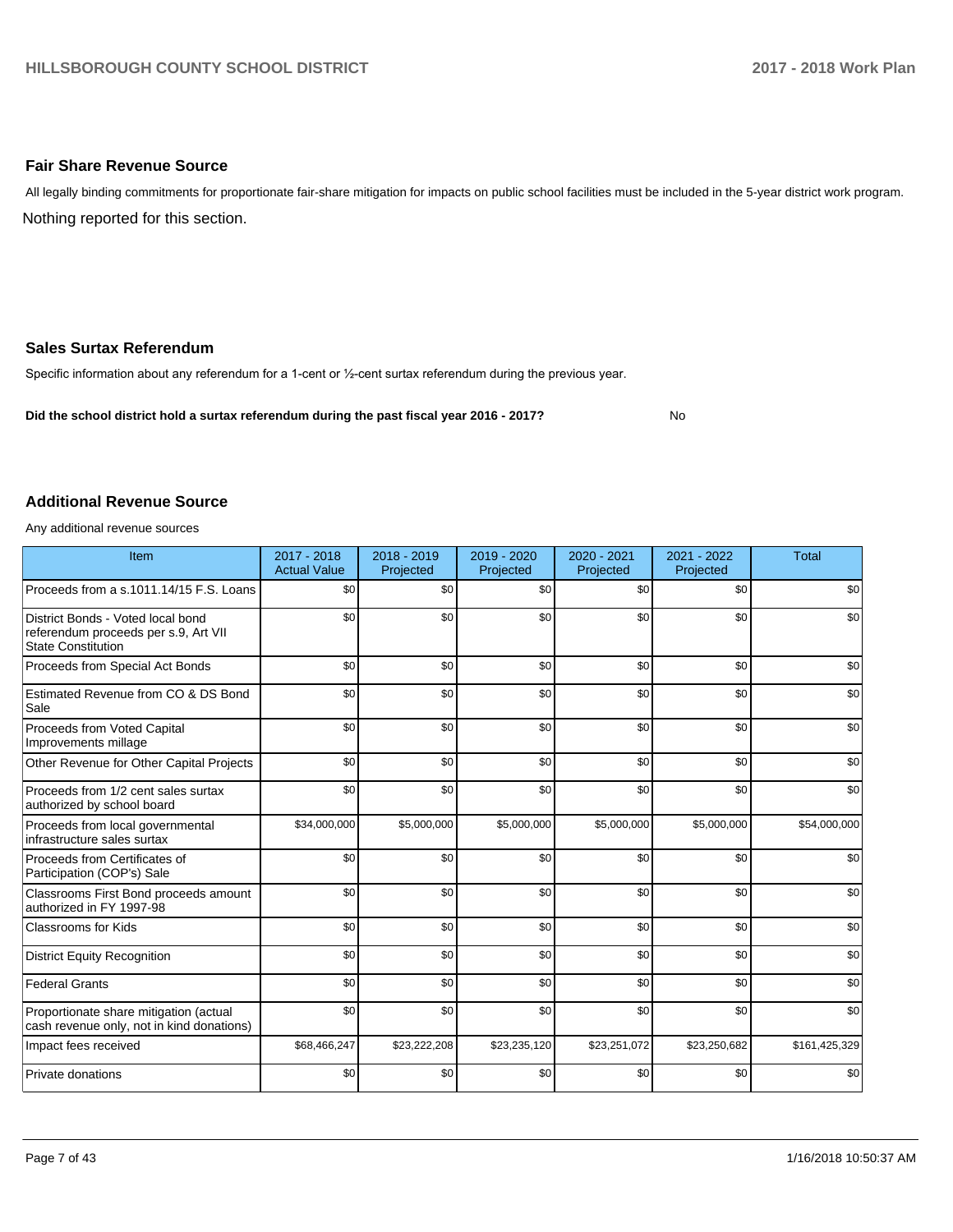| Grants from local governments or not-for-<br>profit organizations                                                         | \$0           | \$0          | \$0          | \$0          | \$0          | \$0           |
|---------------------------------------------------------------------------------------------------------------------------|---------------|--------------|--------------|--------------|--------------|---------------|
| Interest, Including Profit On Investment                                                                                  | \$425,000     | \$425,000    | \$425,000    | \$425,000    | \$425,000    | \$2,125,000   |
| Revenue from Bonds pledging proceeds<br>from 1 cent or 1/2 cent Sales Surtax                                              | \$19,746,338  | \$0          | \$0          | \$0          | \$0          | \$19,746,338  |
| <b>Total Fund Balance Carried Forward</b>                                                                                 | \$0           | \$0          | \$0          | \$0          | \$0          | \$0           |
| General Capital Outlay Obligated Fund<br><b>Balance Carried Forward From Total</b><br><b>Fund Balance Carried Forward</b> | \$0           | \$0          | \$0          | \$0          | \$0          | \$0           |
| <b>Special Facilities Construction Account</b>                                                                            | \$0           | \$0          | \$0          | \$0          | \$0          | \$0           |
| One Cent - 1/2 Cent Sales Surtax Debt<br>Service From Total Fund Balance Carried<br>Forward                               | \$0           | \$0          | \$0          | \$0          | \$0          | \$0           |
| Capital Outlay Projects Funds Balance<br>Carried Forward From Total Fund<br>Balance Carried Forward                       | \$0           | \$0          | \$0          | \$0          | \$0          | \$0           |
| <b>Subtotal</b>                                                                                                           | \$122,637,585 | \$28,647,208 | \$28,660,120 | \$28,676,072 | \$28,675,682 | \$237,296,667 |

# **Total Revenue Summary**

| <b>Item Name</b>                                           | 2017 - 2018<br><b>Budget</b> | $2018 - 2019$<br>Projected | $2019 - 2020$<br>Projected | 2020 - 2021<br>Projected | 2021 - 2022<br>Projected | <b>Five Year Total</b> |
|------------------------------------------------------------|------------------------------|----------------------------|----------------------------|--------------------------|--------------------------|------------------------|
| Local 1.5 Mill Discretionary Capital Outlay<br>l Revenue   | \$135,631,170                | \$138,343,794              | \$141,110,670              | \$143,932,883            | \$146,811,541            | \$705,830,058          |
| PECO and 1.5 Mill Maint and Other 1.5<br>Mill Expenditures | (\$191,524,255)              | (\$145,490,542)            | (\$148, 257, 418)          | (\$151,079,631)          | (\$153,958,289)          | (\$790,310,135)        |
| <b>PECO Maintenance Revenue</b>                            | \$3,436,612                  | \$5,141,941                | \$5,279,902                | \$5,380,972              | \$5,380,972              | \$24,620,399           |
| Available 1.50 Mill for New<br><b>Construction</b>         | $($ \$55,893,085)            | (\$7,146,748)              | (\$7,146,748)              | (\$7,146,748)            | (\$7,146,748)            | (\$84,480,077)         |

| <b>Item Name</b>                     | 2017 - 2018<br><b>Budget</b> | $2018 - 2019$<br>Projected | 2019 - 2020<br>Projected | $2020 - 2021$<br>Projected | $2021 - 2022$<br>Projected | <b>Five Year Total</b> |
|--------------------------------------|------------------------------|----------------------------|--------------------------|----------------------------|----------------------------|------------------------|
| ICO & DS Revenue                     | \$1,721,748                  | \$1,721,748                | \$1,721,748              | \$1,721,748                | \$1,721,748                | \$8,608,740            |
| <b>PECO New Construction Revenue</b> | \$0                          | \$0                        | \$0                      | \$0                        | \$0                        | \$0                    |
| Other/Additional Revenue             | \$122,637,585                | \$28,647,208               | \$28,660,120             | \$28,676,072               | \$28,675,682               | \$237,296,667          |
| <b>Total Additional Revenuel</b>     | \$124,359,333                | \$30,368,956               | \$30,381,868             | \$30,397,820               | \$30,397,430               | \$245,905,407          |
| <b>Total Available Revenue</b>       | \$68,466,248                 | \$23,222,208               | \$23,235,120             | \$23.251.072               | \$23,250,682               | \$161,425,330          |

# **Project Schedules**

# **Capacity Project Schedules**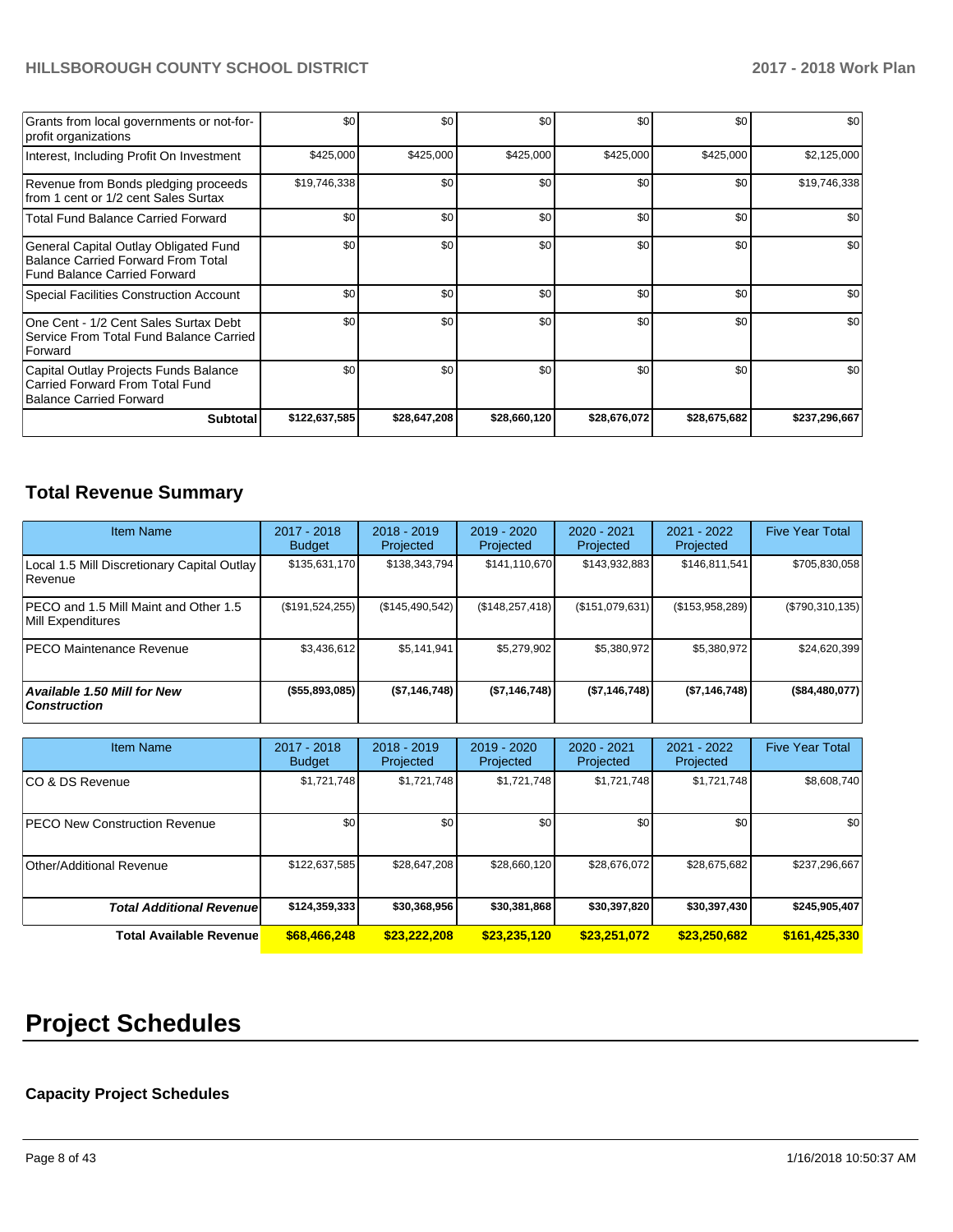A schedule of capital outlay projects necessary to ensure the availability of satisfactory classrooms for the projected student enrollment in K-12 programs.

| <b>Project Description</b>                                                             | Location                              |                          | 2017 - 2018    | 2018 - 2019  | 2019 - 2020 | 2020 - 2021  | 2021 - 2022 | Total            | Funded  |
|----------------------------------------------------------------------------------------|---------------------------------------|--------------------------|----------------|--------------|-------------|--------------|-------------|------------------|---------|
| <b>ADDITION</b>                                                                        | <b>ROBINSON SENIOR</b><br><b>HIGH</b> | Planned<br>Cost:         | \$9,608,700    | \$0          | \$0         | \$0          | \$0         | \$9,608,700 Yes  |         |
|                                                                                        |                                       | <b>Student Stations:</b> | 0              | 0            | 300         | $\pmb{0}$    | $\mathbf 0$ | 300              |         |
|                                                                                        |                                       | <b>Total Classrooms:</b> | $\mathbf 0$    | $\mathbf 0$  | 12          | $\mathbf 0$  | $\mathbf 0$ | 12               |         |
|                                                                                        |                                       | Gross Sq Ft:             | 0              | 0            | 16,099      | $\mathbf 0$  | $\mathbf 0$ | 16,099           |         |
| <b>NEW ELEMENTARY</b><br>SCHOOL "E"<br>SOUTH<br><b>HILLSBOROUGH</b><br>COUNTY          | Location not<br>specified             | Planned<br>Cost:         | \$0            | \$0          | \$0         | \$18,951,764 | \$3,912,836 | \$22,864,600 Yes |         |
|                                                                                        |                                       | <b>Student Stations:</b> | $\Omega$       | $\Omega$     | $\pmb{0}$   | $\mathbf 0$  | 950         | 950              |         |
|                                                                                        |                                       | <b>Total Classrooms:</b> | $\mathbf 0$    | 0            | $\mathbf 0$ | $\mathbf 0$  | 51          | 51               |         |
|                                                                                        |                                       | Gross Sq Ft:             | $\mathbf 0$    | 0            | $\mathbf 0$ | $\mathbf 0$  | 91,326      | 91,326           |         |
| NEW HIGH SCHOOL Location not<br>"TTT"<br>SOUTH<br><b>HILLSBOROUGH</b><br><b>COUNTY</b> | specified                             | Planned<br>Cost:         | \$49,453,447   | \$23,222,208 | \$5,154,815 | \$0          | \$0         | \$77,830,470 Yes |         |
|                                                                                        |                                       | <b>Student Stations:</b> | $\mathsf 0$    | 0            | $\mathsf 0$ | 2,430        | $\pmb{0}$   | 2,430            |         |
|                                                                                        |                                       | <b>Total Classrooms:</b> | $\mathsf 0$    | 0            | $\mathsf 0$ | 100          | $\pmb{0}$   | 100              |         |
|                                                                                        |                                       | Gross Sq Ft:             | $\Omega$       | 0            | $\pmb{0}$   | 260,389      | $\mathbf 0$ | 260,389          |         |
| <b>ADDITION</b>                                                                        | <b>SICKLES SENIOR</b><br><b>HIGH</b>  | Planned<br>Cost:         | \$9,404,100    | \$0          | \$0         | \$0          | \$0         | \$9,404,100 Yes  |         |
|                                                                                        |                                       | <b>Student Stations:</b> | $\pmb{0}$      | 300          | $\pmb{0}$   | $\pmb{0}$    | $\pmb{0}$   | 300              |         |
|                                                                                        |                                       | <b>Total Classrooms:</b> | $\mathbf 0$    | 12           | $\mathsf 0$ | $\mathbf 0$  | $\pmb{0}$   | 12               |         |
|                                                                                        |                                       | Gross Sq Ft:             | $\mathbf 0$    | 16,099       | $\mathsf 0$ | $\pmb{0}$    | $\mathbf 0$ | 16,099           |         |
| <b>ADDITION -</b><br>PRIVATELY<br><b>FUNDED</b>                                        | <b>SHAW</b><br><b>ELEMENTARY</b>      | Planned<br>Cost:         | \$1            | \$0          | \$0         | \$0          | \$0         |                  | \$1 Yes |
|                                                                                        |                                       | <b>Student Stations:</b> | 72             | $\mathbf 0$  | $\pmb{0}$   | $\mathbf 0$  | $\mathbf 0$ | 72               |         |
|                                                                                        |                                       | <b>Total Classrooms:</b> | $\overline{4}$ | 0            | $\pmb{0}$   | $\pmb{0}$    | $\mathbf 0$ | 4                |         |
|                                                                                        |                                       | Gross Sq Ft:             | 6,480          | 0            | $\mathbf 0$ | $\mathbf 0$  | $\mathbf 0$ | 6,480            |         |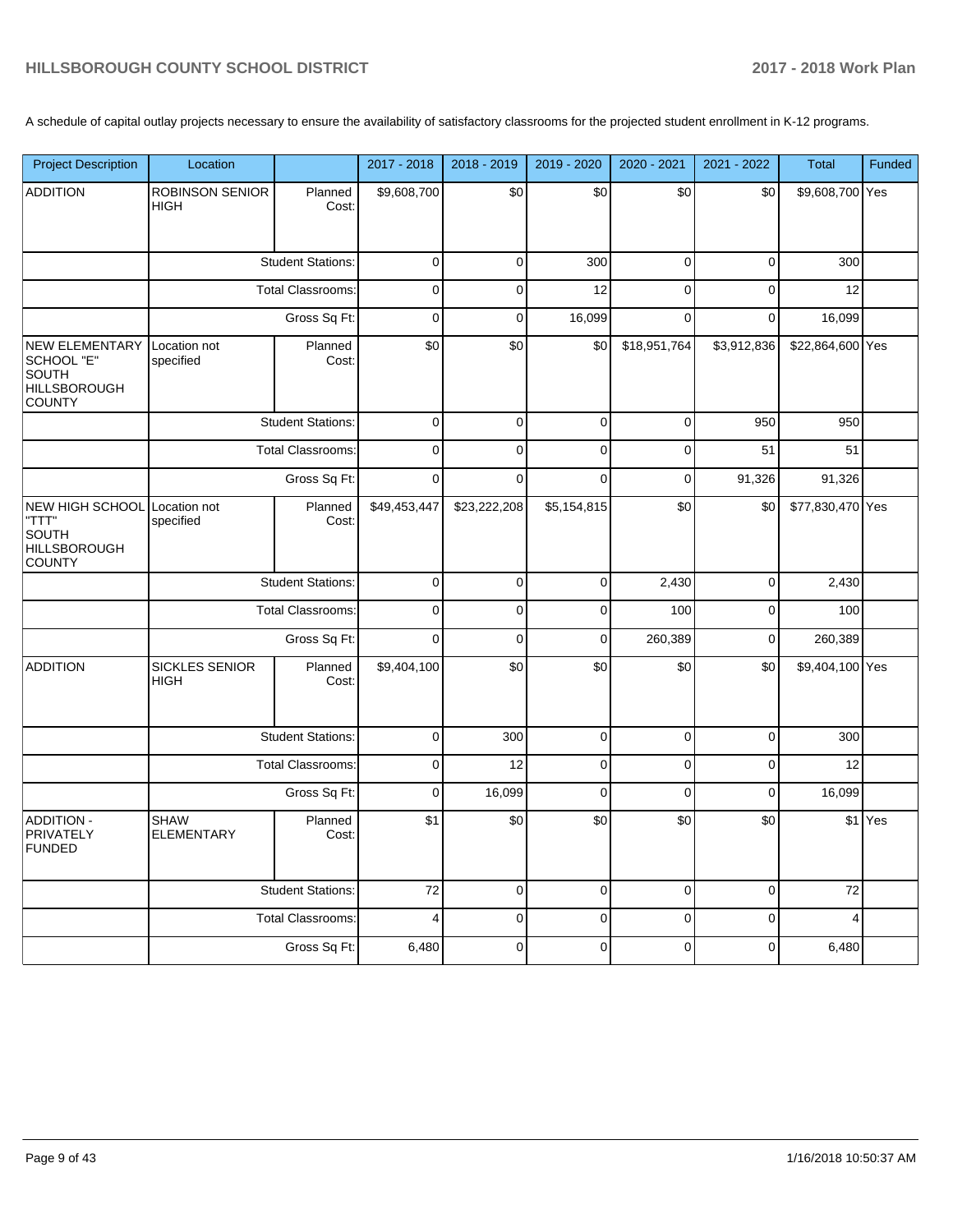| NEW ELEMENTARY Location not<br>SCHOOL "F" SOUTH specified<br><b>HILLSBOROUGH</b><br>COUNTY -<br>PARTIALLY<br><b>FUNDED</b> |                           | Planned<br>Cost:         | \$0          | \$0          | \$0          | \$0          | \$19,337,846 | \$19,337,846 Yes           |  |
|----------------------------------------------------------------------------------------------------------------------------|---------------------------|--------------------------|--------------|--------------|--------------|--------------|--------------|----------------------------|--|
|                                                                                                                            |                           | <b>Student Stations:</b> | $\Omega$     | ŋ            | 0            | $\Omega$     | $\Omega$     | 0                          |  |
|                                                                                                                            |                           | <b>Total Classrooms:</b> | $\mathbf 0$  |              | 0            | 0            | $\Omega$     | 0                          |  |
|                                                                                                                            |                           | Gross Sq Ft:             | 0            | 0            | $\mathbf 0$  | 0            | 91,326       | 91,326                     |  |
| <b>NEW ELEMENTARY</b><br>"D" SOUTH<br><b>HILLSBOROUGH</b><br><b>COUNTY</b>                                                 | Location not<br>specified | Planned<br>Cost:         | \$0          | \$0          | \$18,080,305 | \$4,299,308  | \$0          | \$22,379,613 Yes           |  |
|                                                                                                                            |                           | <b>Student Stations:</b> | $\Omega$     | r            | 0            | 950          | $\Omega$     | 950                        |  |
|                                                                                                                            |                           | <b>Total Classrooms:</b> | $\Omega$     |              | 0            | 51           | $\Omega$     | 51                         |  |
|                                                                                                                            |                           | Gross Sq Ft:             | 0            | $\Omega$     | 0            | 91,326       | 0            | 91,326                     |  |
|                                                                                                                            |                           | <b>Planned Cost:</b>     | \$68,466,248 | \$23,222,208 | \$23,235,120 | \$23,251,072 |              | \$23,250,682 \$161,425,330 |  |
|                                                                                                                            |                           | <b>Student Stations:</b> | 72           | 300          | 300          | 3,380        | 950          | 5,002                      |  |
|                                                                                                                            |                           | <b>Total Classrooms:</b> | 4            | 12           | 12           | 151          | 51           | 230                        |  |
|                                                                                                                            |                           | Gross Sq Ft:             | 6,480        | 16,099       | 16,099       | 351,715      | 182,652      | 573,045                    |  |

# **Other Project Schedules**

Major renovations, remodeling, and additions of capital outlay projects that do not add capacity to schools.

| <b>Project Description</b> | Location                                 | 2017 - 2018<br><b>Actual Budget</b> | 2018 - 2019<br>Projected | 2019 - 2020<br>Projected | 2020 - 2021<br>Projected | 2021 - 2022<br>Projected | <b>Total</b>    | Funded |
|----------------------------|------------------------------------------|-------------------------------------|--------------------------|--------------------------|--------------------------|--------------------------|-----------------|--------|
| <b>Major Renovation</b>    | YOUNG MIDDLE                             | \$10,000,000                        | \$0                      | \$0                      | \$0                      | \$0                      | \$10,000,000 No |        |
| Major Renovation           | <b>ALONSO HIGH</b>                       | \$15,000,000                        | \$0                      | \$0                      | \$0                      | \$0                      | \$15,000,000 No |        |
| <b>Major Renovation</b>    | <b>BLAKE SENIOR HIGH</b>                 | \$15,000,000                        | \$0                      | \$0                      | \$0                      | \$0                      | \$15,000,000 No |        |
| <b>Major Renovation</b>    | <b>CHAMBERLAIN SENIOR</b><br><b>HIGH</b> | \$15,000,000                        | \$0                      | \$0                      | \$0                      | \$0                      | \$15,000,000 No |        |
| <b>Major Renovation</b>    | <b>DURANT SENIOR HIGH</b>                | \$15,000,000                        | \$0                      | \$0                      | \$0                      | \$0                      | \$15,000,000 No |        |
| <b>Major Renovation</b>    | <b>EAST BAY SENIOR HIGH</b>              | \$15,000,000                        | \$0                      | \$0                      | \$0                      | \$0                      | \$15,000,000 No |        |
| <b>Major Renovation</b>    | <b>FREEDOM SENIOR HIGH</b>               | \$15,000,000                        | \$0                      | \$0                      | \$0                      | \$0                      | \$15,000,000 No |        |
| Major Renovation           | <b>MIDDLETON SENIOR</b><br><b>HIGH</b>   | \$15,000,000                        | \$0                      | \$0                      | \$0                      | \$0                      | \$15,000,000 No |        |
| <b>Major Renovation</b>    | <b>RIVERVIEW SENIOR</b><br><b>HIGH</b>   | \$15,000,000                        | \$0                      | \$0                      | \$0                      | \$0                      | \$15,000,000 No |        |
| <b>Major Renovation</b>    | <b>ROBINSON SENIOR</b><br><b>HIGH</b>    | \$15,000,000                        | \$0                      | \$0                      | \$0                      | \$0                      | \$15,000,000 No |        |
| Major Renovation           | <b>SICKLES SENIOR HIGH</b>               | \$15,000,000                        | \$0                      | \$0                      | \$0                      | \$0                      | \$15,000,000 No |        |
| <b>Major Renovation</b>    | <b>WHARTON SENIOR</b><br><b>HIGH</b>     | \$15,000,000                        | \$0                      | \$0                      | \$0                      | \$0                      | \$15,000,000 No |        |
| <b>Major Renovation</b>    | <b>LOMAX ELEMENTARY</b>                  | \$0                                 | \$5,150,000              | \$0                      | \$0                      | \$0                      | \$5,150,000 No  |        |
| <b>Major Renovation</b>    | <b>MULLER ELEMENTARY</b>                 | \$0                                 | \$5,150,000              | \$0                      | \$0                      | \$0                      | \$5,150,000 No  |        |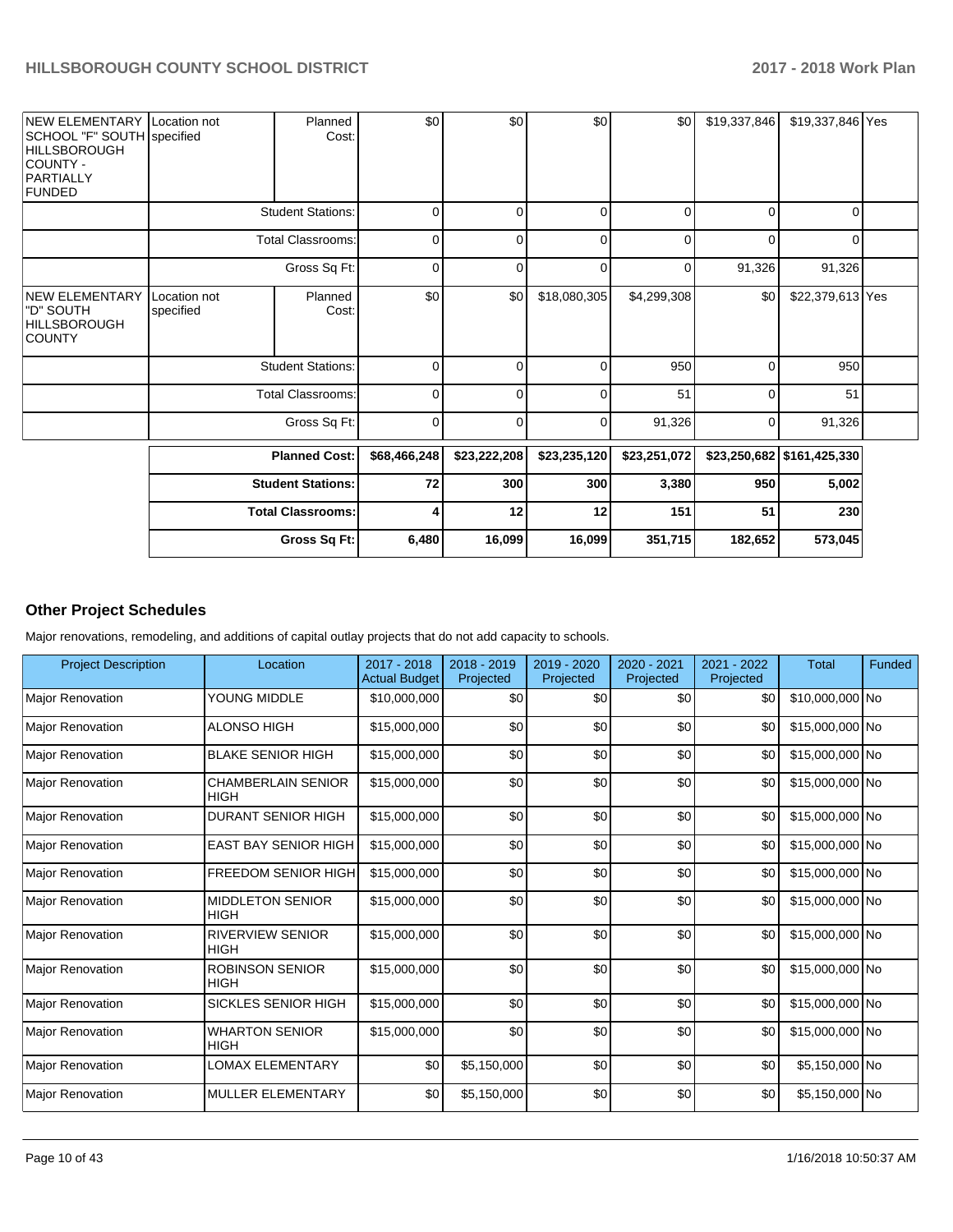| Major Renovation        | <b>NELSON ELEMENTARY</b>                                | \$0         | \$5,150,000 | \$0 | \$0 | \$0 | \$5,150,000 No |  |
|-------------------------|---------------------------------------------------------|-------------|-------------|-----|-----|-----|----------------|--|
| <b>Major Renovation</b> | POTTER ELEMENTARY                                       | \$0         | \$5,150,000 | \$0 | \$0 | \$0 | \$5,150,000 No |  |
| Major Renovation        | <b>SCHMIDT ELEMENTARY</b>                               | \$0         | \$5,150,000 | \$0 | \$0 | \$0 | \$5,150,000 No |  |
| Major Renovation        | <b>ALEXANDER</b><br><b>ELEMENTARY</b>                   | \$5,000,000 | \$0         | \$0 | \$0 | \$0 | \$5,000,000 No |  |
| <b>Major Renovation</b> | <b>BROOKER</b><br><b>ELEMENTARY</b>                     | \$5,000,000 | \$0         | \$0 | \$0 | \$0 | \$5,000,000 No |  |
| <b>Maior Renovation</b> | <b>BROWARD</b><br><b>ELEMENTARY</b>                     | \$5,000,000 | \$0         | \$0 | \$0 | \$0 | \$5,000,000 No |  |
| Major Renovation        | <b>BRYANT ELEMENTARY</b>                                | \$5,000,000 | \$0         | \$0 | \$0 | \$0 | \$5,000,000 No |  |
| Major Renovation        | <b>BUCKHORN</b><br><b>ELEMENTARY</b>                    | \$5,000,000 | \$0         | \$0 | \$0 | \$0 | \$5,000,000 No |  |
| Major Renovation        | <b>BURNEY ELEMENTARY</b>                                | \$5,000,000 | \$0         | \$0 | \$0 | \$0 | \$5,000,000 No |  |
| Major Renovation        | <b>CHILES ELEMENTARY</b>                                | \$5,000,000 | \$0         | \$0 | \$0 | \$0 | \$5,000,000 No |  |
| Major Renovation        | <b>CIMINO ELEMENTARY</b>                                | \$5,000,000 | \$0         | \$0 | \$0 | \$0 | \$5,000,000 No |  |
| Major Renovation        | <b>CLAIR-MEL</b><br><b>ELEMENTARY</b>                   | \$5,000,000 | \$0         | \$0 | \$0 | \$0 | \$5,000,000 No |  |
| <b>Major Renovation</b> | <b>CLARK ELEMENTARY</b>                                 | \$5,000,000 | \$0         | \$0 | \$0 | \$0 | \$5,000,000 No |  |
| Major Renovation        | <b>CLAYWELL</b><br>ELEMENTARY                           | \$5,000,000 | \$0         | \$0 | \$0 | \$0 | \$5,000,000 No |  |
| Major Renovation        | <b>CLEVELAND</b><br><b>ELEMENTARY</b>                   | \$5,000,000 | \$0         | \$0 | \$0 | \$0 | \$5,000,000 No |  |
| Major Renovation        | <b>COLSON ELEMENTARY</b>                                | \$5,000,000 | \$0         | \$0 | \$0 | \$0 | \$5,000,000 No |  |
| <b>Major Renovation</b> | <b>CYPRESS CREEK</b><br><b>ELEMENTARY</b>               | \$5,000,000 | \$0         | \$0 | \$0 | \$0 | \$5,000,000 No |  |
| Major Renovation        | <b>DICKENSON</b><br><b>ELEMENTARY</b>                   | \$5,000,000 | \$0         | \$0 | \$0 | \$0 | \$5,000,000 No |  |
| Major Renovation        | DOVER ELEMENTARY                                        | \$5,000,000 | \$0         | \$0 | \$0 | \$0 | \$5,000,000 No |  |
| Major Renovation        | <b>DUNBAR ELEMENTARY</b>                                | \$5,000,000 | \$0         | \$0 | \$0 | \$0 | \$5,000,000 No |  |
| Major Renovation        | <b>EDISON ELEMENTARY</b>                                | \$5,000,000 | \$0         | \$0 | \$0 | \$0 | \$5,000,000 No |  |
| Major Renovation        | <b>EGYPT LAKE</b><br><b>ELEMENTARY</b>                  | \$5,000,000 | \$0         | \$0 | \$0 | \$0 | \$5,000,000 No |  |
| <b>Major Renovation</b> | <b>ESSRIG ELEMENTARY</b>                                | \$5,000,000 | \$0         | \$0 | \$0 | \$0 | \$5,000,000 No |  |
| <b>Major Renovation</b> | <b>FOLSOM ELEMENTARY</b>                                | \$5,000,000 | \$0         | \$0 | \$0 | \$0 | \$5,000,000 No |  |
| <b>Major Renovation</b> | FOLSOM ELEMENTARY                                       | \$5,000,000 | \$0         | \$0 | \$0 | \$0 | \$5,000,000 No |  |
| <b>Major Renovation</b> | <b>GIBSONTON</b><br><b>ELEMENTARY</b>                   | \$5,000,000 | \$0         | \$0 | \$0 | \$0 | \$5,000,000 No |  |
| Major Renovation        | <b>GRADY ELEMENTARY</b>                                 | \$5,000,000 | \$0         | \$0 | \$0 | \$0 | \$5,000,000 No |  |
| <b>Maior Renovation</b> | <b>HERITAGE</b><br>ELEMENTARY                           | \$5,000,000 | \$0         | \$0 | \$0 | \$0 | \$5,000,000 No |  |
| Major Renovation        | <b>HUNTERS GREEN</b><br>ELEMENTARY                      | \$5,000,000 | \$0         | \$0 | \$0 | \$0 | \$5,000,000 No |  |
| Major Renovation        | <b>IPPOLITO ELEMENTARY</b>                              | \$5,000,000 | \$0         | \$0 | \$0 | \$0 | \$5,000,000 No |  |
| Major Renovation        | JACKSON ELEMENTARY                                      | \$5,000,000 | \$0         | \$0 | \$0 | \$0 | \$5,000,000 No |  |
| Major Renovation        | LAVOY EXCEPTIONAL<br>STUDENT EDUCATION<br><b>CENTER</b> | \$5,000,000 | \$0         | \$0 | \$0 | \$0 | \$5,000,000 No |  |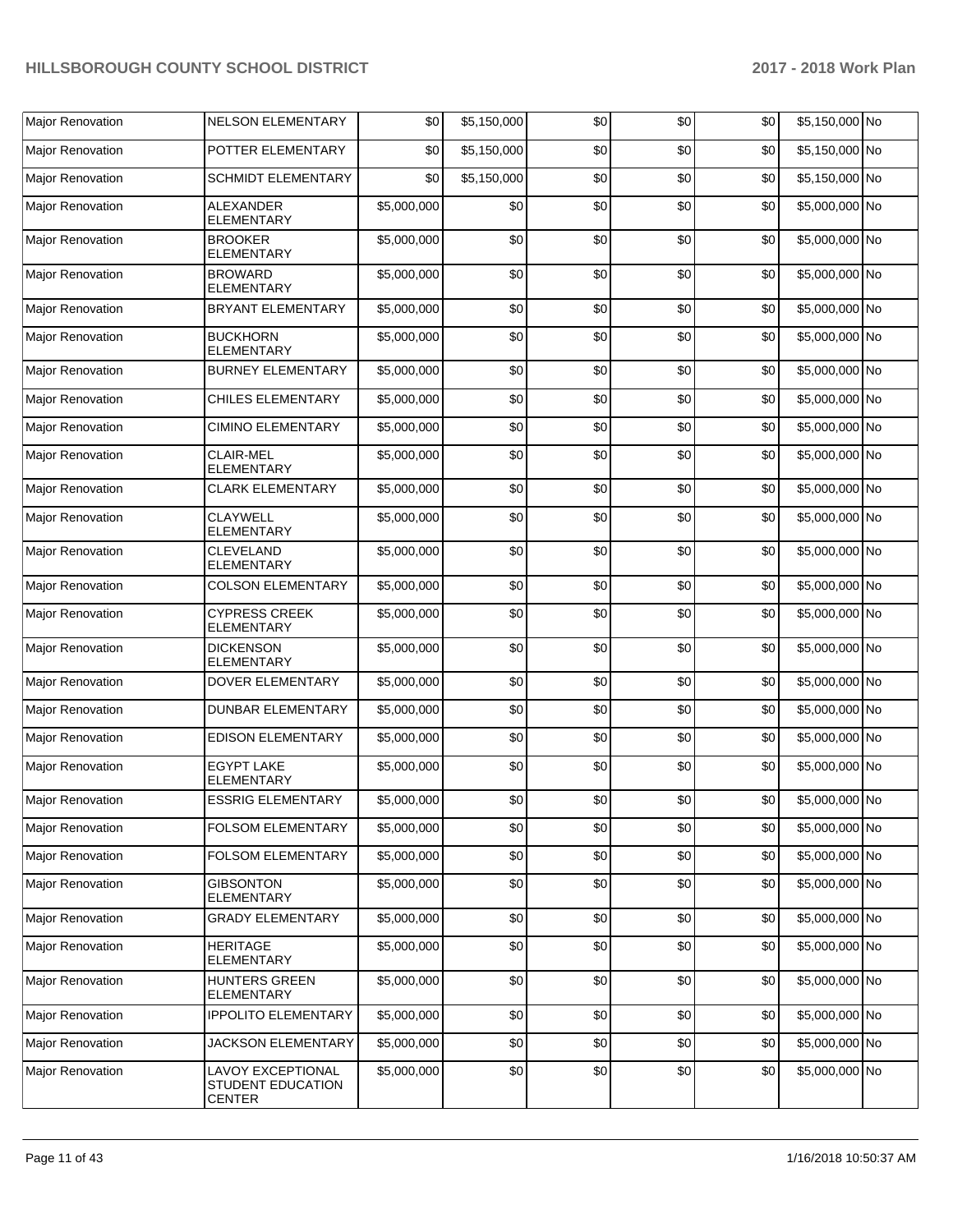| <b>Major Renovation</b> | <b>LEAREY TECHNICAL</b><br><b>COLLEGE</b>      | \$5,000,000 | \$0 | \$0 | \$0 | \$0 | \$5,000,000 No |  |
|-------------------------|------------------------------------------------|-------------|-----|-----|-----|-----|----------------|--|
| Major Renovation        | LEWIS ELEMENTARY                               | \$5,000,000 | \$0 | \$0 | \$0 | \$0 | \$5,000,000 No |  |
| Major Renovation        | <b>LINCOLN ELEMENTARY</b>                      | \$5,000,000 | \$0 | \$0 | \$0 | \$0 | \$5,000,000 No |  |
| Major Renovation        | LITHIA SPRINGS<br><b>ELEMENTARY</b>            | \$5,000,000 | \$0 | \$0 | \$0 | \$0 | \$5,000,000 No |  |
| <b>Major Renovation</b> | LOCKHART<br><b>ELEMENTARY</b>                  | \$5,000,000 | \$0 | \$0 | \$0 | \$0 | \$5,000,000 No |  |
| <b>Major Renovation</b> | <b>LOPEZ ELEMENTARY</b>                        | \$5,000,000 | \$0 | \$0 | \$0 | \$0 | \$5,000,000 No |  |
| Major Renovation        | <b>LOWRY ELEMENTARY</b>                        | \$5,000,000 | \$0 | \$0 | \$0 | \$0 | \$5,000,000 No |  |
| Major Renovation        | <b>LUTZ ELEMENTARY</b>                         | \$5,000,000 | \$0 | \$0 | \$0 | \$0 | \$5,000,000 No |  |
| <b>Major Renovation</b> | <b>MACFARLANE</b><br><b>ELEMENTARY</b>         | \$5,000,000 | \$0 | \$0 | \$0 | \$0 | \$5,000,000 No |  |
| Major Renovation        | <b>MANGO ELEMENTARY</b>                        | \$5,000,000 | \$0 | \$0 | \$0 | \$0 | \$5,000,000 No |  |
| <b>Major Renovation</b> | <b>MCKITRICK</b><br><b>ELEMENTARY</b>          | \$5,000,000 | \$0 | \$0 | \$0 | \$0 | \$5,000,000 No |  |
| <b>Maior Renovation</b> | MINTZ ELEMENTARY                               | \$5,000,000 | \$0 | \$0 | \$0 | \$0 | \$5,000,000 No |  |
| Major Renovation        | <b>NORTHWEST</b><br><b>ELEMENTARY</b>          | \$5,000,000 | \$0 | \$0 | \$0 | \$0 | \$5,000,000 No |  |
| Major Renovation        | OAK GROVE<br><b>ELEMENTARY</b>                 | \$5,000,000 | \$0 | \$0 | \$0 | \$0 | \$5,000,000 No |  |
| Major Renovation        | PIZZO ELEMENTARY                               | \$5,000,000 | \$0 | \$0 | \$0 | \$0 | \$5,000,000 No |  |
| <b>Major Renovation</b> | PRIDE ELEMENTARY                               | \$5,000,000 | \$0 | \$0 | \$0 | \$0 | \$5,000,000 No |  |
| <b>Major Renovation</b> | <b>RIVERHILLS</b><br><b>ELEMENTARY</b>         | \$5,000,000 | \$0 | \$0 | \$0 | \$0 | \$5,000,000 No |  |
| <b>Major Renovation</b> | <b>ROBINSON</b><br><b>ELEMENTARY</b>           | \$5,000,000 | \$0 | \$0 | \$0 | \$0 | \$5,000,000 No |  |
| <b>Major Renovation</b> | ROBLES ELEMENTARY                              | \$5,000,000 | \$0 | \$0 | \$0 | \$0 | \$5,000,000 No |  |
| Major Renovation        | <b>ROOSEVELT</b><br><b>ELEMENTARY</b>          | \$5,000,000 | \$0 | \$0 | \$0 | \$0 | \$5,000,000 No |  |
| Major Renovation        | <b>SCHWARZKOPF</b><br><b>ELEMENTARY</b>        | \$5,000,000 | \$0 | \$0 | \$0 | \$0 | \$5,000,000 No |  |
| <b>Major Renovation</b> | <b>SEFFNER ELEMENTARY</b>                      | \$5,000,000 | \$0 | \$0 | \$0 | \$0 | \$5,000,000 No |  |
| <b>Major Renovation</b> | <b>SEMINOLE</b><br><b>ELEMENTARY</b>           | \$5,000,000 | \$0 | \$0 | \$0 | \$0 | \$5,000,000 No |  |
| Major Renovation        | <b>SHORE ELEMENTARY</b>                        | \$5,000,000 | \$0 | \$0 | \$0 | \$0 | \$5,000,000 No |  |
| Major Renovation        | SULPHUR SPRINGS K-8<br><b>COMMUNITY SCHOOL</b> | \$5,000,000 | \$0 | \$0 | \$0 | \$0 | \$5,000,000 No |  |
| Major Renovation        | <b>SUMMERFIELD</b><br><b>ELEMENTARY</b>        | \$5,000,000 | \$0 | \$0 | \$0 | \$0 | \$5,000,000 No |  |
| <b>Major Renovation</b> | <b>SYMMES ELEMENTARY</b>                       | \$5,000,000 | \$0 | \$0 | \$0 | \$0 | \$5,000,000 No |  |
| <b>Major Renovation</b> | TAMPA BAY BOULEVARD<br>ELEMENTARY              | \$5,000,000 | \$0 | \$0 | \$0 | \$0 | \$5,000,000 No |  |
| Major Renovation        | <b>TAMPA PALMS</b><br>ELEMENTARY               | \$5,000,000 | \$0 | \$0 | \$0 | \$0 | \$5,000,000 No |  |
| Major Renovation        | <b>TEMPLE TERRACE</b><br><b>ELEMENTARY</b>     | \$5,000,000 | \$0 | \$0 | \$0 | \$0 | \$5,000,000 No |  |
| Major Renovation        | <b>TWIN LAKES</b><br>ELEMENTARY                | \$5,000,000 | \$0 | \$0 | \$0 | \$0 | \$5,000,000 No |  |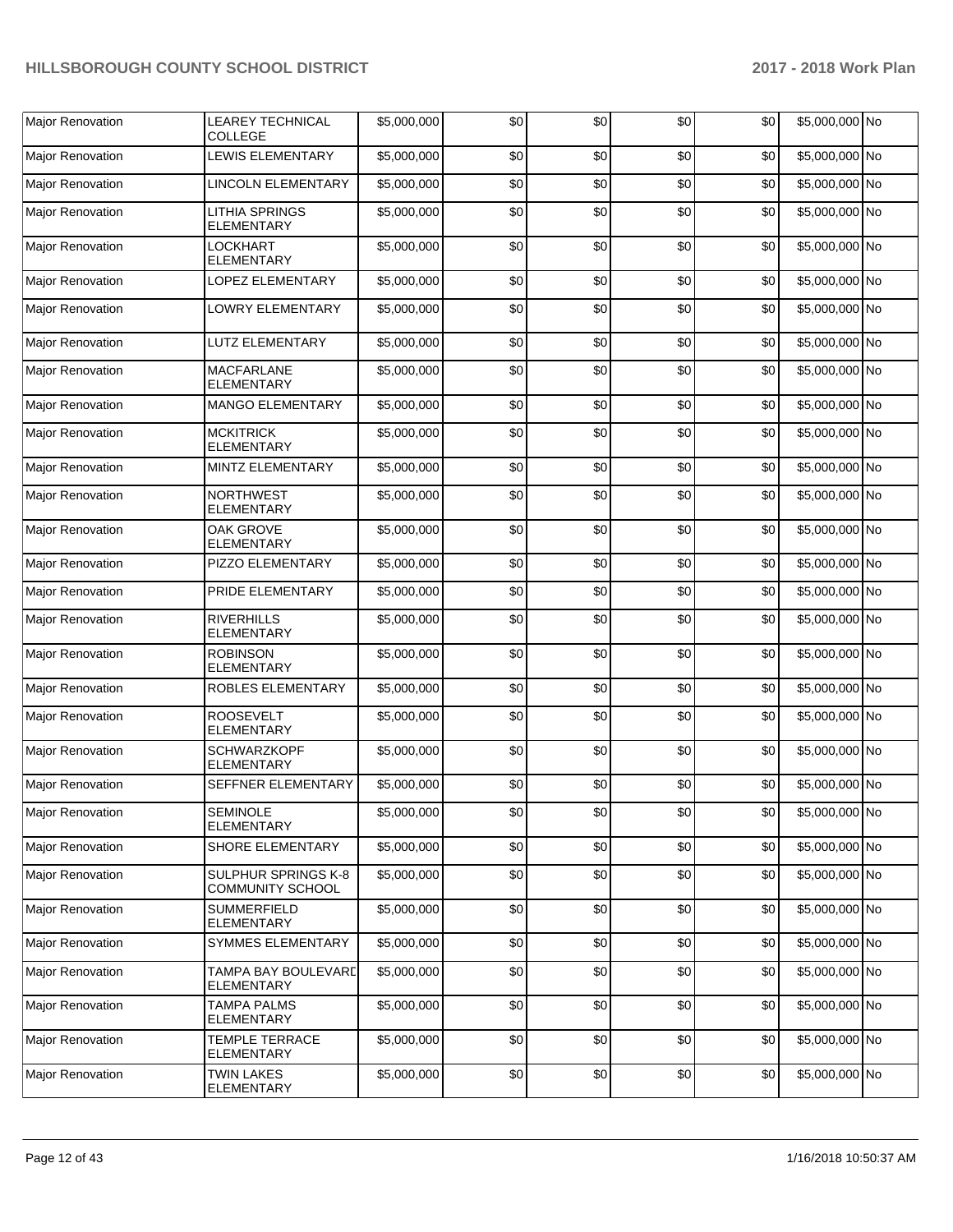| Major Renovation        | <b>VALRICO ELEMENTARY</b>                       | \$5,000,000  | \$0 | \$0 | \$0 | \$0 | \$5,000,000 No  |  |
|-------------------------|-------------------------------------------------|--------------|-----|-----|-----|-----|-----------------|--|
|                         |                                                 |              |     |     |     |     |                 |  |
| <b>Major Renovation</b> | <b>VELASCO STUDENT</b><br><b>SERVICE CENTER</b> | \$5,000,000  | \$0 | \$0 | \$0 | \$0 | \$5,000,000 No  |  |
| <b>Major Renovation</b> | <b>WALDEN LAKE</b><br><b>ELEMENTARY</b>         | \$5,000,000  | \$0 | \$0 | \$0 | \$0 | \$5,000,000 No  |  |
| Major Renovation        | D. W. WATERS CENTER                             | \$5,000,000  | \$0 | \$0 | \$0 | \$0 | \$5,000,000 No  |  |
| Major Renovation        | <b>WESTCHASE</b><br><b>ELEMENTARY</b>           | \$5,000,000  | \$0 | \$0 | \$0 | \$0 | \$5,000,000 No  |  |
| Major Renovation        | <b>WILSON ELEMENTARY</b>                        | \$5,000,000  | \$0 | \$0 | \$0 | \$0 | \$5,000,000 No  |  |
| Major Renovation        | WIMAUMA ELEMENTARY                              | \$5,000,000  | \$0 | \$0 | \$0 | \$0 | \$5,000,000 No  |  |
| Major Renovation        | YATES ELEMENTARY                                | \$5,000,000  | \$0 | \$0 | \$0 | \$0 | \$5,000,000 No  |  |
| Major Renovation        | <b>BENITO MIDDLE</b>                            | \$10,000,000 | \$0 | \$0 | \$0 | \$0 | \$10,000,000 No |  |
| Major Renovation        | <b>BREWSTER TECHNICAL</b><br><b>COLLEGE</b>     | \$10,000,000 | \$0 | \$0 | \$0 | \$0 | \$10,000,000 No |  |
| <b>Major Renovation</b> | <b>BUCHANAN MIDDLE</b>                          | \$10,000,000 | \$0 | \$0 | \$0 | \$0 | \$10,000,000 No |  |
| Major Renovation        | <b>BURNETT MIDDLE</b>                           | \$10,000,000 | \$0 | \$0 | \$0 | \$0 | \$10,000,000 No |  |
| Major Renovation        | <b>COLEMAN MIDDLE</b>                           | \$10,000,000 | \$0 | \$0 | \$0 | \$0 | \$10,000,000 No |  |
| Major Renovation        | DAVIDSEN MIDDLE                                 | \$10,000,000 | \$0 | \$0 | \$0 | \$0 | \$10,000,000 No |  |
| <b>Major Renovation</b> | DOWDELL MIDDLE                                  | \$10,000,000 | \$0 | \$0 | \$0 | \$0 | \$10,000,000 No |  |
| Major Renovation        | <b>ERWIN TECHNICAL</b><br>COLLEGE               | \$10,000,000 | \$0 | \$0 | \$0 | \$0 | \$10,000,000 No |  |
| Major Renovation        | <b>FARNELL MIDDLE</b>                           | \$10,000,000 | \$0 | \$0 | \$0 | \$0 | \$10,000,000 No |  |
| Major Renovation        | FERRELL MIDDLE<br><b>MAGNET</b>                 | \$10,000,000 | \$0 | \$0 | \$0 | \$0 | \$10,000,000 No |  |
| Major Renovation        | <b>JENNINGS MIDDLE</b>                          | \$10,000,000 | \$0 | \$0 | \$0 | \$0 | \$10,000,000 No |  |
| Major Renovation        | <b>LIBERTY MIDDLE</b>                           | \$10,000,000 | \$0 | \$0 | \$0 | \$0 | \$10,000,000 No |  |
| Major Renovation        | <b>MARSHALL MIDDLE</b>                          | \$10,000,000 | \$0 | \$0 | \$0 | \$0 | \$10,000,000 No |  |
| Major Renovation        | MARTINEZ MIDDLE                                 | \$10,000,000 | \$0 | \$0 | \$0 | \$0 | \$10,000,000 No |  |
| <b>Major Renovation</b> | <b>MEMORIAL MIDDLE</b>                          | \$10,000,000 | \$0 | \$0 | \$0 | \$0 | \$10,000,000 No |  |
| Major Renovation        | MONROE MIDDLE                                   | \$10,000,000 | \$0 | \$0 | \$0 | \$0 | \$10,000,000 No |  |
| Major Renovation        | PIERCE MIDDLE                                   | \$10,000,000 | \$0 | \$0 | \$0 | \$0 | \$10,000,000 No |  |
| Major Renovation        | PROGRESS VILLAGE<br><b>MIDDLE</b>               | \$10,000,000 | \$0 | \$0 | \$0 | \$0 | \$10,000,000 No |  |
| Major Renovation        | RANDALL MIDDLE                                  | \$10,000,000 | \$0 | \$0 | \$0 | \$0 | \$10,000,000 No |  |
| Major Renovation        | RODGERS MIDDLE                                  | \$10,000,000 | \$0 | \$0 | \$0 | \$0 | \$10,000,000 No |  |
| Major Renovation        | ROLAND PARK K-8                                 | \$10,000,000 | \$0 | \$0 | \$0 | \$0 | \$10,000,000 No |  |
| <b>Major Renovation</b> | SOUTH COUNTY<br>CAREER CENTER                   | \$10,000,000 | \$0 | \$0 | \$0 | \$0 | \$10,000,000 No |  |
| Major Renovation        | <b>TOMLIN MIDDLE</b>                            | \$10,000,000 | \$0 | \$0 | \$0 | \$0 | \$10,000,000 No |  |
| Major Renovation        | TURKEY CREEK MIDDLE                             | \$10,000,000 | \$0 | \$0 | \$0 | \$0 | \$10,000,000 No |  |
| Major Renovation        | WALKER MIDDLE                                   | \$10,000,000 | \$0 | \$0 | \$0 | \$0 | \$10,000,000 No |  |
| Major Renovation        | <b>WILLIAMS MIDDLE</b>                          | \$10,000,000 | \$0 | \$0 | \$0 | \$0 | \$10,000,000 No |  |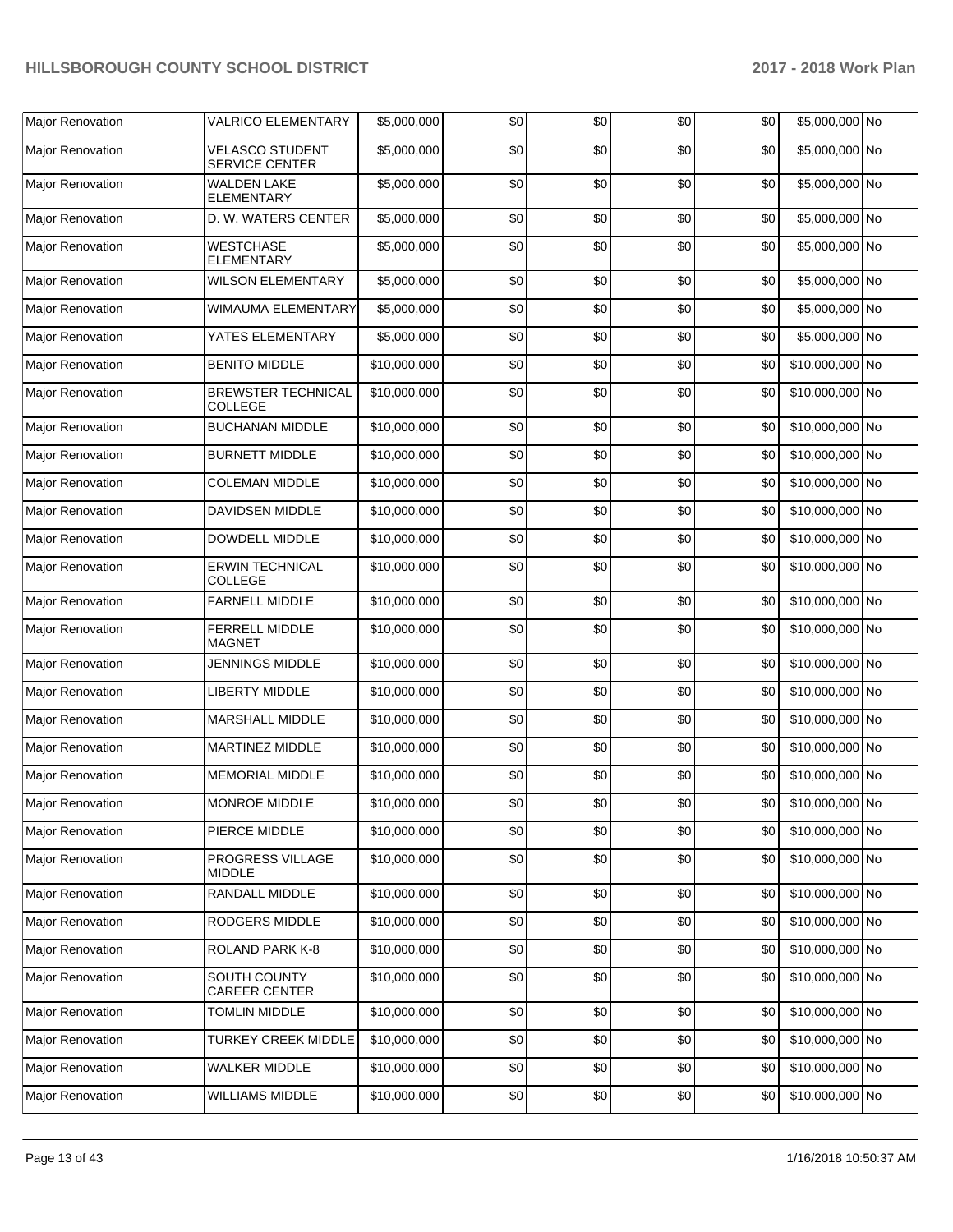| Major Renovation        | <b>SESSUMS ELEMENTARY</b>                     | \$0 | \$5,150,000  | \$0          | \$0              | \$0          | \$5,150,000 No      |  |
|-------------------------|-----------------------------------------------|-----|--------------|--------------|------------------|--------------|---------------------|--|
| Major Renovation        | <b>MADISON MIDDLE</b>                         | \$0 | \$10,300,000 | \$0          | \$0              | \$0          | \$10,300,000 No     |  |
| Major Renovation        | MULRENNAN MIDDLE                              | \$0 | \$10,300,000 | \$0          | \$0              | \$0          | \$10,300,000 No     |  |
| Major Renovation        | <b>NEWSOME SENIOR</b><br>HIGH                 | \$0 | \$15,450,000 | \$0          | \$0              | \$0          | \$15,450,000 No     |  |
| Major Renovation        | PLANT SENIOR HIGH                             | \$0 | \$15,450,000 | \$0          | \$0              | \$0          | \$15,450,000 No     |  |
| Major Renovation        | BRYAN ELEMENTARY                              | \$0 | \$0          | \$5,304,500  | \$0              | \$0          | \$5,304,500 No      |  |
| Major Renovation        | <b>CORR ELEMENTARY</b>                        | \$0 | \$0          | \$5,304,500  | \$0              | \$0          | \$5,304,500 No      |  |
| Major Renovation        | <b>DAVIS ELEMENTARY</b>                       | \$0 | \$0          | \$5,304,500  | \$0              | \$0          | \$5,304,500 No      |  |
| Major Renovation        | <b>FISHHAWK CREEK</b><br><b>ELEMENTARY</b>    | \$0 | \$0          | \$5,304,500  | \$0              | \$0          | \$5,304,500 No      |  |
| Major Renovation        | <b>FOSTER ELEMENTARY</b>                      | \$0 | \$0          | \$5,304,500  | \$0              | \$0          | \$5,304,500 No      |  |
| <b>Major Renovation</b> | TOWN & COUNTRY<br><b>ELEMENTARY</b>           | \$0 | \$0          | \$5,304,500  | \$0              | \$0          | \$5,304,500 No      |  |
| Major Renovation        | <b>BOWERS WHITLEY</b><br><b>CAREER CENTER</b> | \$0 | \$0          | \$10,609,000 | \$0              | \$0          | \$10,609,000 No     |  |
| Major Renovation        | VAN BUREN MIDDLE                              | \$0 | \$0          | \$10,609,000 | \$0              | \$0          | \$10,609,000 No     |  |
| Major Renovation        | <b>BRANDON SENIOR HIGH</b>                    | \$0 | \$0          | \$15,913,500 | \$0              | \$0          | \$15,913,500 No     |  |
| Major Renovation        | <b>GORRIE ELEMENTARY</b>                      | \$0 | \$0          | \$0          | \$5,463,635      | \$0          | \$5,463,635 No      |  |
| Major Renovation        | <b>GRAHAM ELEMENTARY</b>                      | \$0 | \$0          | \$0          | \$5,463,635      | \$0          | \$5,463,635 No      |  |
| Major Renovation        | <b>JAMES ELEMENTARY</b><br><b>SCHOOL</b>      | \$0 | \$0          | \$0          | \$5,463,635      | \$0          | \$5,463,635 No      |  |
| Major Renovation        | <b>JUST ELEMENTARY</b>                        | \$0 | \$0          | \$0          | \$5,463,635      | \$0          | \$5,463,635 No      |  |
| <b>Major Renovation</b> | MENDENHALL<br><b>ELEMENTARY</b>               | \$0 | \$0          | \$0          | \$5,463,635      | \$0          | \$5,463,635 No      |  |
| Major Renovation        | <b>ADAMS MIDDLE</b>                           | \$0 | \$0          | \$0          | \$10,927,270     | \$0          | \$10,927,270 No     |  |
| Major Renovation        | <b>GRECO MIDDLE</b><br><b>SCHOOL</b>          | \$0 | \$0          | \$0          | \$10,927,270     | \$0          | \$10,927,270 No     |  |
| Major Renovation        | <b>MANN MIDDLE</b>                            | \$0 | \$0          | \$0          | \$10,927,270     | \$0          | \$10,927,270 No     |  |
| Major Renovation        | <b>MCLANE MIDDLE</b>                          | \$0 | \$0          | \$0          | \$10,927,270     | \$0          | \$10,927,270 No     |  |
| Major Renovation        | KING SENIOR HIGH                              | \$0 | $$0$$        |              | \$0 \$16,390,905 |              | \$0 \$16,390,905 No |  |
| Major Renovation        | LETO SENIOR HIGH                              | \$0 | \$0          | \$0          | \$16,390,905     | \$0          | \$16,390,905 No     |  |
| Major Renovation        | MILES ELEMENTARY                              | \$0 | \$0          | \$0          | \$0              | \$5,627,544  | \$5,627,544 No      |  |
| Major Renovation        | MORT ELEMENTARY                               | \$0 | \$0          | \$0          | \$0              | \$5,627,544  | \$5,627,544 No      |  |
| Major Renovation        | PALM RIVER<br><b>ELEMENTARY</b>               | \$0 | \$0          | \$0          | \$0              | \$5,627,544  | \$5,627,544 No      |  |
| Major Renovation        | SHAW ELEMENTARY                               | \$0 | \$0          | \$0          | \$0              | \$5,627,544  | \$5,627,544 No      |  |
| Major Renovation        | SHEEHY ELEMENTARY                             | \$0 | \$0          | \$0          | \$0              | \$5,627,544  | \$5,627,544 No      |  |
| Major Renovation        | SIMMONS CAREER<br><b>CENTER</b>               | \$0 | \$0          | \$0          | \$0              | \$5,627,544  | \$5,627,544 No      |  |
| Major Renovation        | <b>WASHINGTON</b><br><b>ELEMENTARY</b>        | \$0 | \$0          | \$0          | \$0              | \$5,627,544  | \$5,627,544 No      |  |
| Major Renovation        | SHIELDS MIDDLE                                | \$0 | \$0          | \$0          | \$0              | \$11,255,088 | \$11,255,088 No     |  |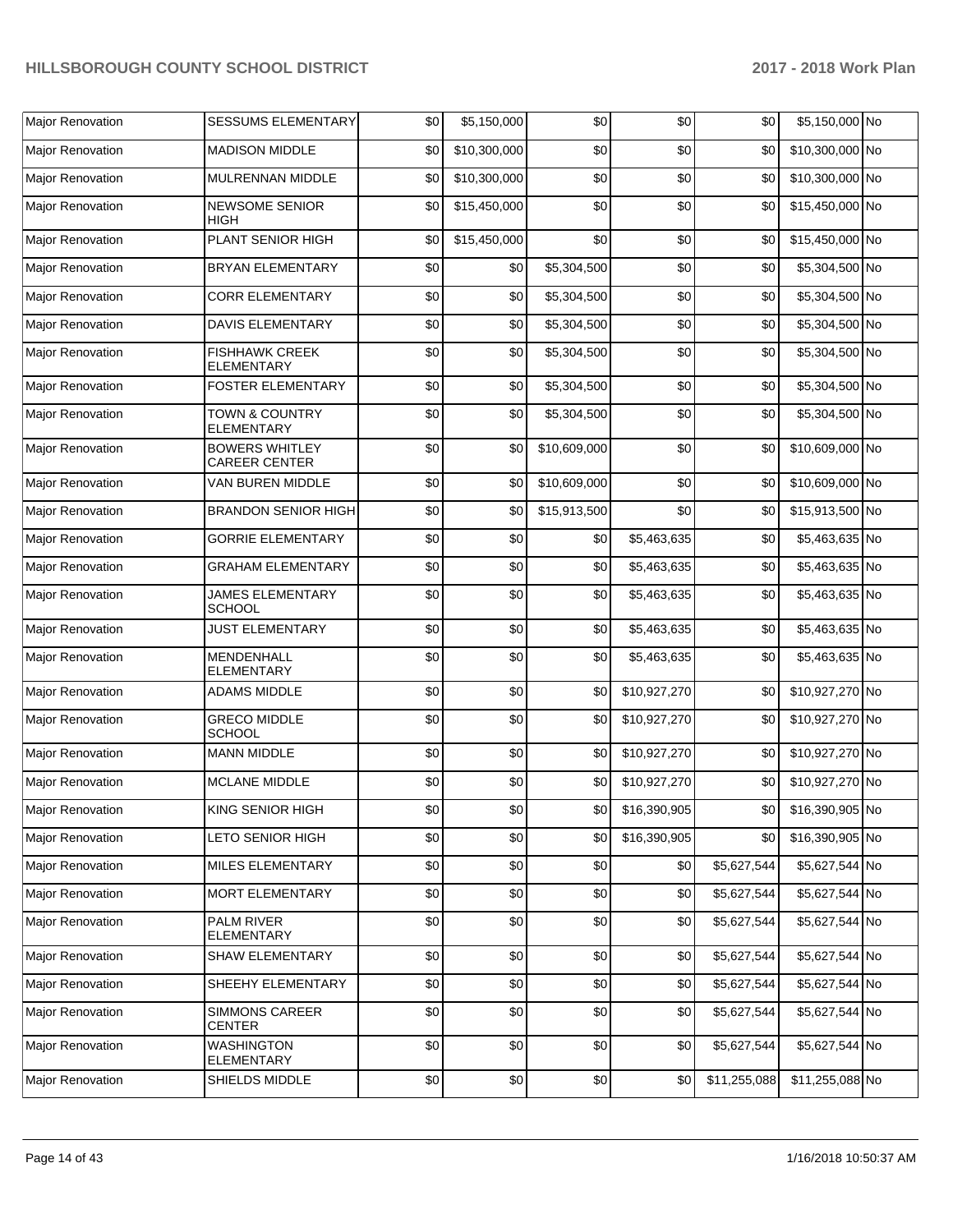|                   |                        | \$785,000,000 | \$82,400,000 |     | \$68,958,500   \$103,809,065 |                  | \$73,158,072   \$1,113,325,6  <br>37 |  |
|-------------------|------------------------|---------------|--------------|-----|------------------------------|------------------|--------------------------------------|--|
| IMaior Renovation | <b>WILSON MIDDLE</b>   | \$10,000,000  | \$0          | \$0 | \$0                          | \$0 <sub>1</sub> | \$10,000,000 No                      |  |
| IMaior Renovation | <b>WEBB MIDDLE</b>     | \$0           | \$0          | \$0 | \$0 I                        | \$11,255,088     | \$11,255,088 No                      |  |
| Major Renovation  | <b>ISTEWART MIDDLE</b> | \$0           | \$0          | \$0 | \$0 I                        | \$11,255,088     | \$11,255,088 No                      |  |

### **Additional Project Schedules**

Any projects that are not identified in the last approved educational plant survey.

Nothing reported for this section.

### **Non Funded Growth Management Project Schedules**

Schedule indicating which projects, due to planned development, that CANNOT be funded from current revenues projected over the next five years.

Nothing reported for this section.

# **Tracking**

# **Capacity Tracking**

| Location                                  | $2017 -$<br>2018 Satis.<br>Stu. Sta. | Actual<br>$2017 -$<br><b>2018 FISH</b><br>Capacity | Actual<br>$2016 -$<br>2017<br><b>COFTE</b> | # Class<br><b>Rooms</b> | Actual<br>Average<br>$2017 -$<br>2018 Class<br><b>Size</b> | Actual<br>$2017 -$<br>2018<br><b>Utilization</b> | <b>New</b><br>Stu.<br>Capacity | <b>New</b><br>Rooms to<br>be<br>Added/Re<br>moved | Projected<br>$2021 -$<br>2022<br><b>COFTE</b> | Projected<br>$2021 -$<br>2022<br><b>Utilization</b> | Projected<br>$2021 -$<br>2022 Class<br><b>Size</b> |
|-------------------------------------------|--------------------------------------|----------------------------------------------------|--------------------------------------------|-------------------------|------------------------------------------------------------|--------------------------------------------------|--------------------------------|---------------------------------------------------|-----------------------------------------------|-----------------------------------------------------|----------------------------------------------------|
| <b>ADAMS MIDDLE</b>                       | 1,667                                | 1,500                                              | 770                                        | 70                      | 11                                                         | 51.00 %                                          |                                | $\Omega$                                          | 994                                           | 66.00 %                                             | 14                                                 |
| <b>FOREST HILLS</b><br><b>IELEMENTARY</b> | 1,069                                | 1,069                                              | 961                                        | 58                      | 17                                                         | 90.00 %                                          |                                | $\Omega$                                          | 802                                           | 75.00 %                                             | 14                                                 |
| <b>MEMORIAL MIDDLE</b>                    | 1,161                                | 1,044                                              | 645                                        | 51                      | 13                                                         | 62.00 %                                          |                                | $\Omega$                                          | 647                                           | 62.00 %                                             | 13                                                 |
| <b>ALEXANDER</b><br>ELEMENTARY            | 726                                  | 726                                                | 612                                        | 39                      | 16                                                         | 84.00 %                                          | $\Omega$                       | $\Omega$                                          | 612                                           | 84.00 %                                             | 16                                                 |
| PIERCE MIDDLE                             | 1,357                                | 1,221                                              | 943                                        | 58                      | 16                                                         | 77.00 %                                          | $\Omega$                       | $\Omega$                                          | 946                                           | 77.00 %                                             | 16                                                 |
| <b>ANDERSON</b><br><b>IELEMENTARY</b>     | 446                                  | 446                                                | 400                                        | 23                      | 17                                                         | 90.00 %                                          | $\Omega$                       | $\Omega$                                          | 458                                           | 103.00 %                                            | 20                                                 |
| WILLIAMS MIDDLE                           | 948                                  | 853                                                | 839                                        | 42                      | 20                                                         | 98.00 %                                          | $\Omega$                       | $\Omega$                                          | 846                                           | 99.00 %                                             | 20                                                 |
| <b>ISICKLES SENIOR HIGH</b>               | 2,231                                | 2,119                                              | 2,272                                      | 94                      | 24                                                         | 107.00 %                                         | 285                            | 12                                                | 2,357                                         | 98.00 %                                             | 22                                                 |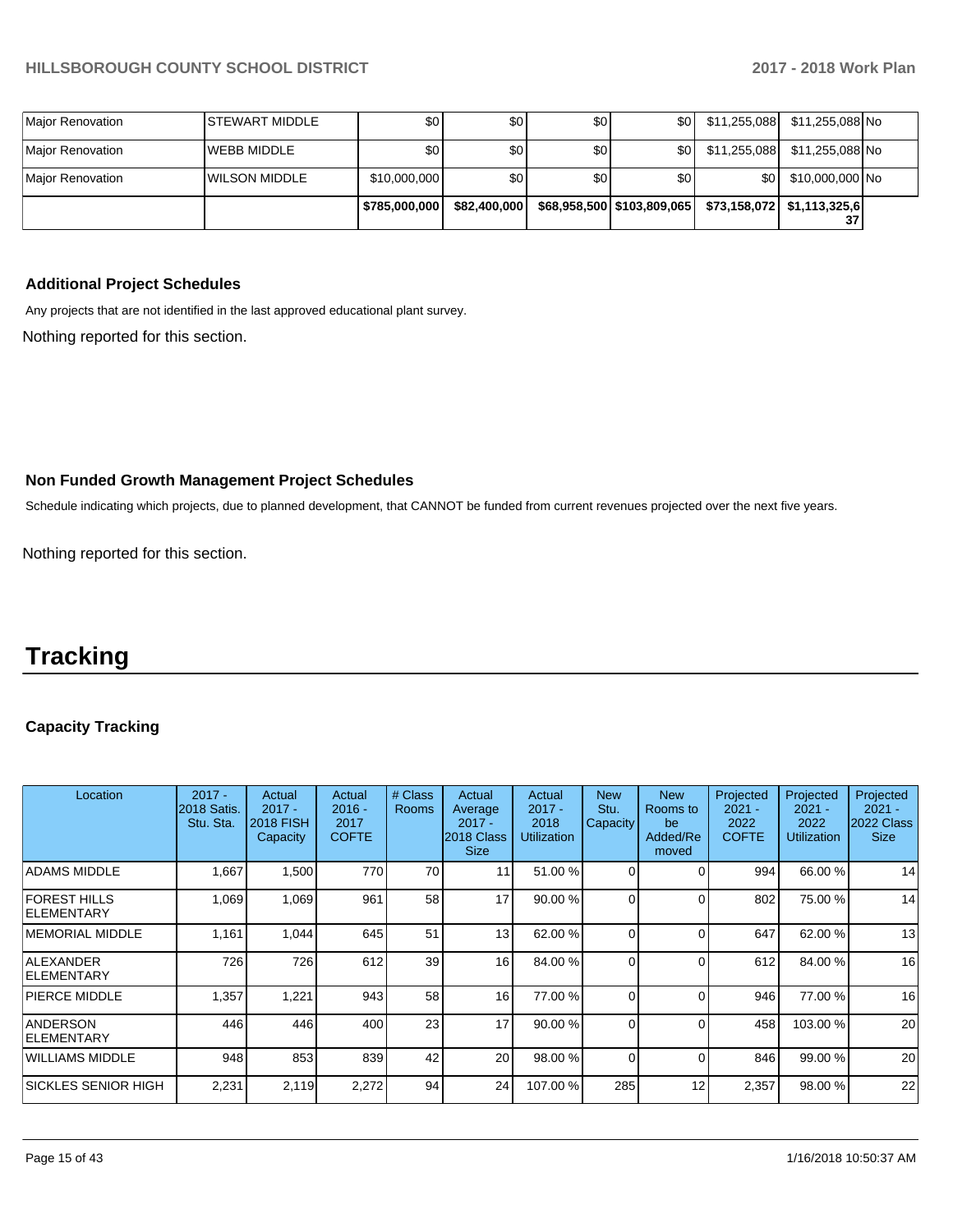| YOUNG MIDDLE                                                             | 1,095 | 985   | 588   | 47  | 13 | 60.00 %  | 0           | $\Omega$ | 598   | 61.00 %  | 13   |
|--------------------------------------------------------------------------|-------|-------|-------|-----|----|----------|-------------|----------|-------|----------|------|
| <b>DURANT SENIOR HIGH</b>                                                | 2,883 | 2,738 | 2,354 | 117 | 20 | 86.00 %  | $\Omega$    | $\Omega$ | 2,486 | 91.00 %  | 21   |
| <b>BURNETT MIDDLE</b>                                                    | 1,332 | 1,198 | 745   | 56  | 13 | 62.00 %  | $\Omega$    | $\Omega$ | 701   | 59.00 %  | 13   |
| <b>VALRICO ELEMENTARY</b>                                                | 979   | 979   | 838   | 53  | 16 | 86.00 %  | $\Omega$    | $\Omega$ | 859   | 88.00 %  | 16   |
| <b>BENITO MIDDLE</b>                                                     | 1,473 | 1,325 | 1,049 | 63  | 17 | 79.00 %  | $\Omega$    | $\Omega$ | 1,140 | 86.00 %  | 18   |
| <b>WALKER MIDDLE</b>                                                     | 1,091 | 981   | 1,014 | 47  | 22 | 103.00%  | $\Omega$    | $\Omega$ | 976   | 99.00 %  | 21   |
| <b>WILSON MIDDLE</b>                                                     | 653   | 587   | 666   | 29  | 23 | 113.00 % | $\Omega$    | $\Omega$ | 708   | 121.00%  | 24   |
| <b>WILSON ELEMENTARY</b>                                                 | 405   | 405   | 352   | 22  | 16 | 87.00 %  | $\Omega$    | $\Omega$ | 353   | 87.00 %  | 16   |
| WIMAUMA ELEMENTARY                                                       | 659   | 659   | 613   | 35  | 18 | 93.00 %  | $\Omega$    | $\Omega$ | 614   | 93.00 %  | 18   |
| <b>WITTER ELEMENTARY</b>                                                 | 737   | 737   | 513   | 38  | 14 | 70.00 %  | $\Omega$    | $\Omega$ | 554   | 75.00 %  | 15   |
| <b>WOODBRIDGE</b><br><b>ELEMENTARY</b>                                   | 883   | 883   | 612   | 47  | 13 | 69.00 %  | $\Omega$    | $\Omega$ | 606   | 69.00 %  | 13   |
| YATES ELEMENTARY                                                         | 860   | 860   | 745   | 46  | 16 | 87.00 %  | 0           | $\Omega$ | 750   | 87.00 %  | 16   |
| <b>CAMINITI EXCEPTIONAL</b><br><b>STUDENT EDUCATION</b><br><b>CENTER</b> | 252   | 252   | 85    | 24  | 4  | 34.00 %  | $\Omega$    | $\Omega$ | 85    | 34.00 %  | 4    |
| <b>WALDEN LAKE</b><br><b>ELEMENTARY</b>                                  | 983   | 983   | 878   | 53  | 17 | 89.00 %  | $\Omega$    | $\Omega$ | 867   | 88.00 %  | 16   |
| <b>WASHINGTON</b><br><b>ELEMENTARY</b>                                   | 644   | 644   | 495   | 40  | 12 | 77.00 %  | $\Omega$    | $\Omega$ | 613   | 95.00 %  | 15   |
| <b>WEST SHORE</b><br>ELEMENTARY                                          | 395   | 395   | 383   | 21  | 18 | 97.00 %  | 0           | $\Omega$ | 382   | 97.00 %  | 18   |
| <b>WEST TAMPA</b><br><b>ELEMENTARY</b>                                   | 575   | 575   | 397   | 31  | 13 | 69.00 %  | $\Omega$    | $\Omega$ | 409   | 71.00%   | 13   |
| <b>JAMES ELEMENTARY</b><br><b>SCHOOL</b>                                 | 832   | 832   | 669   | 42  | 16 | 80.00%   | $\Omega$    | $\Omega$ | 675   | 81.00 %  | 16   |
| TINKER K-8                                                               | 820   | 738   | 741   | 42  | 18 | 100.00%  | 0           | $\Omega$ | 733   | 99.00 %  | 17   |
| <b>TOWN &amp; COUNTRY</b><br><b>ELEMENTARY</b>                           | 732   | 732   | 364   | 38  | 10 | 50.00 %  | 0           | $\Omega$ | 400   | 55.00 %  | 11   |
| <b>WEBB MIDDLE</b>                                                       | 1,127 | 1,014 | 794   | 50  | 16 | 78.00 %  | 0           | $\Omega$ | 808   | 80.00 %  | 16   |
| <b>TRAPNELL</b><br><b>ELEMENTARY</b>                                     | 524   | 524   | 557   | 28  | 20 | 106.00%  | $\Omega$    | $\Omega$ | 552   | 105.00 % | 20   |
| <b>TURKEY CREEK MIDDLE</b>                                               | 1,363 | 1,226 | 979   | 58  | 17 | 80.00%   | $\mathbf 0$ | 0        | 993   | 81.00%   | $17$ |
| <b>TWIN LAKES</b><br><b>ELEMENTARY</b>                                   | 774   | 774   | 734   | 41  | 18 | 95.00 %  | 0           | $\Omega$ | 747   | 97.00 %  | 18   |
| <b>SUMMERFIELD</b><br><b>ELEMENTARY</b>                                  | 994   | 994   | 866   | 53  | 16 | 87.00 %  | 0           | $\Omega$ | 904   | 91.00 %  | 17   |
| <b>TAMPA BAY TECHNICAL</b><br><b>HIGH SCHOOL</b>                         | 2,551 | 2,423 | 1,984 | 116 | 17 | 82.00 %  | 0           | $\Omega$ | 2,024 | 84.00 %  | 17   |
| <b>TAMPA BAY BOULEVARD</b><br><b>ELEMENTARY</b>                          | 867   | 867   | 749   | 47  | 16 | 86.00 %  | $\Omega$    | $\Omega$ | 772   | 89.00 %  | 16   |
| <b>TAMPA PALMS</b><br><b>ELEMENTARY</b>                                  | 965   | 965   | 950   | 52  | 18 | 98.00 %  | 0           | $\Omega$ | 950   | 98.00 %  | 18   |
| <b>TEMPLE TERRACE</b><br><b>ELEMENTARY</b>                               | 853   | 853   | 611   | 46  | 13 | 72.00 %  | 0           | $\Omega$ | 610   | 72.00 %  | 13   |
| <b>THONOTOSASSA</b><br><b>ELEMENTARY</b>                                 | 551   | 551   | 339   | 29  | 12 | 62.00 %  | 0           | $\Omega$ | 423   | 77.00 %  | 15   |
| <b>SHAW ELEMENTARY</b>                                                   | 800   | 800   | 674   | 43  | 16 | 84.00 %  | $72\,$      | 4        | 706   | 81.00%   | 15   |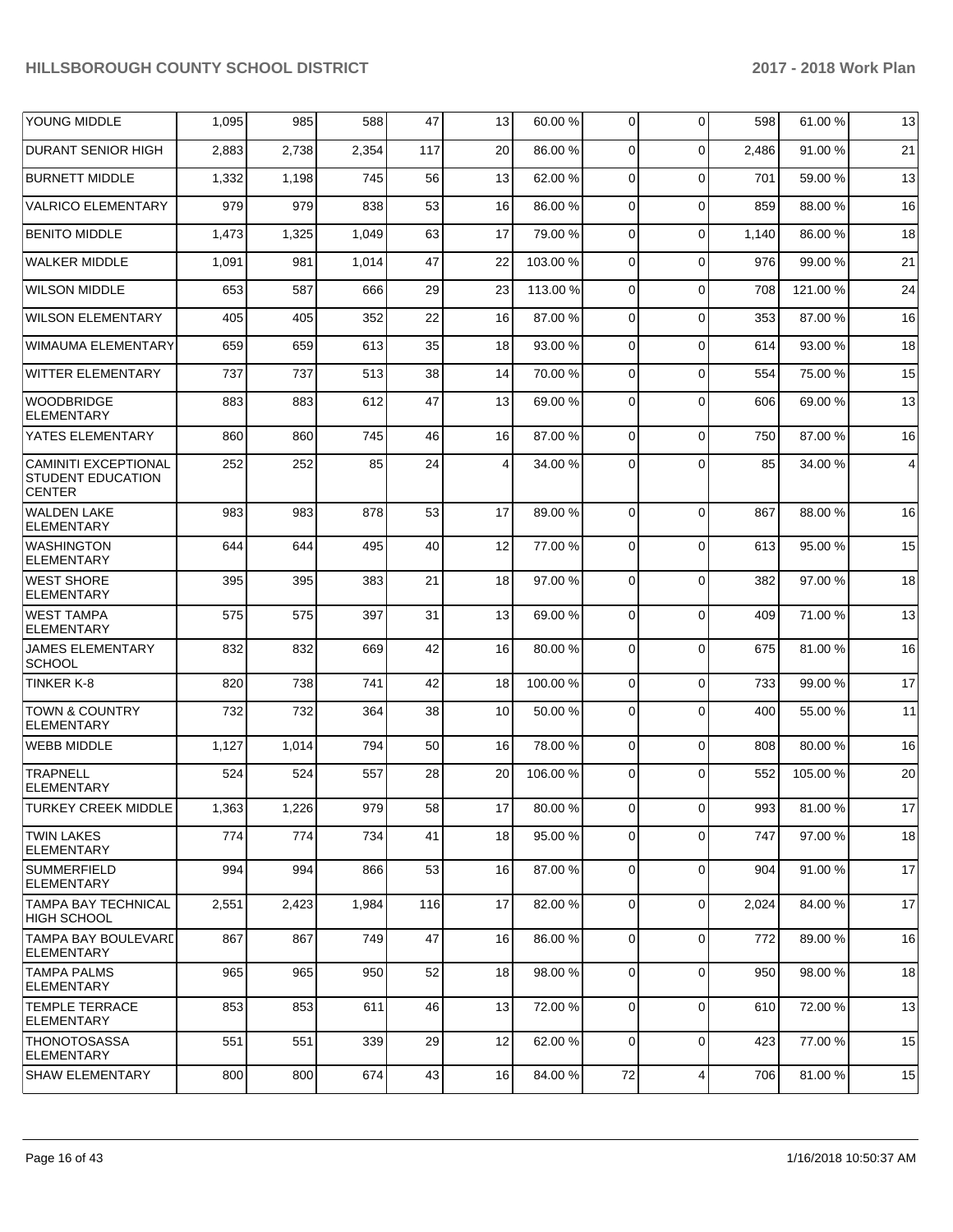| <b>SHORE ELEMENTARY</b>                                               | 467   | 467            | 384      | 25  | 15          | 82.00 %  | $\mathbf 0$    | $\Omega$       | 396         | 85.00 %  | 16          |
|-----------------------------------------------------------------------|-------|----------------|----------|-----|-------------|----------|----------------|----------------|-------------|----------|-------------|
| <b>SIMMONS CAREER</b><br><b>CENTER</b>                                | 344   | 344            | 209      | 29  | 7           | 61.00%   | 0              | $\Omega$       | 236         | 69.00 %  | 8           |
| <b>BLOOMINGDALE</b><br><b>SENIOR HIGH</b>                             | 2,351 | 2,233          | 2,259    | 100 | 23          | 101.00%  | 0              | $\Omega$       | 2,362       | 106.00%  | 24          |
| <b>SPRINGHEAD</b><br><b>ELEMENTARY</b>                                | 874   | 874            | 903      | 47  | 19          | 103.00%  | $\mathbf 0$    | $\Omega$       | 882         | 101.00%  | 19          |
| <b>SULPHUR SPRINGS K-8</b><br><b>COMMUNITY SCHOOL</b>                 | 1,096 | 1,096          | 678      | 56  | 12          | 62.00 %  | 0              | $\Omega$       | 738         | 67.00 %  | 13          |
| <b>DOROTHY THOMAS</b><br><b>EXCEPTIONAL CENTER</b>                    | 250   | 0              | $\Omega$ | 26  | $\mathbf 0$ | 0.00%    | 0              | $\Omega$       | $\mathbf 0$ | 0.00%    | $\mathbf 0$ |
| <b>DAWSON ELEMENTARY</b>                                              | 920   | $\Omega$       | $\Omega$ | 50  | $\mathbf 0$ | 0.00%    | 920            | 50             | 853         | 93.00 %  | 9           |
| <b>RUSKIN ELEMENTARY</b>                                              | 1,008 | 1,008          | 903      | 56  | 16          | 90.00 %  | $\mathbf 0$    | $\Omega$       | 887         | 88.00 %  | 16          |
| <b>SCHWARZKOPF</b><br><b>ELEMENTARY</b>                               | 677   | 677            | 657      | 36  | 18          | 97.00 %  | $\mathbf 0$    | $\Omega$       | 638         | 94.00 %  | 18          |
| <b>SEFFNER ELEMENTARY</b>                                             | 898   | 898            | 667      | 47  | 14          | 74.00 %  | $\mathbf 0$    | $\Omega$       | 700         | 78.00 %  | 15          |
| <b>SEMINOLE</b><br><b>ELEMENTARY</b>                                  | 582   | 582            | 448      | 31  | 14          | 77.00 %  | 0              | $\Omega$       | 479         | 82.00 %  | 15          |
| <b>BARRINGTON MIDDLE</b><br><b>SCHOOL</b>                             | 1,635 | 1,471          | 1,359    | 69  | 20          | 92.00 %  | 0              | $\mathbf 0$    | 1,420       | 97.00 %  | 21          |
| <b>STRAWBERRY CREST</b><br><b>HIGH SCHOOL</b>                         | 2,446 | 2,323          | 2,220    | 101 | 22          | 96.00 %  | $\mathbf 0$    | $\Omega$       | 2,334       | 100.00%  | 23          |
| <b>BAILEY ELEMENTARY</b><br><b>SCHOOL</b>                             | 920   | 920            | 774      | 48  | 16          | 84.00 %  | $\Omega$       | $\Omega$       | 778         | 85.00 %  | 16          |
| <b>THOMPSON</b><br><b>ELEMENTARY</b>                                  | 950   | 950            | 814      | 50  | 16          | 86.00 %  | 0              | $\Omega$       | 903         | 95.00 %  | 18          |
| <b>LAMB ELEMENTARY</b>                                                | 950   | 950            | 688      | 50  | 14          | 72.00 %  | $\mathbf 0$    | $\Omega$       | 721         | 76.00 %  | 14          |
| <b>LOPEZ EXCEPTIONAL</b><br><b>STUDENT EDUCATION</b><br><b>CENTER</b> | 122   | 122            | 50       | 12  | 4           | 41.00 %  | $\Omega$       | $\Omega$       | 60          | 49.00 %  | 5           |
| <b>DEER PARK</b><br><b>ELEMENTARY</b>                                 | 1,054 | 1,054          | 996      | 55  | 18          | 95.00 %  | $\Omega$       | $\Omega$       | 1,030       | 98.00 %  | 19          |
| <b>HAMMOND</b><br><b>ELEMENTARY</b>                                   | 938   | 938            | 697      | 49  | 14          | 74.00 %  | 0              | $\Omega$       | 747         | 80.00 %  | 15          |
| <b>REDDICK ELEMENTARY</b><br><b>SCHOOL</b>                            | 948   | 948            | 860      | 50  | 17          | 91.00%   | $\mathbf 0$    | $\Omega$       | 918         | 97.00 %  | 18          |
| KIMBELL ELEMENTARY                                                    | 652   | 652            | 563      | 34  | 17          | 86.00 %  | $\Omega$       | $\Omega$       | 568         | 87.00 %  | 17          |
| <b>STEINBRENNER HIGH</b><br> SCHOOL                                   | 2,544 | 2,416          | 2,251    | 101 | 22          | 93.00 %  | $\overline{0}$ | $\overline{0}$ | 2,566       | 106.00 % | 25          |
| <b>STOWERS</b><br><b>ELEMENTARY SCHOOL</b>                            | 972   | 972            | 1,092    | 51  | 21          | 112.00 % | $\overline{0}$ | $\mathbf 0$    | 892         | 92.00 %  | 17          |
| <b>GARY ADULT CENTER</b>                                              | 257   | $\overline{0}$ | $\Omega$ | 21  | $\mathbf 0$ | 0.00%    | $\overline{0}$ | $\Omega$       | 0           | 0.00%    | $\mathbf 0$ |
| <b>CARVER EXCEPTIONAL</b><br><b>CENTER</b>                            | 210   | 210            | 55       | 20  | 3           | 26.00 %  | 0              | $\Omega$       | 56          | 27.00%   | 3           |
| <b>SUMMERFIELD</b><br><b>CROSSINGS</b>                                | 1,015 | 1,015          | 862      | 54  | 16          | 85.00 %  | $\overline{0}$ | $\Omega$       | 853         | 84.00 %  | 16          |
| <b>DOBY ELEMENTARY</b>                                                | 958   | 958            | 854      | 50  | 17          | 89.00 %  | $\mathbf{0}$   | $\Omega$       | 928         | 97.00 %  | 19          |
| <b>OAK PARK</b><br><b>ELEMENTARY</b>                                  | 747   | 747            | 559      | 39  | 14          | 75.00 %  | $\mathbf 0$    | $\mathbf 0$    | 572         | 77.00 %  | 15          |
| SMITH MIDDLE SCHOOL                                                   | 1,578 | 1,420          | 795      | 66  | 12          | 56.00 %  | 0              | $\Omega$       | 733         | 52.00 %  | 11          |
| <b>GIUNTA MIDDLE</b><br><b>SCHOOL</b>                                 | 1,732 | 1,558          | 874      | 73  | 12          | 56.00 %  | $\mathbf 0$    | 0              | 1,030       | 66.00 %  | 14          |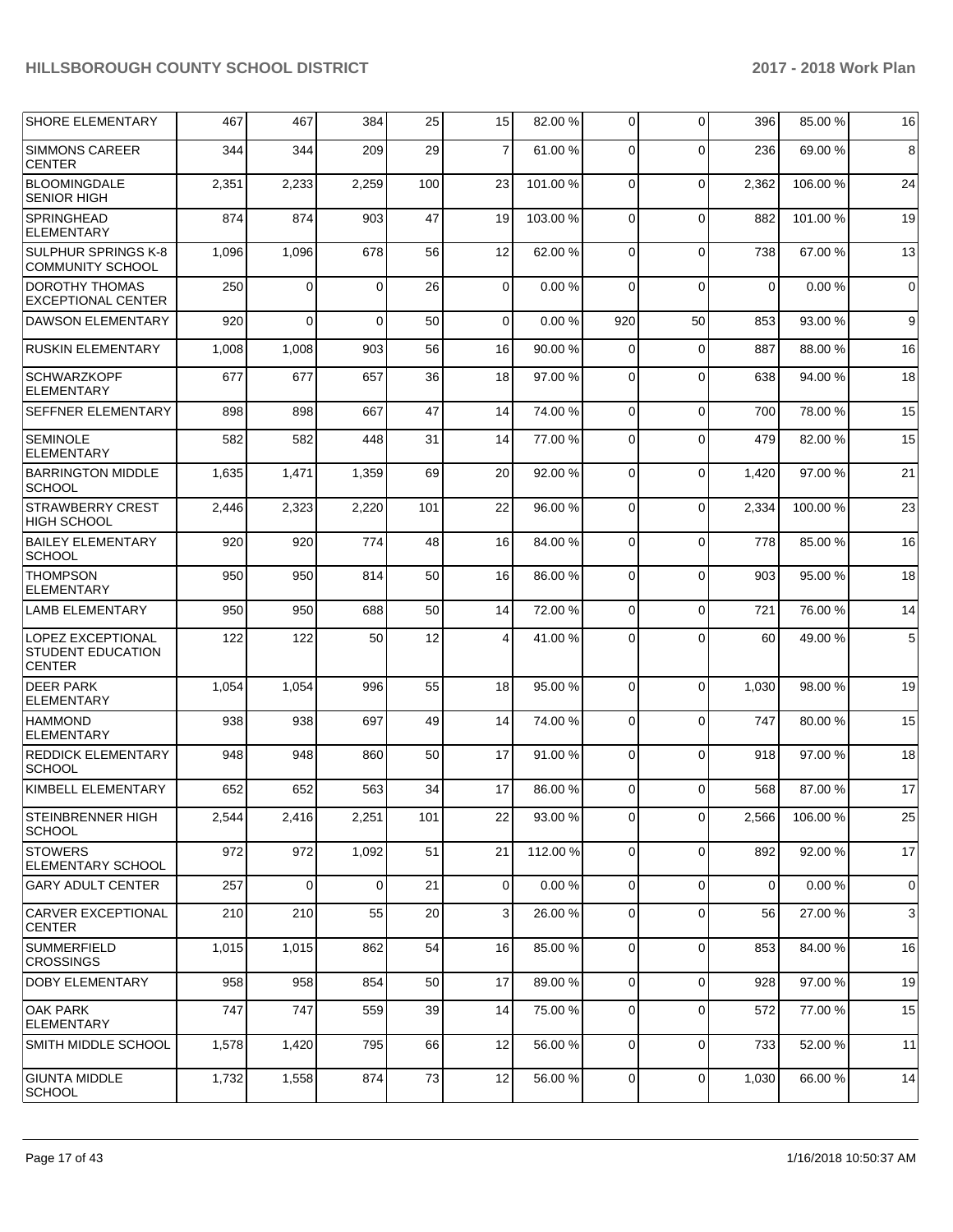| <b>APARICIO-LEVY</b><br><b>TECHNICAL COLLEGE</b>        | 167   | 250   | $\mathbf 0$ | 13  | $\mathbf 0$     | 0.00%    | $\mathbf 0$    | $\Omega$       | $\Omega$    | 0.00%   | $\Omega$    |
|---------------------------------------------------------|-------|-------|-------------|-----|-----------------|----------|----------------|----------------|-------------|---------|-------------|
| <b>LENNARD HIGH</b><br><b>SCHOOL</b>                    | 2,632 | 2,500 | 2,589       | 104 | 25              | 104.00%  | $\Omega$       | $\Omega$       | 2,071       | 83.00 % | 20          |
| <b>TURNER BARTELS K-8</b>                               | 2,568 | 2,311 | 1,895       | 116 | 16              | 82.00 %  | $\Omega$       | $\Omega$       | 1,894       | 82.00 % | 16          |
| <b>COLLINS ELEMENTARY</b>                               | 1,146 | 1,146 | 1,054       | 61  | 17              | 92.00 %  | $\Omega$       | $\Omega$       | 1,112       | 97.00 % | 18          |
| <b>NORTH TAMPA</b><br>ALTERNATIVE CENTER                | 450   | 450   | 59          | 21  | 3               | 13.00 %  | $\Omega$       | $\Omega$       | 134         | 30.00 % | 6           |
| <b>MONROE MIDDLE</b>                                    | 982   | 883   | 425         | 42  | 10              | 48.00 %  | $\Omega$       | $\Omega$       | 426         | 48.00 % | 10          |
| <b>LEAREY TECHNICAL</b><br><b>COLLEGE</b>               | 60    | 90    | $\Omega$    | 3   | $\mathbf 0$     | 0.00%    | 0              | $\Omega$       | $\Omega$    | 0.00%   | 0           |
| LEE ELEMENTARY<br><b>SCHOOL OF</b><br><b>TECHNOLOGY</b> | 399   | 399   | 293         | 21  | 14              | 73.00 %  | $\Omega$       | $\Omega$       | $\mathbf 0$ | 0.00%   | $\mathbf 0$ |
| <b>LETO SENIOR HIGH</b>                                 | 2,384 | 2,264 | 2,185       | 104 | 21              | 96.00 %  | $\Omega$       | $\Omega$       | 2,211       | 98.00 % | 21          |
| <b>LIMONA ELEMENTARY</b>                                | 710   | 710   | 600         | 37  | 16              | 84.00 %  | $\Omega$       | $\Omega$       | 616         | 87.00 % | 17          |
| <b>FROST ELEMENTARY</b>                                 | 966   | 966   | 596         | 51  | 12              | 62.00 %  | $\Omega$       | $\Omega$       | 687         | 71.00 % | 13          |
| <b>KENLY ELEMENTARY</b>                                 | 731   | 731   | 541         | 39  | 14              | 74.00 %  | $\Omega$       | $\Omega$       | 567         | 78.00 % | 15          |
| <b>KING SENIOR HIGH</b>                                 | 2,533 | 2,406 | 1,735       | 104 | 17              | 72.00 %  | $\Omega$       | $\Omega$       | 1,841       | 77.00 % | 18          |
| KINGSWOOD<br>ELEMENTARY                                 | 781   | 781   | 560         | 42  | 13              | 72.00 %  | $\Omega$       | $\Omega$       | 595         | 76.00 % | 14          |
| <b>KNIGHTS ELEMENTARY</b>                               | 926   | 926   | 711         | 50  | 14              | 77.00 %  | $\mathbf 0$    | $\Omega$       | 736         | 79.00 % | 15          |
| <b>LAKE MAGDALENE</b><br><b>ELEMENTARY</b>              | 1,110 | 1,110 | 870         | 60  | 15              | 78.00 %  | $\Omega$       | $\Omega$       | 895         | 81.00%  | 15          |
| <b>LANIER ELEMENTARY</b>                                | 456   | 456   | 354         | 24  | 15              | 78.00 %  | $\mathbf 0$    | $\Omega$       | 357         | 78.00 % | 15          |
| <b>GRECO MIDDLE</b><br><b>SCHOOL</b>                    | 1,437 | 1,293 | 741         | 60  | 12              | 57.00 %  | 0              | 0              | 732         | 57.00 % | 12          |
| <b>HILL MIDDLE</b>                                      | 1,300 | 1,170 | 873         | 55  | 16              | 75.00 %  | $\Omega$       | $\Omega$       | 901         | 77.00 % | 16          |
| HILLSBOROUGH<br><b>SENIOR HIGH</b>                      | 2,210 | 2,099 | 1,864       | 104 | 18              | 89.00 %  | $\Omega$       | $\Omega$       | 1,938       | 92.00 % | 19          |
| <b>HUNTERS GREEN</b><br><b>ELEMENTARY</b>               | 1,016 | 1,016 | 808         | 55  | 15              | 80.00 %  | $\mathbf 0$    | $\Omega$       | 890         | 88.00 % | 16          |
| <b>JACKSON ELEMENTARY</b>                               | 594   | 594   | 521         | 31  | 17              | 88.00 %  | 0              | 0              | 520         | 88.00 % | 17          |
| D. W. WATERS CENTER                                     | 491   | 491   | 94          | 24  | 4 <sub>l</sub>  | 19.00%   | $\overline{0}$ | οI             | 95          | 19.00 % | 4           |
| <b>GAITHER SENIOR HIGH</b>                              | 2,275 | 2,161 | 2,044       | 99  | 21              | 95.00 %  | 0              | $\Omega$       | 2,154       | 100.00% | 22          |
| <b>GIBSONTON</b><br><b>ELEMENTARY</b>                   | 822   | 822   | 595         | 44  | 14              | 72.00 %  | $\mathbf 0$    | 0              | 653         | 79.00 % | 15          |
| <b>GORRIE ELEMENTARY</b>                                | 529   | 529   | 591         | 28  | 21              | 112.00 % | $\mathbf 0$    | $\Omega$       | 674         | 127.00% | 24          |
| <b>GRADY ELEMENTARY</b>                                 | 540   | 540   | 480         | 30  | 16              | 89.00 %  | $\mathbf 0$    | $\Omega$       | 479         | 89.00 % | 16          |
| <b>GRAHAM ELEMENTARY</b>                                | 444   | 444   | 348         | 24  | 15              | 78.00 %  | $\mathbf 0$    | $\Omega$       | 419         | 94.00 % | 17          |
| <b>BELLAMY ELEMENTARY</b>                               | 914   | 914   | 685         | 49  | 14              | 75.00 %  | $\mathbf 0$    | $\Omega$       | 720         | 79.00 % | 15          |
| <b>ERWIN TECHNICAL</b><br><b>COLLEGE</b>                | 732   | 878   | 0           | 47  | 0               | 0.00%    | $\mathbf 0$    | $\Omega$       | 0           | 0.00%   | 0           |
| <b>ESSRIG ELEMENTARY</b>                                | 825   | 825   | 679         | 44  | 15 <sup>1</sup> | 82.00 %  | 0              | $\overline{0}$ | 699         | 85.00 % | 16          |
| <b>FOLSOM ELEMENTARY</b>                                | 698   | 698   | 533         | 37  | 14              | 76.00%   | $\mathbf 0$    | $\overline{0}$ | 611         | 88.00%  | 17          |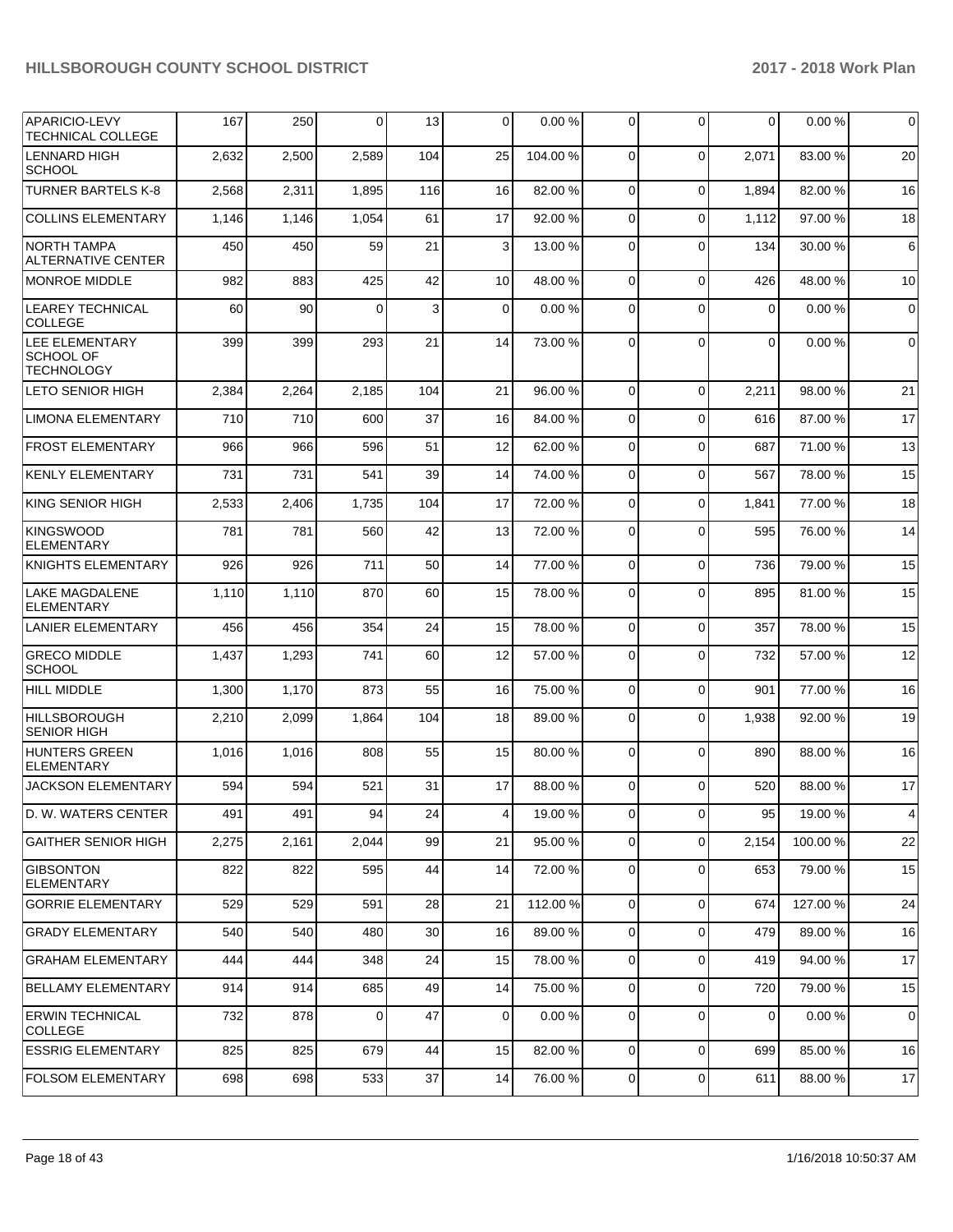| <b>FOSTER ELEMENTARY</b>                                 | 667   | 667   | 493   | 40  | 12 | 74.00 %  | 0           | $\Omega$       | 511   | 77.00 %  | 13 |
|----------------------------------------------------------|-------|-------|-------|-----|----|----------|-------------|----------------|-------|----------|----|
| <b>SLIGH MIDDLE</b>                                      | 1,256 | 1,130 | 505   | 54  | 9  | 45.00 %  | $\Omega$    | $\Omega$       | 566   | 50.00 %  | 10 |
| <b>FRANKLIN MIDDLE</b>                                   | 1,012 | 910   | 501   | 44  | 11 | 55.00 %  | 0           | $\Omega$       | 583   | 64.00 %  | 13 |
| <b>DOVER ELEMENTARY</b>                                  | 949   | 949   | 766   | 58  | 13 | 81.00%   | 0           | $\Omega$       | 655   | 69.00 %  | 11 |
| <b>DUNBAR ELEMENTARY</b>                                 | 363   | 363   | 247   | 19  | 13 | 68.00%   | 0           | $\Omega$       | 255   | 70.00 %  | 13 |
| <b>EAST BAY SENIOR HIGH</b>                              | 2,624 | 2,492 | 2,259 | 108 | 21 | 91.00%   | 475         | 20             | 2,293 | 77.00 %  | 18 |
| <b>EISENHOWER MIDDLE</b>                                 | 1,742 | 1,567 | 1,252 | 74  | 17 | 80.00%   | 0           | $\Omega$       | 1,696 | 108.00%  | 23 |
| <b>EDISON ELEMENTARY</b>                                 | 618   | 618   | 430   | 33  | 13 | 70.00%   | 0           | $\Omega$       | 444   | 72.00 %  | 13 |
| <b>EGYPT LAKE</b><br><b>ELEMENTARY</b>                   | 710   | 710   | 492   | 37  | 13 | 69.00 %  | $\Omega$    | $\Omega$       | 539   | 76.00 %  | 15 |
| <b>LOCKHART</b><br><b>ELEMENTARY</b>                     | 701   | 701   | 350   | 38  | 9  | 50.00 %  | $\Omega$    | $\Omega$       | 697   | 99.00 %  | 18 |
| <b>CORK ELEMENTARY</b>                                   | 935   | 935   | 702   | 49  | 14 | 75.00 %  | 0           | $\Omega$       | 705   | 75.00 %  | 14 |
| <b>CRESTWOOD</b><br>ELEMENTARY                           | 1,089 | 1,089 | 970   | 58  | 17 | 89.00 %  | 0           | $\Omega$       | 973   | 89.00 %  | 17 |
| <b>CYPRESS CREEK</b><br><b>ELEMENTARY</b>                | 983   | 983   | 755   | 53  | 14 | 77.00 %  | $\Omega$    | $\Omega$       | 953   | 97.00 %  | 18 |
| <b>DESOTO ELEMENTARY</b>                                 | 322   | 322   | 234   | 17  | 14 | 73.00 %  | $\Omega$    | $\Omega$       | 253   | 79.00 %  | 15 |
| <b>DICKENSON</b><br><b>ELEMENTARY</b>                    | 703   | 703   | 566   | 37  | 15 | 81.00 %  | $\Omega$    | $\Omega$       | 682   | 97.00 %  | 18 |
| <b>RAMPELLO</b><br><b>DOWNTOWN</b><br><b>PARTNERSHIP</b> | 937   | 843   | 744   | 44  | 17 | 88.00 %  | $\Omega$    | $\Omega$       | 752   | 89.00 %  | 17 |
| DAVIS ELEMENTARY                                         | 1,038 | 1,038 | 831   | 55  | 15 | 80.00 %  | 0           | $\Omega$       | 813   | 78.00 %  | 15 |
| <b>BRANDON</b><br>ALTERNATIVE                            | 451   | 451   | 60    | 22  | 3  | 13.00 %  | $\Omega$    | $\Omega$       | 139   | 31.00 %  | 6  |
| <b>FISHHAWK CREEK</b><br><b>ELEMENTARY</b>               | 1,056 | 1,056 | 913   | 56  | 16 | 86.00 %  | $\Omega$    | $\Omega$       | 1,049 | 99.00 %  | 19 |
| SPOTO HIGH SCHOOL                                        | 2,115 | 2,009 | 1,611 | 87  | 19 | 80.00%   | 0           | $\Omega$       | 1,917 | 95.00 %  | 22 |
| <b>COLSON ELEMENTARY</b>                                 | 896   | 896   | 635   | 48  | 13 | 71.00 %  | 0           | $\Omega$       | 652   | 73.00 %  | 14 |
| MULRENNAN MIDDLE                                         | 1,606 | 1,445 | 1,184 | 67  | 18 | 82.00 %  | $\mathbf 0$ | $\Omega$       | 1,239 | 86.00 %  | 18 |
| <b>SCHMIDT ELEMENTARY</b>                                | 717   | 717   | 632   | 38  | 17 | 88.00 %  | $\Omega$    | $\Omega$       | 632   | 88.00 %  | 17 |
| <b>MULLER ELEMENTARY</b>                                 | 466   | 466   | 367   | 25  | 15 | 79.00 %  | 0           | $\Omega$       | 390   | 84.00 %  | 16 |
| <b>CORR ELEMENTARY</b>                                   | 929   | 929   | 731   | 50  | 15 | 79.00 %  | $\mathbf 0$ | $\Omega$       | 822   | 88.00 %  | 16 |
| <b>BOWERS WHITLEY</b><br><b>CAREER CENTER</b>            | 627   | 627   | 114   | 24  | 5  | 18.00 %  | 0           | $\Omega$       | 114   | 18.00 %  | 5  |
| SHEEHY ELEMENTARY                                        | 544   | 544   | 440   | 28  | 16 | 81.00 %  | $\mathbf 0$ | $\Omega$       | 476   | 88.00 %  | 17 |
| NEWSOME SENIOR<br>HIGH                                   | 3,170 | 3,011 | 2,600 | 127 | 20 | 86.00 %  | $\mathbf 0$ | $\Omega$       | 2,936 | 98.00 %  | 23 |
| <b>JENNINGS MIDDLE</b>                                   | 1,337 | 1,203 | 713   | 56  | 13 | 59.00 %  | 0           | $\Omega$       | 821   | 68.00 %  | 15 |
| SHIELDS MIDDLE                                           | 1,729 | 1,556 | 1,420 | 72  | 20 | 91.00 %  | $\mathbf 0$ | $\overline{0}$ | 1,728 | 111.00 % | 24 |
| <b>HERITAGE</b><br><b>ELEMENTARY</b>                     | 747   | 747   | 689   | 39  | 18 | 92.00 %  | 0           | $\mathbf 0$    | 703   | 94.00 %  | 18 |
| <b>SESSUMS ELEMENTARY</b>                                | 1,020 | 1,020 | 1,132 | 54  | 21 | 111.00 % | $\mathbf 0$ | $\mathbf 0$    | 885   | 87.00 %  | 16 |
| NELSON ELEMENTARY                                        | 963   | 963   | 808   | 51  | 16 | 84.00 %  | 0           | 0              | 899   | 93.00 %  | 18 |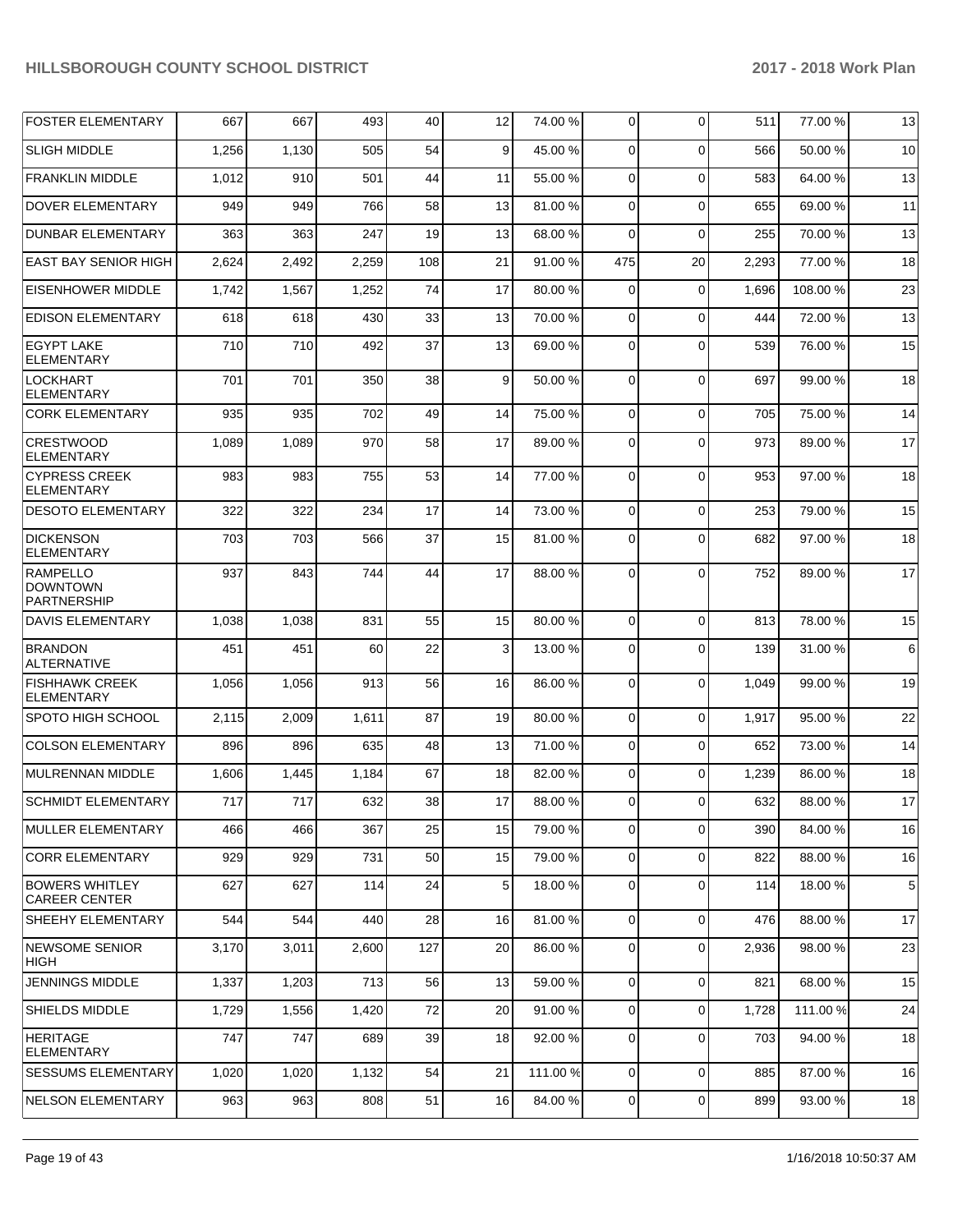| <b>MIDDLETON SENIOR</b><br><b>HIGH</b>                                | 2,102 | 1,996 | 1,628 | 83  | 20             | 82.00 % | 0              | $\Omega$ | 1,701 | 85.00 % | 20 |
|-----------------------------------------------------------------------|-------|-------|-------|-----|----------------|---------|----------------|----------|-------|---------|----|
| SOUTH COUNTY<br><b>CAREER CENTER</b>                                  | 718   | 718   | 187   | 33  | 6              | 26.00 % | $\mathbf 0$    | $\Omega$ | 175   | 24.00 % | 5  |
| <b>FARNELL MIDDLE</b>                                                 | 1,434 | 1,290 | 1,211 | 60  | 20             | 94.00 % | $\mathbf 0$    | $\Omega$ | 1,247 | 97.00 % | 21 |
| <b>BRYANT ELEMENTARY</b>                                              | 1,066 | 1,066 | 958   | 57  | 17             | 90.00 % | $\mathbf 0$    | $\Omega$ | 975   | 91.00 % | 17 |
| <b>CIMINO ELEMENTARY</b>                                              | 1,045 | 1,045 | 845   | 56  | 15             | 81.00 % | 0              | $\Omega$ | 852   | 82.00 % | 15 |
| <b>IPPOLITO ELEMENTARY</b>                                            | 872   | 872   | 558   | 46  | 12             | 64.00%  | $\mathbf 0$    | $\Omega$ | 627   | 72.00 % | 14 |
| <b>CHILES ELEMENTARY</b>                                              | 963   | 963   | 914   | 51  | 18             | 95.00 % | $\mathbf 0$    | $\Omega$ | 908   | 94.00 % | 18 |
| <b>SYMMES ELEMENTARY</b>                                              | 729   | 729   | 626   | 38  | 16             | 86.00%  | $\mathbf 0$    | $\Omega$ | 688   | 94.00 % | 18 |
| <b>MARTINEZ MIDDLE</b>                                                | 1,344 | 1,209 | 1,220 | 56  | 22             | 101.00% | $\mathbf 0$    | $\Omega$ | 1,128 | 93.00 % | 20 |
| <b>LIBERTY MIDDLE</b>                                                 | 1,645 | 1,480 | 1,250 | 68  | 18             | 84.00%  | $\mathbf 0$    | 0        | 1,313 | 89.00 % | 19 |
| <b>ALONSO HIGH</b>                                                    | 3,048 | 2,895 | 2,530 | 122 | 21             | 87.00 % | 0              | $\Omega$ | 2,630 | 91.00 % | 22 |
| <b>FREEDOM SENIOR HIGH</b>                                            | 2,694 | 2,559 | 1,974 | 108 | 18             | 77.00 % | $\mathbf 0$    | $\Omega$ | 2,119 | 83.00 % | 20 |
| <b>RIVERVIEW SENIOR</b><br><b>HIGH</b>                                | 2,702 | 2,566 | 2,379 | 109 | 22             | 93.00 % | 0              | $\Omega$ | 2,553 | 99.00 % | 23 |
| <b>BEVIS ELEMENTARY</b>                                               | 945   | 945   | 870   | 50  | 17             | 92.00%  | 0              | $\Omega$ | 872   | 92.00 % | 17 |
| RANDALL MIDDLE                                                        | 1,598 | 1,438 | 1,387 | 67  | 21             | 96.00 % | 0              | $\Omega$ | 1,388 | 97.00 % | 21 |
| <b>DAVIDSEN MIDDLE</b>                                                | 1,598 | 1,438 | 1,090 | 66  | 17             | 76.00 % | 0              | $\Omega$ | 1,114 | 77.00 % | 17 |
| PRIDE ELEMENTARY                                                      | 1,018 | 1,018 | 945   | 53  | 18             | 93.00 % | 0              | $\Omega$ | 761   | 75.00 % | 14 |
| <b>MCKITRICK</b><br><b>ELEMENTARY</b>                                 | 1,045 | 1,045 | 972   | 56  | 17             | 93.00 % | 0              | $\Omega$ | 944   | 90.00 % | 17 |
| <b>WHARTON SENIOR</b><br><b>HIGH</b>                                  | 2,617 | 2,486 | 2,338 | 108 | 22             | 94.00 % | 0              | $\Omega$ | 2,578 | 104.00% | 24 |
| <b>BLAKE SENIOR HIGH</b>                                              | 1,795 | 1,705 | 1,613 | 72  | 22             | 95.00%  | $\mathbf 0$    | $\Omega$ | 1,720 | 101.00% | 24 |
| <b>CLARK ELEMENTARY</b>                                               | 975   | 975   | 870   | 53  | 16             | 89.00 % | $\mathbf 0$    | $\Omega$ | 881   | 90.00 % | 17 |
| <b>WESTCHASE</b><br><b>ELEMENTARY</b>                                 | 1,037 | 1,037 | 951   | 56  | 17             | 92.00 % | 0              | $\Omega$ | 1,012 | 98.00 % | 18 |
| PIZZO ELEMENTARY                                                      | 864   | 864   | 757   | 47  | 16             | 88.00 % | 0              | $\Omega$ | 763   | 88.00 % | 16 |
| <b>RODGERS MIDDLE</b>                                                 | 1.346 | 1,211 | 730   | 57  | 13             | 60.00 % | $\overline{0}$ | $\Omega$ | 1.124 | 93.00 % | 20 |
| <b>ROBINSON SENIOR</b><br><b>HIGH</b>                                 | 1,684 | 1,599 | 1,609 | 75  | 21             | 101.00% | 285            | 12       | 1,812 | 96.00 % | 21 |
| ROBLES ELEMENTARY                                                     | 832   | 832   | 794   | 44  | 18             | 95.00 % | 0              | $\Omega$ | 833   | 100.00% | 19 |
| <b>ROLAND PARK K-8</b>                                                | 1,035 | 931   | 791   | 47  | 17             | 85.00 % | $\overline{0}$ | $\Omega$ | 788   | 85.00 % | 17 |
| <b>LAVOY EXCEPTIONAL</b><br><b>STUDENT EDUCATION</b><br><b>CENTER</b> | 270   | 270   | 85    | 24  | $\overline{4}$ | 32.00 % | 0              | $\Omega$ | 93    | 34.00 % | 4  |
| JEFFERSON SENIOR<br>HIGH                                              | 2,184 | 2,074 | 1,694 | 89  | 19             | 82.00 % | $\overline{0}$ | $\Omega$ | 1,776 | 86.00 % | 20 |
| <b>ROOSEVELT</b><br><b>ELEMENTARY</b>                                 | 745   | 745   | 703   | 40  | 18             | 94.00 % | $\overline{0}$ | $\Omega$ | 703   | 94.00 % | 18 |
| <b>TOMLIN MIDDLE</b>                                                  | 1,904 | 1,713 | 1,514 | 80  | 19             | 88.00 % | 0              | $\Omega$ | 1,496 | 87.00 % | 19 |
| POTTER ELEMENTARY                                                     | 744   | 744   | 580   | 40  | 15             | 78.00 % | 0              | $\Omega$ | 557   | 75.00 % | 14 |
| <b>PROGRESS VILLAGE</b><br><b>MIDDLE</b>                              | 1,111 | 999   | 905   | 48  | 19             | 91.00 % | 0              | 0        | 919   | 92.00 % | 19 |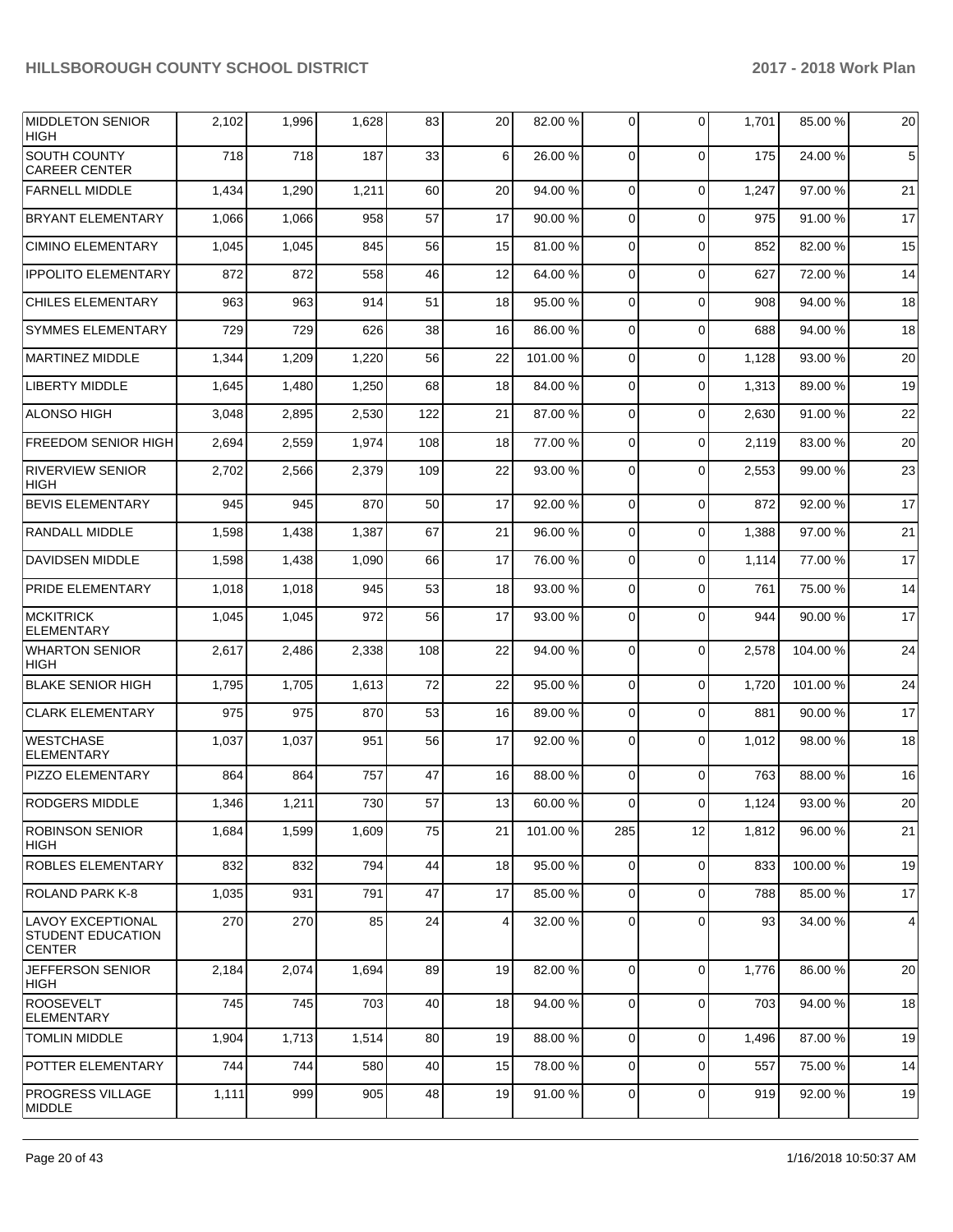| RIVERHILLS                                 | 590   | 590   | 410   | 31  | 13 | 69.00 %  | 0           | $\Omega$    | 416   | 71.00 % | 13 |
|--------------------------------------------|-------|-------|-------|-----|----|----------|-------------|-------------|-------|---------|----|
| <b>ELEMENTARY</b>                          |       |       |       |     |    |          |             |             |       |         |    |
| <b>RIVERVIEW</b><br><b>ELEMENTARY</b>      | 914   | 914   | 539   | 50  | 11 | 59.00 %  | $\mathbf 0$ | $\Omega$    | 618   | 68.00 % | 12 |
| <b>ROBINSON</b><br><b>ELEMENTARY</b>       | 674   | 674   | 637   | 41  | 16 | 94.00 %  | $\mathbf 0$ | $\Omega$    | 625   | 93.00 % | 15 |
| OAK GROVE<br><b>ELEMENTARY</b>             | 1,018 | 1,018 | 855   | 53  | 16 | 84.00 %  | 0           | $\Omega$    | 892   | 88.00 % | 17 |
| <b>ORANGE GROVE</b><br><b>MIDDLE</b>       | 652   | 586   | 544   | 29  | 19 | 93.00 %  | $\mathbf 0$ | $\Omega$    | 556   | 95.00 % | 19 |
| <b>PALM RIVER</b><br><b>ELEMENTARY</b>     | 707   | 707   | 502   | 37  | 14 | 71.00%   | $\mathbf 0$ | $\Omega$    | 524   | 74.00 % | 14 |
| <b>PINECREST</b><br><b>ELEMENTARY</b>      | 820   | 820   | 558   | 44  | 13 | 68.00 %  | 0           | $\Omega$    | 572   | 70.00 % | 13 |
| <b>PLANT SENIOR HIGH</b>                   | 2,621 | 2,489 | 2,285 | 105 | 22 | 92.00 %  | $\mathbf 0$ | $\Omega$    | 2,496 | 100.00% | 24 |
| <b>PLANT CITY SENIOR</b><br><b>HIGH</b>    | 2,614 | 2,483 | 2,334 | 112 | 21 | 94.00 %  | 0           | $\Omega$    | 2,400 | 97.00 % | 21 |
| <b>MILES ELEMENTARY</b>                    | 835   | 835   | 862   | 45  | 19 | 103.00%  | $\mathbf 0$ | $\Omega$    | 866   | 104.00% | 19 |
| <b>MINTZ ELEMENTARY</b>                    | 1,009 | 1,009 | 864   | 54  | 16 | 86.00 %  | $\mathbf 0$ | $\Omega$    | 881   | 87.00 % | 16 |
| <b>MITCHELL ELEMENTARY</b>                 | 728   | 728   | 737   | 38  | 19 | 101.00%  | $\mathbf 0$ | $\Omega$    | 735   | 101.00% | 19 |
| <b>MORGAN WOODS</b><br><b>ELEMENTARY</b>   | 769   | 769   | 497   | 42  | 12 | 65.00 %  | 0           | $\Omega$    | 506   | 66.00 % | 12 |
| <b>MORT ELEMENTARY</b>                     | 1,030 | 1,030 | 869   | 56  | 16 | 84.00 %  | 0           | $\Omega$    | 824   | 80.00 % | 15 |
| NORTHWEST<br><b>ELEMENTARY</b>             | 865   | 865   | 635   | 46  | 14 | 73.00 %  | 0           | $\Omega$    | 650   | 75.00 % | 14 |
| <b>MANISCALCO</b><br><b>ELEMENTARY</b>     | 857   | 857   | 551   | 46  | 12 | 64.00%   | $\mathbf 0$ | $\Omega$    | 589   | 69.00 % | 13 |
| <b>MANN MIDDLE</b>                         | 1,484 | 1,335 | 981   | 63  | 16 | 74.00 %  | $\mathbf 0$ | $\Omega$    | 987   | 74.00 % | 16 |
| <b>MARSHALL MIDDLE</b>                     | 1,374 | 1,236 | 827   | 57  | 15 | 67.00 %  | $\mathbf 0$ | $\Omega$    | 873   | 71.00 % | 15 |
| <b>MCDONALD</b><br><b>ELEMENTARY</b>       | 631   | 631   | 591   | 33  | 18 | 94.00 %  | 0           | $\Omega$    | 647   | 103.00% | 20 |
| <b>MENDENHALL</b><br><b>ELEMENTARY</b>     | 835   | 835   | 651   | 45  | 14 | 78.00 %  | 0           | $\Omega$    | 647   | 77.00 % | 14 |
| <b>FERRELL MIDDLE</b><br><b>MAGNET</b>     | 955   | 859   | 530   | 40  | 13 | 62.00 %  | $\mathbf 0$ | $\Omega$    | 621   | 72.00 % | 16 |
| <b>LOWRY ELEMENTARY</b>                    | 1,063 | 1,063 | 994   | 57  | 17 | 93.00 %  | $\Omega$    | $\Omega$    | 1,023 | 96.00 % | 18 |
| LUTZ ELEMENTARY                            | 893   | 893   | 637   | 48  | 13 | 71.00 %  | $\mathbf 0$ | $\Omega$    | 707   | 79.00 % | 15 |
| <b>MABRY ELEMENTARY</b>                    | 835   | 835   | 766   | 45  | 17 | 92.00 %  | $\mathbf 0$ | $\Omega$    | 769   | 92.00 % | 17 |
| <b>MACFARLANE</b><br><b>ELEMENTARY</b>     | 406   | 406   | 358   | 21  | 17 | 88.00 %  | $\mathbf 0$ | $\mathbf 0$ | 362   | 89.00 % | 17 |
| <b>MADISON MIDDLE</b>                      | 1,058 | 952   | 633   | 46  | 14 | 66.00 %  | 0           | $\mathbf 0$ | 907   | 95.00 % | 20 |
| <b>MANGO ELEMENTARY</b>                    | 793   | 793   | 770   | 42  | 18 | 97.00 %  | 0           | 0           | 723   | 91.00 % | 17 |
| <b>COLEMAN MIDDLE</b>                      | 1,055 | 949   | 959   | 46  | 21 | 101.00 % | 0           | 0           | 967   | 102.00% | 21 |
| LINCOLN ELEMENTARY                         | 450   | 450   | 393   | 23  | 17 | 87.00 %  | 0           | 0           | 398   | 88.00 % | 17 |
| LEWIS ELEMENTARY                           | 945   | 945   | 826   | 50  | 17 | 87.00 %  | 0           | 0           | 824   | 87.00 % | 16 |
| <b>LITHIA SPRINGS</b><br><b>ELEMENTARY</b> | 731   | 731   | 632   | 39  | 16 | 86.00 %  | 0           | 0           | 635   | 87.00 % | 16 |
| <b>LOMAX ELEMENTARY</b>                    | 509   | 509   | 370   | 26  | 14 | 73.00 %  | 0           | 0           | 371   | 73.00 % | 14 |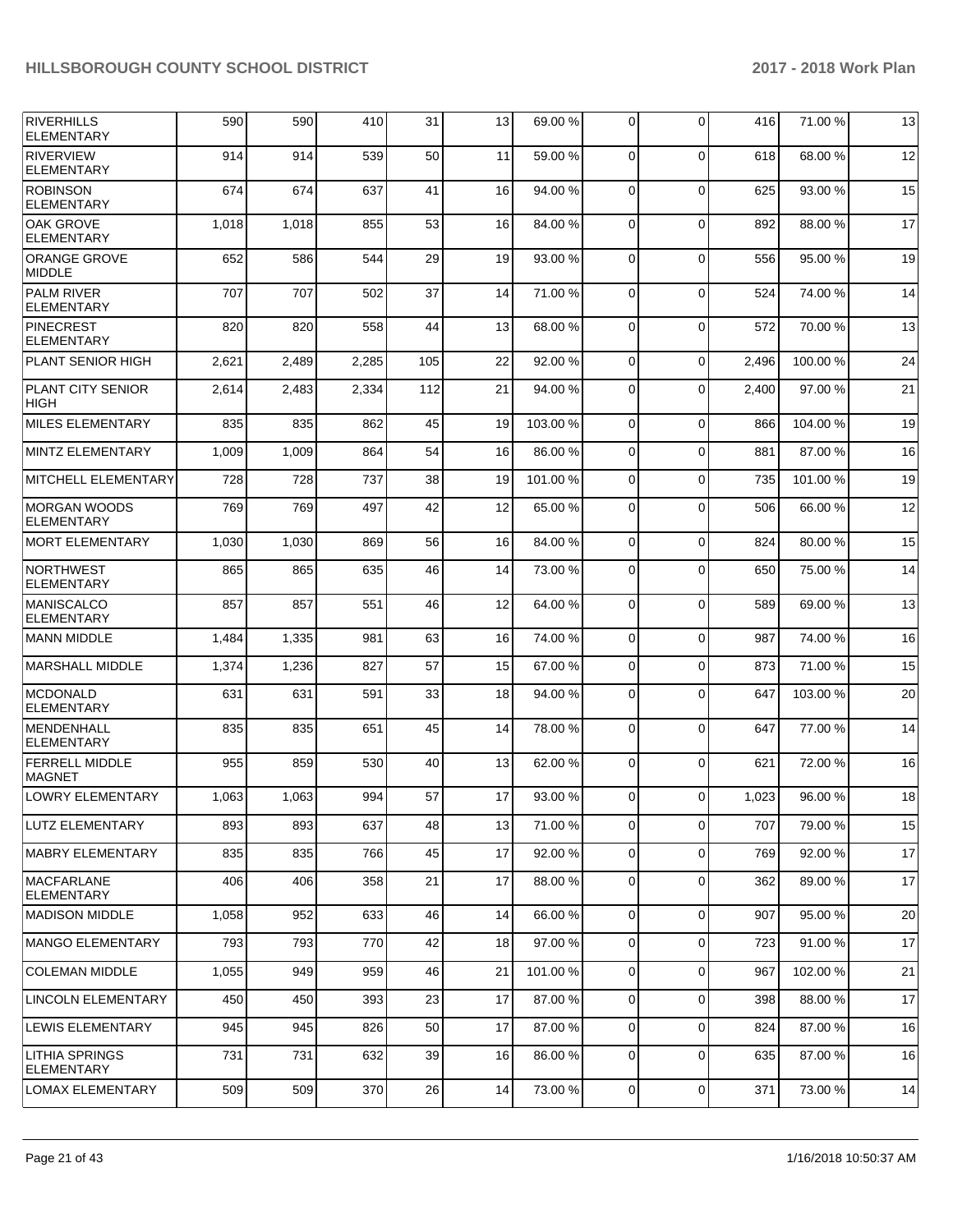| <b>LOPEZ ELEMENTARY</b>                     | 779     | 779     | 461     | 41     | 11 | 59.00 % | $\mathbf 0$    | $\Omega$       | 471         | 60.00 % | 11          |
|---------------------------------------------|---------|---------|---------|--------|----|---------|----------------|----------------|-------------|---------|-------------|
| <b>CHIARAMONTE</b><br><b>ELEMENTARY</b>     | 511     | 511     | 365     | 27     | 14 | 72.00 % | 0              | $\Omega$       | 386         | 76.00 % | 14          |
| <b>CITRUS PARK</b><br><b>ELEMENTARY</b>     | 876     | 876     | 563     | 46     | 12 | 64.00 % | $\mathbf 0$    | $\Omega$       | 618         | 71.00 % | 13          |
| <b>CLAIR-MEL</b><br><b>ELEMENTARY</b>       | 883     | 883     | 553     | 47     | 12 | 63.00 % | $\mathbf 0$    | $\Omega$       | 585         | 66.00 % | 12          |
| <b>DOWDELL MIDDLE</b>                       | 1,178   | 1,060   | 545     | 52     | 10 | 51.00 % | $\mathbf 0$    | $\Omega$       | 569         | 54.00 % | 11          |
| <b>CLAYWELL</b><br><b>ELEMENTARY</b>        | 898     | 898     | 755     | 47     | 16 | 84.00%  | 0              | $\Omega$       | 760         | 85.00 % | 16          |
| <b>CLEVELAND</b><br><b>ELEMENTARY</b>       | 416     | 416     | 372     | 22     | 17 | 90.00 % | $\mathbf 0$    | $\Omega$       | 383         | 92.00 % | 17          |
| <b>BURNS MIDDLE</b>                         | 1,637   | 1,473   | 1,227   | 67     | 18 | 83.00 % | $\mathbf 0$    | $\Omega$       | 1,282       | 87.00 % | 19          |
| <b>CAHOON ELEMENTARY</b>                    | 659     | 659     | 403     | 35     | 12 | 61.00%  | $-641$         | $-35$          | $\mathbf 0$ | 0.00%   | $\mathbf 0$ |
| <b>VAN BUREN MIDDLE</b>                     | 1,091   | 981     | 421     | 49     | 9  | 43.00 % | $-981$         | -49            | $\mathbf 0$ | 0.00%   | $\mathbf 0$ |
| CANNELLA<br><b>ELEMENTARY</b>               | 979     | 979     | 702     | 53     | 13 | 72.00 % | 0              | 0              | 714         | 73.00 % | 13          |
| CARROLLWOOD<br><b>ELEMENTARY</b>            | 886     | 886     | 821     | 47     | 17 | 93.00 % | $\mathbf 0$    | $\Omega$       | 839         | 95.00 % | 18          |
| <b>CHAMBERLAIN SENIOR</b><br><b>HIGH</b>    | 2,496   | 2,371   | 1,702   | 105    | 16 | 72.00 % | $\mathbf 0$    | $\Omega$       | 1,759       | 74.00 % | 17          |
| <b>BROOKER</b><br><b>ELEMENTARY</b>         | 1,053   | 1,053   | 912     | 56     | 16 | 87.00 % | 0              | $\mathbf 0$    | 996         | 95.00 % | 18          |
| <b>BROWARD</b><br><b>ELEMENTARY</b>         | 548     | 548     | 387     | 28     | 14 | 71.00 % | $\mathbf 0$    | $\Omega$       | 388         | 71.00 % | 14          |
| <b>BRYAN ELEMENTARY</b>                     | 771     | 771     | 744     | 41     | 18 | 96.00 % | $\mathbf 0$    | $\mathbf 0$    | 758         | 98.00 % | 18          |
| <b>BUCHANAN MIDDLE</b>                      | 1,137   | 1,023   | 698     | 50     | 14 | 68.00 % | $\mathbf 0$    | $\Omega$       | 741         | 72.00 % | 15          |
| <b>BUCKHORN</b><br><b>ELEMENTARY</b>        | 843     | 843     | 704     | 45     | 16 | 83.00 % | $\mathbf 0$    | $\Omega$       | 688         | 82.00 % | 15          |
| <b>BURNEY ELEMENTARY</b>                    | 456     | 456     | 326     | 24     | 14 | 72.00 % | $\mathbf 0$    | $\mathbf 0$    | 329         | 72.00 % | 14          |
| <b>JUST ELEMENTARY</b>                      | 598     | 598     | 257     | 31     | 8  | 43.00 % | 0              | $\mathbf 0$    | 415         | 69.00 % | 13          |
| <b>STEWART MIDDLE</b>                       | 1,349   | 1,214   | 1,016   | 58     | 18 | 84.00 % | $\mathbf 0$    | $\Omega$       | 1,061       | 87.00 % | 18          |
| <b>BRANDON SENIOR HIGH</b>                  | 2,622   | 2,490   | 1,883   | 110    | 17 | 76.00 % | 0              | $\Omega$       | 1,992       | 80.00 % | 18          |
| <b>BOYETTE SPRINGS</b><br><b>ELEMENTARY</b> | 1,019   | 1,019   | 736     | 55     | 13 | 72.00 % | 0              | $\overline{0}$ | 845         | 83.00 % | 15          |
| MCLANE MIDDLE                               | 1,611   | 1,449   | 729     | 67     | 11 | 50.00 % | 0              | $\Omega$       | 806         | 56.00 % | 12          |
| <b>BREWSTER TECHNICAL</b><br><b>COLLEGE</b> | 452     | 678     | 0       | 22     | 0  | 0.00%   | 0              | $\mathbf 0$    | 0           | 0.00%   | $\mathbf 0$ |
| <b>ARMWOOD SENIOR</b><br>HIGH               | 2,518   | 2,392   | 2,149   | 109    | 20 | 90.00 % | $\overline{0}$ | $\mathbf 0$    | 2,295       | 96.00 % | 21          |
| <b>APOLLO BEACH</b><br>ELEMENTARY           | 703     | 703     | 675     | 37     | 18 | 96.00 % | 0              | $\mathbf 0$    | 650         | 92.00 % | 18          |
| <b>BALLAST POINT</b><br>ELEMENTARY          | 503     | 503     | 452     | 27     | 17 | 90.00 % | 0              | $\mathbf 0$    | 452         | 90.00 % | 17          |
| <b>BAY CREST</b><br><b>ELEMENTARY</b>       | 954     | 954     | 716     | 53     | 14 | 75.00 % | $\overline{0}$ | $\mathbf 0$    | 731         | 77.00 % | 14          |
| <b>BING ELEMENTARY</b>                      | 738     | 738     | 554     | 39     | 14 | 75.00 % | $\overline{0}$ | $\mathbf 0$    | 728         | 99.00 % | 19          |
| ALLAFIA ELEMENTARY                          | 845     | 845     | 617     | 44     | 14 | 73.00 % | 0              | $\mathbf 0$    | 618         | 73.00 % | 14          |
|                                             | 246,640 | 236,075 | 190,230 | 11,773 | 16 | 80.58 % | 415            | 14             | 198,859     | 84.09%  | 17          |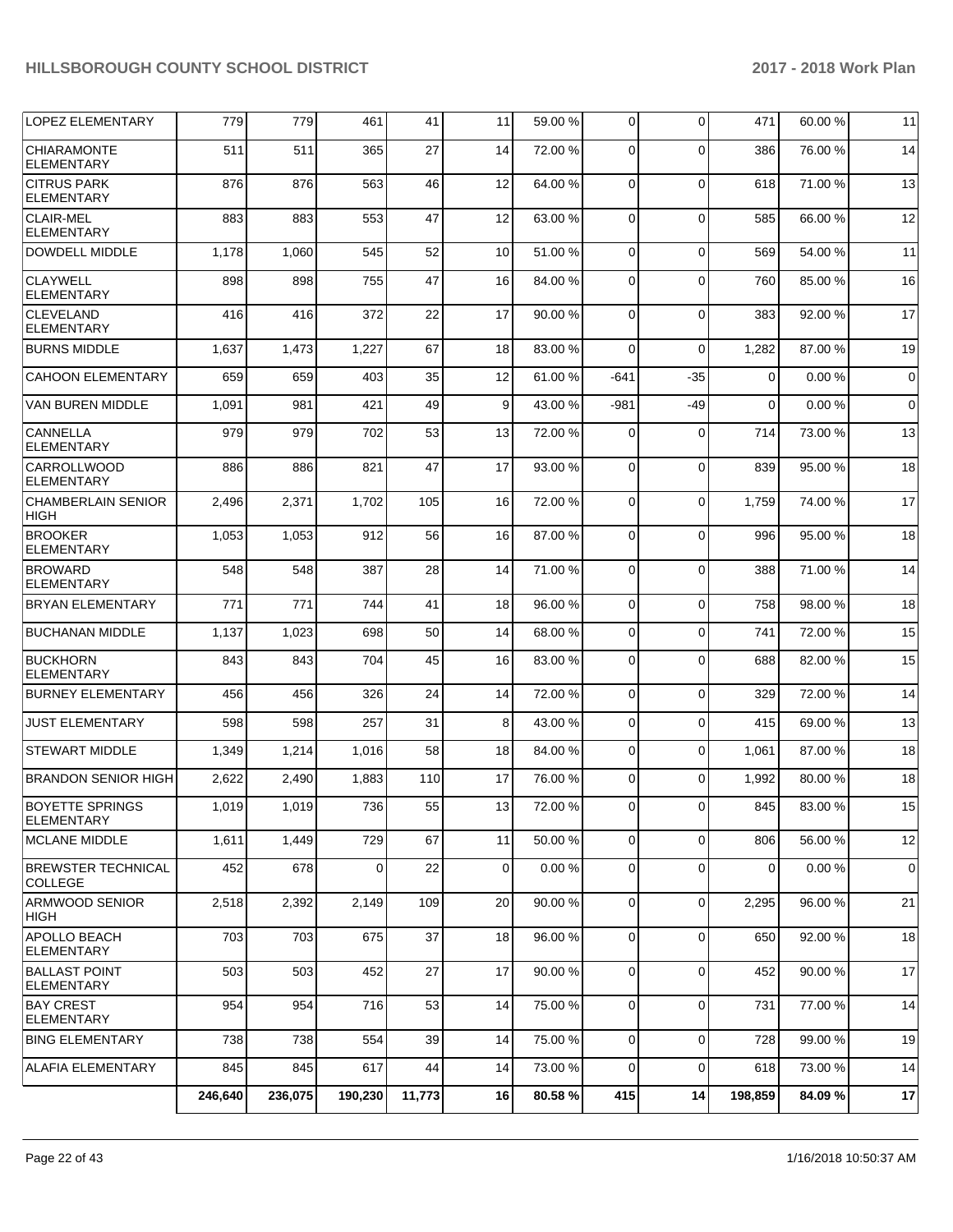The COFTE Projected Total (198,859) for 2021 - 2022 must match the Official Forecasted COFTE Total (195,236 ) for 2021 - 2022 before this section can be completed. In the event that the COFTE Projected Total does not match the Official forecasted COFTE, then the Balanced Projected COFTE Table should be used to balance COFTE.

| Projected COFTE for 2021 - 2022 |         |
|---------------------------------|---------|
| Elementary (PK-3)               | 63,884  |
| Middle (4-8)                    | 74,020  |
| High (9-12)                     | 57,332  |
|                                 | 195,236 |

| <b>Grade Level Type</b> | <b>Balanced Projected</b><br>COFTE for 2021 - 2022 |
|-------------------------|----------------------------------------------------|
| Elementary (PK-3)       | -203                                               |
| Middle $(4-8)$          | -645                                               |
| High (9-12)             | $-2,775$                                           |
|                         | 195,236                                            |

#### **Relocatable Replacement**

Number of relocatable classrooms clearly identified and scheduled for replacement in the school board adopted financially feasible 5-year district work program.

| ∟ocation                               | $-2018$<br>2017 | $2018 - 2019$ | $2019 - 2020$ | 2020 - 2021 | $-2022$<br>2021 | Year 5 Total |
|----------------------------------------|-----------------|---------------|---------------|-------------|-----------------|--------------|
| <b>Total Relocatable Replacements:</b> |                 |               |               |             |                 |              |

#### **Charter Schools Tracking**

Information regarding the use of charter schools.

| Location-Type                                    | # Relocatable<br>units or<br>permanent<br>classrooms | Owner      | Year Started or<br>Scheduled | <b>Student</b><br><b>Stations</b> | <b>Students</b><br>Enrolled | Years in<br>Contract | <b>Total Charter</b><br><b>Students</b><br>projected for<br>2021 - 2022 |
|--------------------------------------------------|------------------------------------------------------|------------|------------------------------|-----------------------------------|-----------------------------|----------------------|-------------------------------------------------------------------------|
| <b>Henderson Hammock</b>                         |                                                      | 65 PRIVATE | 2012                         | 1,145                             | 1,125                       |                      | 1,172                                                                   |
| Hillsborough Academy of Math                     |                                                      | 31 PRIVATE | 2013                         | 1,000                             | 799                         | 1                    | 950                                                                     |
| Horizon Charter School of Tampa                  |                                                      | 15 PRIVATE | 2003                         | 300                               | 298                         | 11                   | 300                                                                     |
| Independence Academy<br><b>Elementary School</b> |                                                      | 26 PRIVATE | 2012                         | 650                               | 284                         | 1                    | 1,040                                                                   |
| Independence Academy Middle<br>School            |                                                      | 11 PRIVATE | 2014                         | 500                               | 198                         |                      | $\overline{0}$                                                          |
| Kid's Community College                          |                                                      | 32 PRIVATE | 2005                         | 590                               | 562                         | 8                    | 568                                                                     |
| Community Charter School of<br>Excellence        |                                                      | 13 PRIVATE | 2008                         | 248                               | 195                         | 4                    | 356                                                                     |
| Florida Autism Charter School of<br>Excellence   |                                                      | 18 PRIVATE | 2007                         | 250                               | 105                         |                      | 150                                                                     |
| Focus Academy                                    |                                                      | 9 PRIVATE  | 2013                         | 180                               | 85                          |                      | 175                                                                     |
| South Shore Charter Academy                      |                                                      | 56 PRIVATE | 2016                         | 1,450                             | 805                         | 4                    | 1,145                                                                   |
| <b>Bell Creek Academy</b>                        |                                                      | 53 PRIVATE | 2013                         | 675                               | 549                         |                      | 810                                                                     |
| Bell Creek Academy High                          |                                                      | 53 PRIVATE | 2013                         | 600                               | 268                         |                      | 575                                                                     |
| Bridgeprep Academy of Tampa                      |                                                      | 17 PRIVATE | 2014                         | 500                               | 280                         | $\overline{2}$       | 400                                                                     |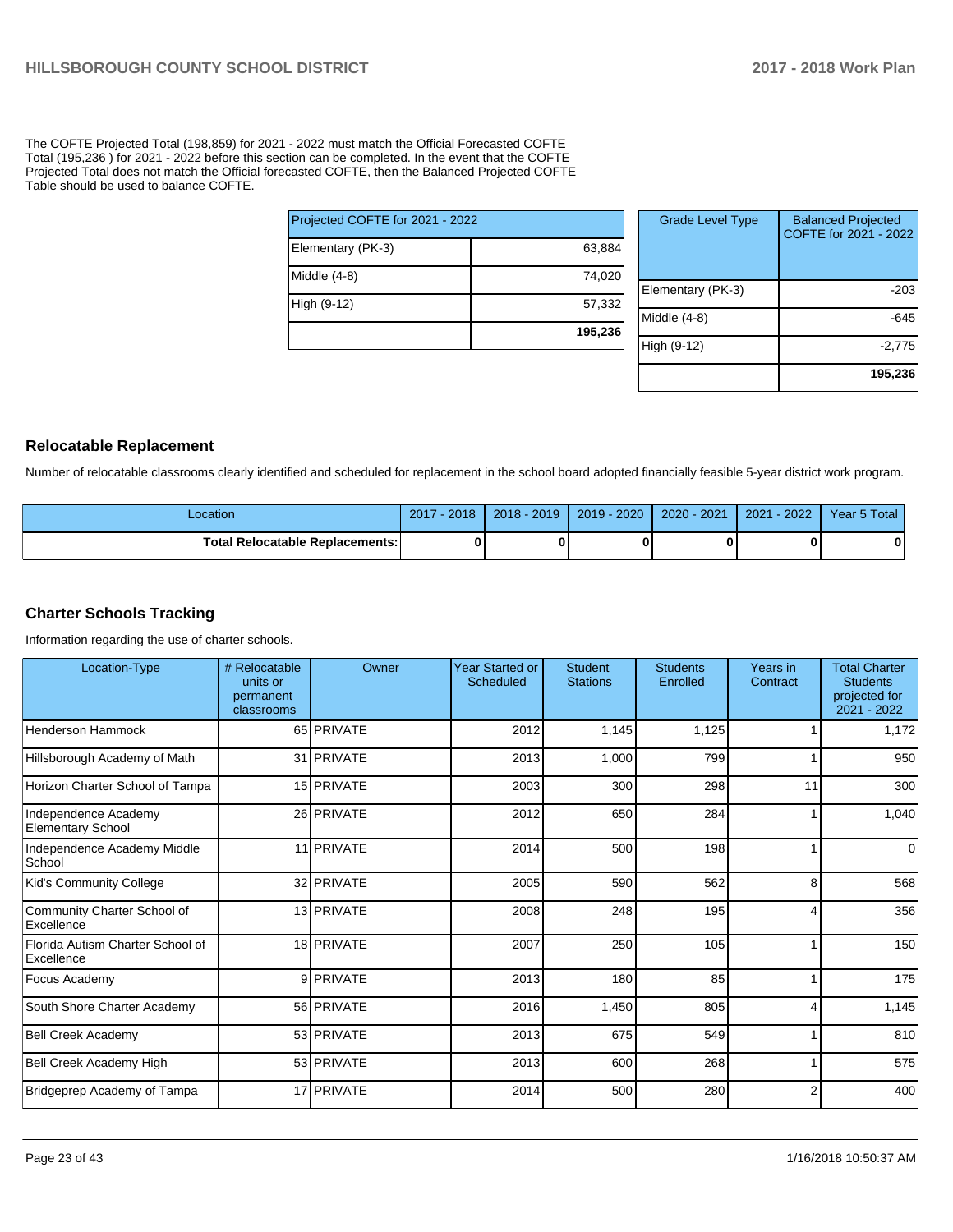| Brooks DeBartolo High School              |      | 36 PRIVATE     | 2007 | 600    | 589    | 1              | 600    |
|-------------------------------------------|------|----------------|------|--------|--------|----------------|--------|
| Channelside Academy, Math &<br>Science    |      | 30 PRIVATE     | 2011 | 425    | 377    | $\overline{2}$ | 430    |
| Channelside Middle School                 |      | 13 PRIVATE     | 2012 | 230    | 169    | 1              | 220    |
| West University Charter High<br>School    |      | 10 PRIVATE     | 2012 | 190    | 277    | 1              | 500    |
| Winthrop Charter School                   |      | 66 PRIVATE     | 2011 | 1,350  | 1,280  | 14             | 1,280  |
| Woodmont Charter School                   | 51   | PRIVATE        | 2011 | 1,100  | 715    | 4              | 1,100  |
| Walton Academy                            |      | 14 PRIVATE     | 2004 | 242    | 191    | $\overline{2}$ | 340    |
| Advantage Academy Middle<br>School        |      | <b>PRIVATE</b> | 2009 | 250    | 142    |                | 245    |
| Advantage Academy of<br>Hillsborough      |      | 12 PRIVATE     | 2009 | 420    | 299    | 1              | 430    |
| <b>Terrace Community Middle School</b>    |      | 32 PRIVATE     | 1998 | 660    | 657    | 9              | 660    |
| Town and Country High School              |      | 6 PRIVATE      | 2014 | 155    | 213    | $\overline{2}$ | 600    |
| Trinity School for Children               |      | 38 PRIVATE     | 1999 | 850    | 774    | 10             | 880    |
| Valrico Lake Advantage Academy            |      | 58 PRIVATE     | 2009 | 975    | 842    |                | 1,010  |
| Village of Excellence                     |      | 15 PRIVATE     | 2000 | 350    | 245    | 10             | 500    |
| Village of Excellence Middle<br>School    | 7    | PRIVATE        | 2014 | 180    | 103    | $\overline{2}$ | 330    |
| New Springs Elementary Schools            |      | 34 PRIVATE     | 2010 | 550    | 435    | 3              | 590    |
| Pepin Academies                           |      | 70 PRIVATE     | 1999 | 810    | 758    | 6              | 900    |
| <b>Pivot Charter School</b>               |      | 15 PRIVATE     | 2011 | 475    | 284    | 4              | 325    |
| RCMA Leadership Academy                   | 6    | PRIVATE        | 2012 | 120    | 92     | 1              | 120    |
| <b>RCMA Wimauma</b>                       |      | 6 PRIVATE      | 2000 | 240    | 230    | 3              | 232    |
| Seminoles Heights Charter High<br>School  |      | <b>PRIVATE</b> | 2010 | 175    | 304    | 1              | 350    |
| Kid's Community College SE                |      | 25 PRIVATE     | 2012 | 437    | 404    | 1              | 384    |
| King's Kid Academy of Health<br>Sciences  | 7    | PRIVATE        | 2012 | 145    | 134    |                | 145    |
| Learning Gate                             |      | 50 PRIVATE     | 2000 | 800    | 770    | 8              | 800    |
| Legacy Preparatory Academy                |      | 20 PRIVATE     | 2003 | 375    | 190    | $\mathbf{1}$   | 275    |
| Literacy/Leadership/Tech Middle<br>School |      | 35 PRIVATE     | 2005 | 679    | 605    | $10$           | 750    |
| Lutz Preparatory School                   |      | 42 PRIVATE     | 2011 | 782    | 782    | 13             | 782    |
|                                           | 1111 |                |      | 21,653 | 17,414 |                | 22,419 |

# **Special Purpose Classrooms Tracking**

The number of classrooms that will be used for certain special purposes in the current year, by facility and type of classroom, that the district will, 1), not use for educational purposes, and 2), the co-teaching classrooms that are not open plan classrooms and will be used for educational purposes.

| School |  | School Type $\frac{1}{4}$ of Elementary $\frac{1}{4}$ of Middle 4-8 $\frac{1}{4}$ of High 9-12<br>K-3 Classrooms I | <b>Classrooms</b> | <b>Classrooms</b> | # of ESE<br><b>Classrooms</b> | # of Combo<br><b>Classrooms</b> | <b>Total</b><br><b>Classrooms</b> |
|--------|--|--------------------------------------------------------------------------------------------------------------------|-------------------|-------------------|-------------------------------|---------------------------------|-----------------------------------|
|--------|--|--------------------------------------------------------------------------------------------------------------------|-------------------|-------------------|-------------------------------|---------------------------------|-----------------------------------|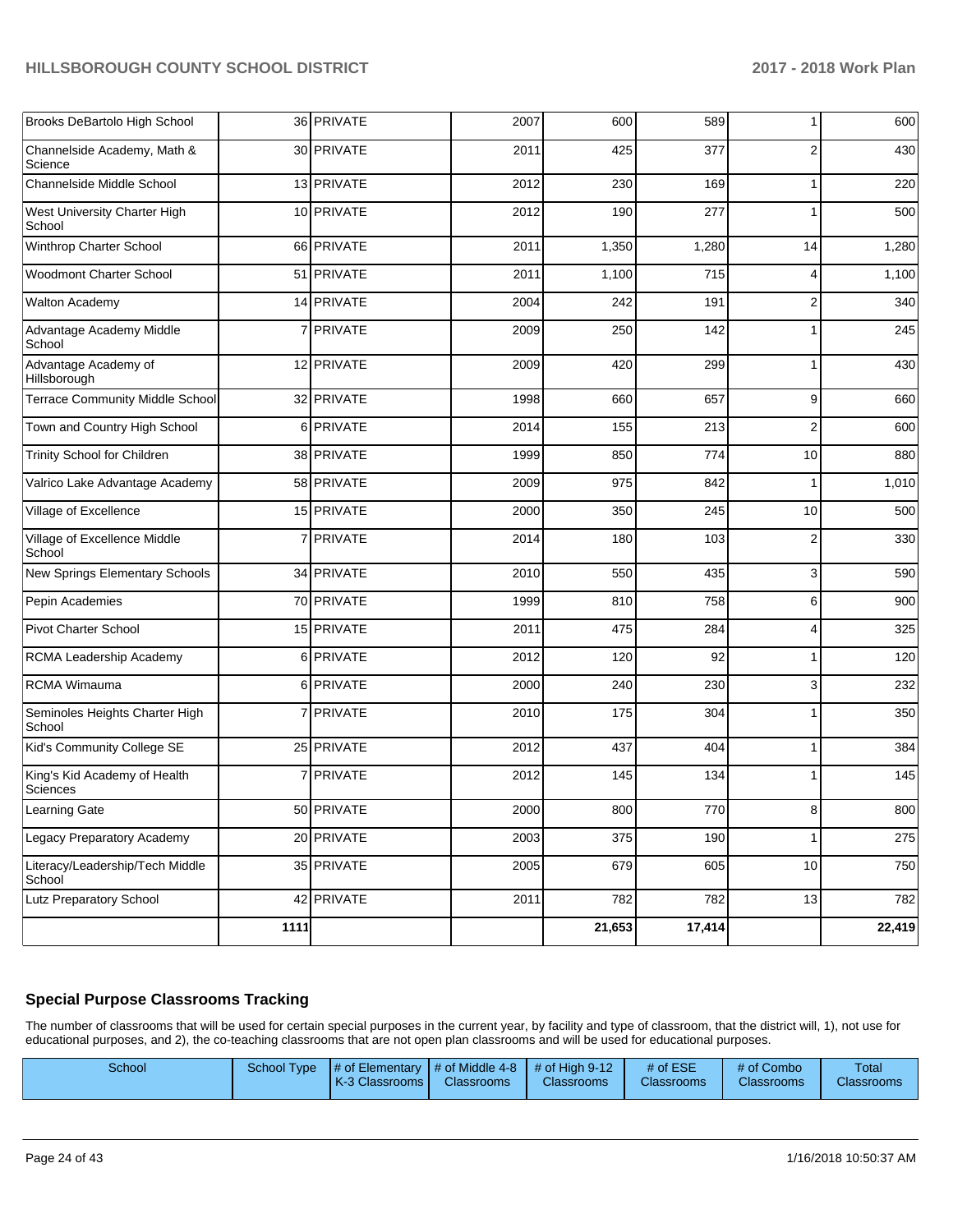|                                          | <b>Total Educational Classrooms:</b> | 0                                 | 0                             | $\bf{0}$                            | 0                      | $\mathbf 0$                     | $\bf{0}$                   |
|------------------------------------------|--------------------------------------|-----------------------------------|-------------------------------|-------------------------------------|------------------------|---------------------------------|----------------------------|
| School                                   | School Type                          | # of Elementary<br>K-3 Classrooms | # of Middle 4-8<br>Classrooms | # of High 9-12<br><b>Classrooms</b> | # of ESE<br>Classrooms | # of Combo<br><b>Classrooms</b> | <b>Total</b><br>Classrooms |
| <b>ANDERSON ELEMENTARY</b>               | Co-Teaching                          | 2                                 |                               | $\Omega$                            | $\Omega$               | 0                               | 3                          |
| APOLLO BEACH ELEMENTARY                  | Co-Teaching                          |                                   |                               | $\Omega$                            | $\Omega$               | 0                               | 5                          |
| <b>BALLAST POINT ELEMENTARY</b>          | Co-Teaching                          |                                   | 0                             | $\Omega$                            | $\Omega$               | 0                               |                            |
| <b>BROOKER ELEMENTARY</b>                | Co-Teaching                          |                                   | 0                             | $\Omega$                            | $\Omega$               | 0                               | $\mathbf 1$                |
| <b>BRYAN ELEMENTARY</b>                  | Co-Teaching                          | 3                                 |                               | $\Omega$                            | $\Omega$               | 0                               |                            |
| <b>CLAYWELL ELEMENTARY</b>               | Co-Teaching                          | 3                                 | 0                             | $\Omega$                            | $\Omega$               | 0                               | 3                          |
| <b>CYPRESS CREEK ELEMENTARY</b>          | Co-Teaching                          |                                   | 0                             | $\Omega$                            | $\Omega$               | 0                               | 1                          |
| <b>DICKENSON ELEMENTARY</b>              | Co-Teaching                          | 2                                 | 0                             | $\Omega$                            | $\Omega$               | 0                               | 2                          |
| <b>EAST BAY SENIOR HIGH</b>              | Co-Teaching                          | $\Omega$                          | 0                             | $\Omega$                            | 22                     | 0                               | 22                         |
| <b>GORRIE ELEMENTARY</b>                 | Co-Teaching                          |                                   |                               | $\Omega$                            | $\Omega$               | 0                               | 8                          |
| <b>GRADY ELEMENTARY</b>                  | Co-Teaching                          |                                   |                               | $\Omega$                            | $\Omega$               | 0                               | 2                          |
| <b>LETO SENIOR HIGH</b>                  | Co-Teaching                          | $\Omega$                          | 0                             | 3                                   | $\Omega$               | $\Omega$                        | 3                          |
| <b>LIMONA ELEMENTARY</b>                 | Co-Teaching                          |                                   | 0                             | $\Omega$                            | $\Omega$               | 0                               | 1                          |
| <b>LEWIS ELEMENTARY</b>                  | Co-Teaching                          |                                   | 0                             | $\Omega$                            | $\Omega$               | 0                               | $\mathbf 1$                |
| LOWRY ELEMENTARY                         | Co-Teaching                          | 5                                 | 3                             | $\Omega$                            | $\Omega$               | 0                               | 8                          |
| <b>MABRY ELEMENTARY</b>                  | Co-Teaching                          |                                   | 2                             | $\Omega$                            | $\Omega$               | 0                               | 3                          |
| <b>MANGO ELEMENTARY</b>                  | Co-Teaching                          | 2                                 | 0                             | $\Omega$                            | $\Omega$               | 0                               | 2                          |
| MCDONALD ELEMENTARY                      | Co-Teaching                          | $\Omega$                          |                               | $\Omega$                            | $\Omega$               | $\Omega$                        | $\mathbf 1$                |
| MILES ELEMENTARY                         | Co-Teaching                          | 6                                 | 0                             | $\Omega$                            | $\Omega$               | 0                               | 6                          |
| MINTZ ELEMENTARY                         | Co-Teaching                          | $\Omega$                          | 0                             | $\Omega$                            |                        | $\Omega$                        | $\mathbf 1$                |
| MITCHELL ELEMENTARY                      | Co-Teaching                          | 7                                 | 2                             | $\Omega$                            | $\Omega$               | $\Omega$                        | 9                          |
| PROGRESS VILLAGE MIDDLE                  | Co-Teaching                          | $\Omega$                          | ŋ                             |                                     | 0                      |                                 | $\overline{7}$             |
| ROBLES ELEMENTARY                        | Co-Teaching                          | 9                                 | 0                             | $\mathbf 0$                         | $\overline{0}$         | 0                               | 9                          |
| <b>ROLAND PARK K-8</b>                   | Co-Teaching                          | 0                                 | 3                             | $\mathbf 0$                         | $\overline{0}$         | 0                               | 3                          |
| ROOSEVELT ELEMENTARY                     | Co-Teaching                          |                                   |                               | $\Omega$                            | 0                      | 0                               | $\overline{c}$             |
| SCHWARZKOPF ELEMENTARY                   | Co-Teaching                          | 2                                 | 0                             | $\mathbf 0$                         | 0                      | 0                               | $\overline{c}$             |
| SHORE ELEMENTARY                         | Co-Teaching                          | 2                                 | 0                             | $\Omega$                            | 0                      | 0                               | $\overline{2}$             |
| SPRINGHEAD ELEMENTARY                    | Co-Teaching                          | 2                                 | 0                             | $\mathbf 0$                         | $\overline{0}$         | 0                               | $\overline{c}$             |
| SUMMERFIELD ELEMENTARY                   | Co-Teaching                          |                                   |                               | $\Omega$                            | 0                      | 0                               | $\overline{c}$             |
| TAMPA BAY BOULEVARD<br><b>ELEMENTARY</b> | Co-Teaching                          | 3                                 | 0                             | $\Omega$                            | 0                      | 0                               | 3                          |
| TAMPA PALMS ELEMENTARY                   | Co-Teaching                          | 4                                 | 2                             | 0                                   | 0                      | 0                               | 6                          |
| TRAPNELL ELEMENTARY                      | Co-Teaching                          | 4                                 | 0                             | 0                                   | $\mathbf 0$            | $\pmb{0}$                       | 4                          |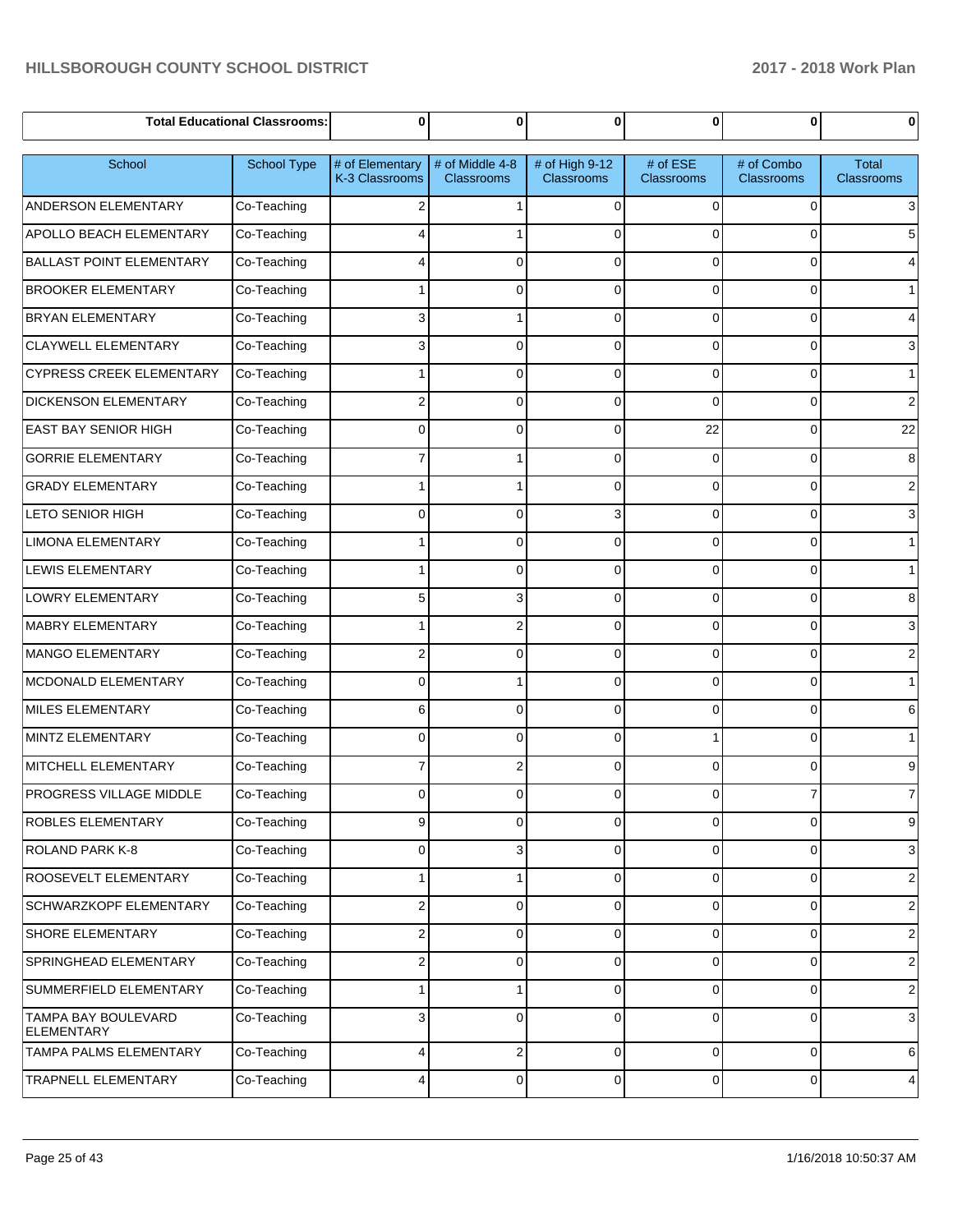| <b>WEST SHORE ELEMENTARY</b>                  | Co-Teaching                          | 2        | 0  | $\Omega$ | $\Omega$ | $\Omega$ | $\overline{2}$ |
|-----------------------------------------------|--------------------------------------|----------|----|----------|----------|----------|----------------|
| <b>WIMAUMA ELEMENTARY</b>                     | Co-Teaching                          | 5        | 3  | $\Omega$ |          | 0        | 9              |
| <b>CLARK ELEMENTARY</b>                       | Co-Teaching                          |          | 0  | $\Omega$ | 0        | 0        |                |
| PIZZO ELEMENTARY                              | Co-Teaching                          | 3        | O  | $\Omega$ | $\Omega$ | 0        | 3              |
| <b>SYMMES ELEMENTARY</b>                      | Co-Teaching                          | 3        | O  | $\Omega$ | $\Omega$ | $\Omega$ | 3              |
| SHIELDS MIDDLE                                | Co-Teaching                          | $\Omega$ | U  | C        |          | 0        | 4              |
| <b>HERITAGE ELEMENTARY</b>                    | Co-Teaching                          |          | ŋ  | $\Omega$ | 0        | 0        |                |
| <b>SESSUMS ELEMENTARY</b>                     | Co-Teaching                          |          | 0  | $\Omega$ | $\Omega$ | 0        |                |
| RAMPELLO DOWNTOWN<br><b>PARTNERSHIP</b>       | Co-Teaching                          |          | 0  | $\Omega$ | $\Omega$ | 0        |                |
| <b>FISHHAWK CREEK ELEMENTARY</b>              | Co-Teaching                          | 2        | ŋ  | $\Omega$ | $\Omega$ | $\Omega$ | 2              |
| <b>LENNARD HIGH SCHOOL</b>                    | Co-Teaching                          | 0        | 0  | 0        | $\Omega$ | 16       | 16             |
| <b>COLLINS ELEMENTARY</b>                     | Co-Teaching                          | 2        | 0  | $\Omega$ | $\Omega$ | 0        | 2              |
| <b>DOBY ELEMENTARY</b>                        | Co-Teaching                          |          | ŋ  | $\Omega$ | $\Omega$ | 0        |                |
| <b>DEER PARK ELEMENTARY</b>                   | Co-Teaching                          |          |    | $\Omega$ | $\Omega$ | 0        | 2              |
| KIMBELL ELEMENTARY                            | Co-Teaching                          | 3        | O  | $\Omega$ | $\Omega$ | $\Omega$ | 3              |
| <b>STRAWBERRY CREST HIGH</b><br><b>SCHOOL</b> | Co-Teaching                          | $\Omega$ | 0  | $\Omega$ | $\Omega$ | 3        | 3              |
|                                               | <b>Total Co-Teaching Classrooms:</b> | 117      | 24 | 3        | 28       | 26       | 198            |

#### **Infrastructure Tracking**

**Necessary offsite infrastructure requirements resulting from expansions or new schools. This section should include infrastructure information related to capacity project schedules and other project schedules (Section 4).** 

The School District will continue to coordinate with the County and local municipalities for necessary improvements.

**Proposed location of planned facilities, whether those locations are consistent with the comprehensive plans of all affected local governments, and recommendations for infrastructure and other improvements to land adjacent to existing facilities. Provisions of 1013.33(12), (13) and (14) and 1013.36** must be addressed for new facilities planned within the 1st three years of the plan (Section 5).

Yes

**Consistent with Comp Plan?** Yes

#### **Net New Classrooms**

The number of classrooms, by grade level and type of construction, that were added during the last fiscal year.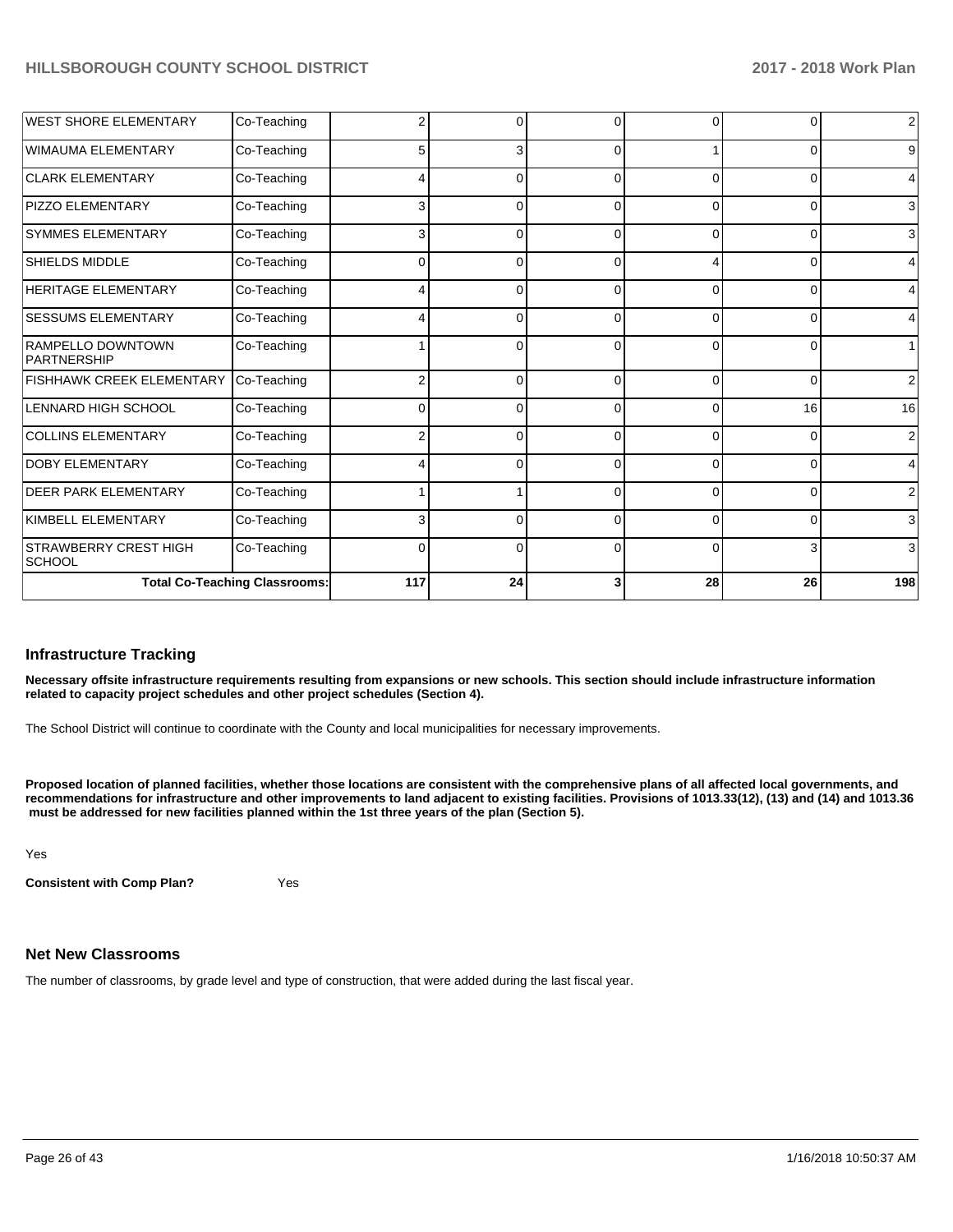| List the net new classrooms added in the 2016 - 2017 fiscal year.                                                                                       |                              |                            |                                                                        |                        | List the net new classrooms to be added in the 2017 - 2018 fiscal<br>year. |                            |                                |                        |
|---------------------------------------------------------------------------------------------------------------------------------------------------------|------------------------------|----------------------------|------------------------------------------------------------------------|------------------------|----------------------------------------------------------------------------|----------------------------|--------------------------------|------------------------|
| 'Classrooms" is defined as capacity carrying classrooms that are added to increase<br>capacity to enable the district to meet the Class Size Amendment. |                              |                            | Totals for fiscal year 2017 - 2018 should match totals in Section 15A. |                        |                                                                            |                            |                                |                        |
| Location                                                                                                                                                | $2016 - 2017$ #<br>Permanent | $2016 - 2017$ #<br>Modular | $2016 - 2017$ #<br>Relocatable                                         | $2016 - 2017$<br>Total | $2017 - 2018$ #<br>Permanent                                               | $2017 - 2018$ #<br>Modular | $2017 - 2018$ #<br>Relocatable | $2017 - 2018$<br>Total |
| Elementary (PK-3)                                                                                                                                       |                              |                            |                                                                        |                        |                                                                            |                            |                                |                        |
| Middle (4-8)                                                                                                                                            |                              |                            |                                                                        |                        |                                                                            |                            |                                |                        |
| High (9-12)                                                                                                                                             | 32                           |                            |                                                                        | 32                     |                                                                            |                            |                                |                        |
|                                                                                                                                                         | 32                           |                            |                                                                        | 32                     |                                                                            |                            |                                |                        |

### **Relocatable Student Stations**

Number of students that will be educated in relocatable units, by school, in the current year, and the projected number of students for each of the years in the workplan.

| <b>Site</b>                     | 2017 - 2018 | 2018 - 2019 | 2019 - 2020 | 2020 - 2021    | 2021 - 2022 | 5 Year Average |
|---------------------------------|-------------|-------------|-------------|----------------|-------------|----------------|
| NELSON ELEMENTARY               | 0           | $\Omega$    | $\Omega$    | 0              | $\Omega$    | $\mathbf 0$    |
| <b>CRESTWOOD ELEMENTARY</b>     | 0           | 0           | $\Omega$    | 0              | 0           | $\mathbf 0$    |
| <b>CYPRESS CREEK ELEMENTARY</b> | 0           | 0           | $\Omega$    | $\Omega$       | 0           | $\mathbf 0$    |
| <b>DESOTO ELEMENTARY</b>        | 0           | 0           | $\Omega$    | 0              | 0           | $\mathbf 0$    |
| <b>DICKENSON ELEMENTARY</b>     | 0           | 0           | $\Omega$    | $\Omega$       | $\Omega$    | $\mathbf 0$    |
| DOVER ELEMENTARY                | 0           | 0           | $\Omega$    | $\overline{0}$ | 0           | $\mathbf 0$    |
| <b>DUNBAR ELEMENTARY</b>        | 0           | 0           | $\Omega$    | $\mathbf 0$    | 0           | $\pmb{0}$      |
| <b>EAST BAY SENIOR HIGH</b>     | $\Omega$    | $\Omega$    | $\Omega$    | $\Omega$       | 0           | $\mathbf 0$    |
| <b>EISENHOWER MIDDLE</b>        | 0           | $\Omega$    | $\Omega$    | $\Omega$       | 0           | $\pmb{0}$      |
| <b>EDISON ELEMENTARY</b>        | 0           | 0           | $\Omega$    | 0              | 0           | $\pmb{0}$      |
| <b>EGYPT LAKE ELEMENTARY</b>    | 0           | 0           | $\Omega$    | 0              | 0           | $\pmb{0}$      |
| <b>ERWIN TECHNICAL COLLEGE</b>  | 0           | 0           | $\Omega$    | 0              | 0           | $\mathbf 0$    |
| SUMMERFIELD CROSSINGS           | 0           | 0           | $\Omega$    | 0              | $\Omega$    | $\pmb{0}$      |
| <b>DOBY ELEMENTARY</b>          | 0           | 0           | $\Omega$    | 0              | 0           | $\pmb{0}$      |
| HAMMOND ELEMENTARY              | 0           | 0           | 0           | 0              | 0           | $\pmb{0}$      |
| <b>FARNELL MIDDLE</b>           | $\Omega$    | 0           | $\Omega$    | $\Omega$       | $\Omega$    | $\mathbf 0$    |
| BRYANT ELEMENTARY               | 0           | $\Omega$    | $\Omega$    | $\Omega$       | 0           | $\mathbf 0$    |
| <b>CIMINO ELEMENTARY</b>        | 0           | 0           | $\Omega$    | $\Omega$       | 0           | $\pmb{0}$      |
| SPOTO HIGH SCHOOL               | 0           | 0           | $\Omega$    | 0              | $\Omega$    | $\mathbf 0$    |
| <b>BING ELEMENTARY</b>          | 0           | 0           | $\Omega$    | $\Omega$       | 0           | $\mathbf 0$    |
| ALAFIA ELEMENTARY               | 0           | 0           | $\Omega$    | 0              | $\Omega$    | $\mathbf 0$    |
| JUST ELEMENTARY                 | 0           | 0           | $\Omega$    | 0              | 0           | $\pmb{0}$      |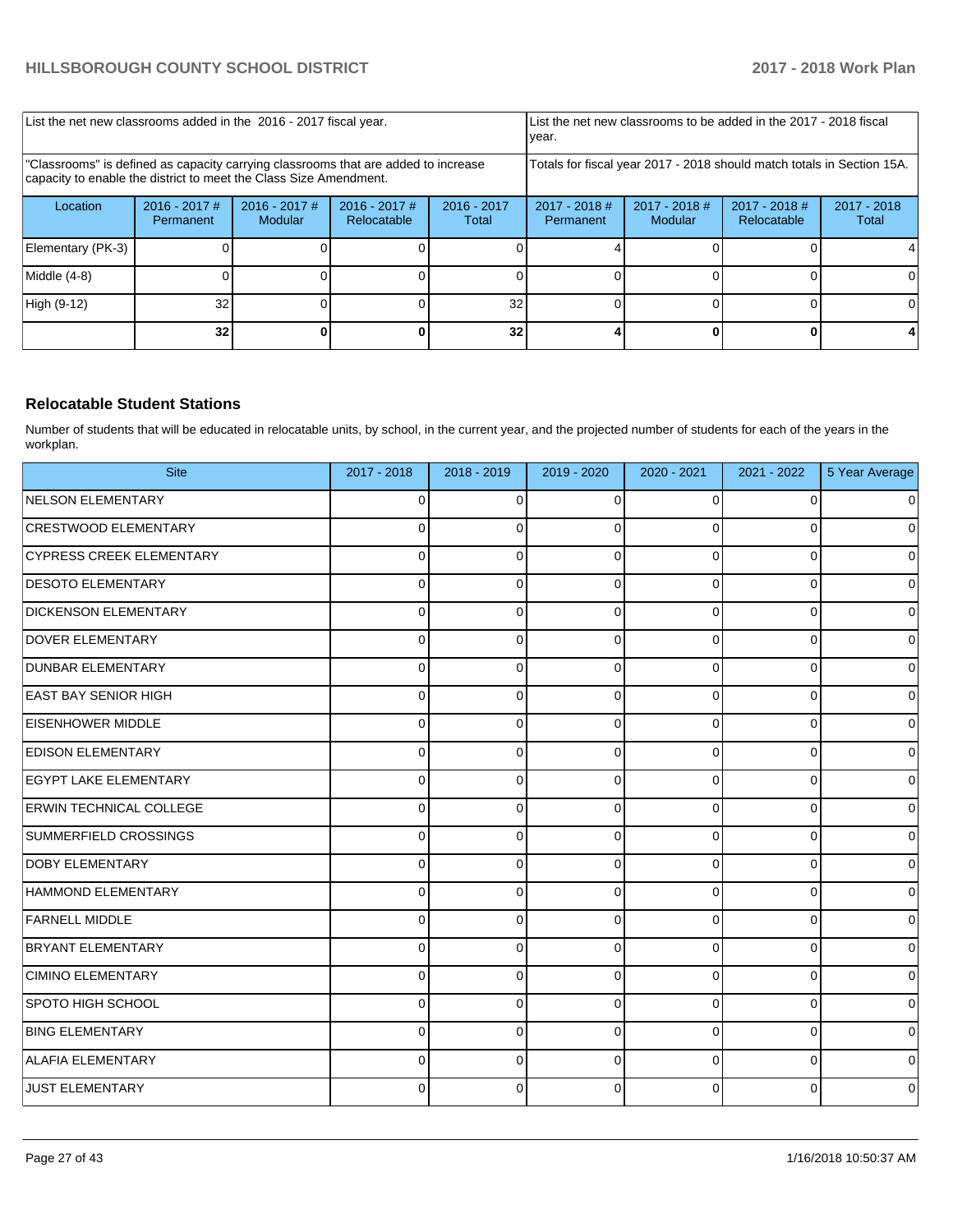| <b>STEWART MIDDLE</b>               | 0  | 0  | $\Omega$    | 0  | $\overline{0}$ | $\mathbf 0$    |
|-------------------------------------|----|----|-------------|----|----------------|----------------|
| <b>BRANDON SENIOR HIGH</b>          | 0  | 0  | $\Omega$    | 0  | 0              | $\overline{0}$ |
| <b>BOYETTE SPRINGS ELEMENTARY</b>   | 0  | 0  | $\Omega$    | 0  | 0              | $\overline{0}$ |
| MCLANE MIDDLE                       | 0  | 0  | $\Omega$    | 0  | 0              | $\overline{0}$ |
| BREWSTER TECHNICAL COLLEGE          | 0  | 0  | $\Omega$    | 0  | 0              | $\overline{0}$ |
| HUNTERS GREEN ELEMENTARY            | 0  | 0  | $\Omega$    | 0  | 0              | $\overline{0}$ |
| JACKSON ELEMENTARY                  | 0  | 0  | $\Omega$    | 0  | 0              | $\mathbf 0$    |
| D. W. WATERS CENTER                 | 0  | 0  | $\Omega$    | 0  | 0              | $\overline{0}$ |
| KENLY ELEMENTARY                    | 0  | 0  | $\Omega$    | 0  | 0              | $\overline{0}$ |
| KING SENIOR HIGH                    | 0  | 0  | $\Omega$    | 0  | 0              | $\overline{0}$ |
| KINGSWOOD ELEMENTARY                | 0  | 0  | $\Omega$    | 0  | 0              | $\overline{0}$ |
| KNIGHTS ELEMENTARY                  | 0  | 0  | $\Omega$    | 0  | $\overline{0}$ | $\overline{0}$ |
| LAKE MAGDALENE ELEMENTARY           | 0  | 0  | $\Omega$    | 0  | 0              | $\overline{0}$ |
| LANIER ELEMENTARY                   | 0  | 0  | $\Omega$    | 0  | 0              | $\overline{0}$ |
| MONROE MIDDLE                       | 0  | 0  | $\Omega$    | 0  | 0              | $\overline{0}$ |
| LEAREY TECHNICAL COLLEGE            | 0  | 0  | $\Omega$    | 0  | $\overline{0}$ | $\overline{0}$ |
| LEE ELEMENTARY SCHOOL OF TECHNOLOGY | 0  | 0  | $\Omega$    | 0  | 0              | $\overline{0}$ |
| <b>LETO SENIOR HIGH</b>             | 0  | 0  | $\Omega$    | 0  | 0              | $\overline{0}$ |
| <b>LIMONA ELEMENTARY</b>            | 0  | 0  | $\Omega$    | 0  | 0              | $\overline{0}$ |
| LINCOLN ELEMENTARY                  | 0  | 0  | $\Omega$    | 0  | $\overline{0}$ | $\overline{0}$ |
| <b>LEWIS ELEMENTARY</b>             | 0  | 0  | $\Omega$    | 0  | 0              | $\overline{0}$ |
| <b>LITHIA SPRINGS ELEMENTARY</b>    | 0  | 0  | $\Omega$    | 0  | 0              | $\overline{0}$ |
| ORANGE GROVE MIDDLE                 | 0  | 0  | $\Omega$    | 0  | 0              | $\overline{0}$ |
| <b>PALM RIVER ELEMENTARY</b>        | 0  | 0  | $\Omega$    | 0  | $\overline{0}$ | $\overline{0}$ |
| <b>PINECREST ELEMENTARY</b>         | 0  | 0  | $\Omega$    |    | 0              | $\overline{0}$ |
| PLANT SENIOR HIGH                   | 0  | 0  | $\mathbf 0$ | 0  | $\overline{0}$ | $\mathbf 0$    |
| PLANT CITY SENIOR HIGH              | 19 | 19 | 19          | 19 | 19             | 19             |
| <b>TOMLIN MIDDLE</b>                | 0  | 0  | 0           | 0  | $\overline{0}$ | $\overline{0}$ |
| <b>DURANT SENIOR HIGH</b>           | 0  | 0  | 0           | 0  | $\overline{0}$ | $\overline{0}$ |
| <b>BURNETT MIDDLE</b>               | 0  | 0  | $\Omega$    | 0  | 0              | $\overline{0}$ |
| MEMORIAL MIDDLE                     | 0  | 0  | 0           | 0  | $\overline{0}$ | $\overline{0}$ |
| ALEXANDER ELEMENTARY                | 0  | 0  | $\Omega$    | 0  | 0              | $\overline{0}$ |
| PIERCE MIDDLE                       | 0  | 0  | 0           | 0  | $\overline{0}$ | $\overline{0}$ |
| ANDERSON ELEMENTARY                 | 0  | 0  | $\Omega$    | 0  | 0              | $\overline{0}$ |
| ARMWOOD SENIOR HIGH                 | 0  | 0  | 0           | 0  | $\overline{0}$ | $\overline{0}$ |
| <b>APOLLO BEACH ELEMENTARY</b>      | 0  | 0  | 0           | 0  | $\overline{0}$ | $\mathbf 0$    |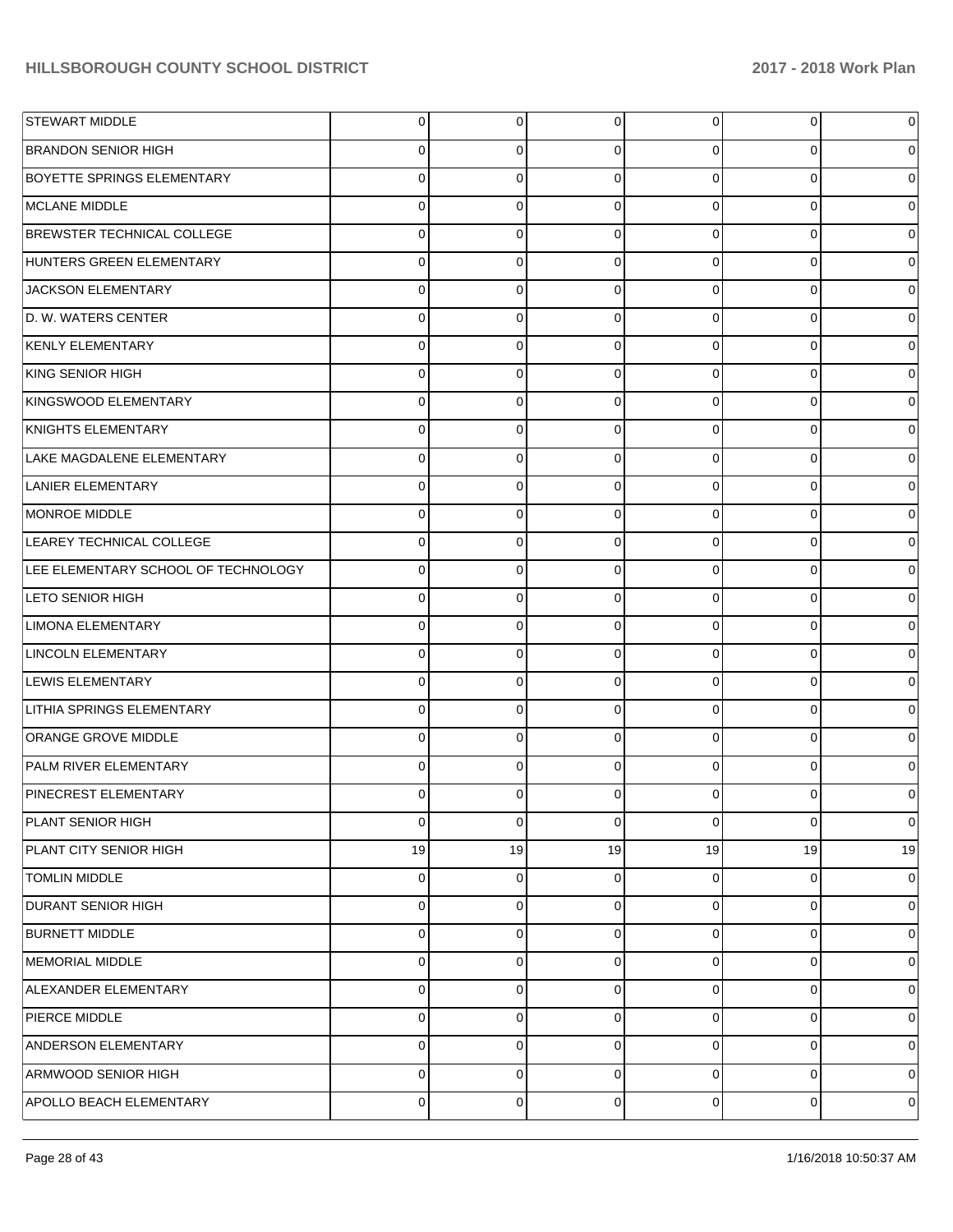| <b>BALLAST POINT ELEMENTARY</b>        | 0 | 0  | 0        | 0 | $\overline{0}$ | $\overline{0}$ |
|----------------------------------------|---|----|----------|---|----------------|----------------|
| <b>BAY CREST ELEMENTARY</b>            | 0 | 0  | $\Omega$ | 0 | 0              | $\overline{0}$ |
| CLEVELAND ELEMENTARY                   | 0 | 0  | $\Omega$ | 0 | 0              | $\overline{0}$ |
| <b>COLEMAN MIDDLE</b>                  | 0 | 0  | $\Omega$ | 0 | 0              | $\overline{0}$ |
| COLSON ELEMENTARY                      | 0 | 0  | $\Omega$ | 0 | 0              | $\overline{0}$ |
| LOCKHART ELEMENTARY                    | 0 | 0  | $\Omega$ | 0 | 0              | $\overline{0}$ |
| <b>CORK ELEMENTARY</b>                 | 0 | 0  | $\Omega$ | 0 | 0              | $\overline{0}$ |
| MACFARLANE ELEMENTARY                  | 0 | 0  | $\Omega$ | 0 | 0              | $\overline{0}$ |
| MADISON MIDDLE                         | 0 | 0  | $\Omega$ | 0 | 0              | $\overline{0}$ |
| MANGO ELEMENTARY                       | 0 | 0  | $\Omega$ | 0 | 0              | $\overline{0}$ |
| MANISCALCO ELEMENTARY                  | 0 | 0  | $\Omega$ | 0 | 0              | $\overline{0}$ |
| MANN MIDDLE                            | 0 | 0  | $\Omega$ | 0 | 0              | $\overline{0}$ |
| MARSHALL MIDDLE                        | 0 | 0  | $\Omega$ | 0 | 0              | $\overline{0}$ |
| MCDONALD ELEMENTARY                    | 0 | 0  | $\Omega$ | 0 | 0              | $\overline{0}$ |
| MENDENHALL ELEMENTARY                  | 0 | 0  | $\Omega$ | 0 | 0              | $\overline{0}$ |
| <b>FERRELL MIDDLE MAGNET</b>           | 0 | 0  | $\Omega$ | 0 | 0              | $\overline{0}$ |
| MILES ELEMENTARY                       | 0 | 0  | $\Omega$ | 0 | 0              | $\overline{0}$ |
| MINTZ ELEMENTARY                       | 0 | 0  | $\Omega$ | 0 | 0              | $\overline{0}$ |
| MITCHELL ELEMENTARY                    | 0 | 0  | $\Omega$ | 0 | 0              | $\overline{0}$ |
| MORGAN WOODS ELEMENTARY                | 0 | 0  | $\Omega$ | 0 | 0              | $\overline{0}$ |
| MORT ELEMENTARY                        | 0 | 0  | $\Omega$ | 0 | 0              | $\overline{0}$ |
| NORTHWEST ELEMENTARY                   | 0 | 0  | $\Omega$ | 0 | $\overline{0}$ | $\overline{0}$ |
| OAK GROVE ELEMENTARY                   | 0 | 0  | $\Omega$ | 0 | 0              | $\overline{0}$ |
| BLOOMINGDALE SENIOR HIGH               | 0 | 0  | $\Omega$ | 0 | 0              | $\overline{0}$ |
| <b>SPRINGHEAD ELEMENTARY</b>           | 0 | 0  | $\Omega$ | 0 | 0              | $\overline{0}$ |
| SULPHUR SPRINGS K-8 COMMUNITY SCHOOL   | 0 | 0  | $\Omega$ | 0 | $\overline{0}$ | $\overline{0}$ |
| SUMMERFIELD ELEMENTARY                 | 0 | 0  | $\Omega$ | 0 | $\overline{0}$ | $\overline{0}$ |
| <b>TAMPA BAY TECHNICAL HIGH SCHOOL</b> | 0 | 0  | $\Omega$ | 0 | $\overline{0}$ | $\overline{0}$ |
| TAMPA BAY BOULEVARD ELEMENTARY         | 0 | 0  | $\Omega$ | 0 | $\overline{0}$ | $\overline{0}$ |
| <b>TAMPA PALMS ELEMENTARY</b>          | 0 | 0  | $\Omega$ | 0 | $\mathbf{O}$   | $\overline{0}$ |
| <b>RANDALL MIDDLE</b>                  | 0 | 0  | $\Omega$ | 0 | $\mathbf{O}$   | $\mathbf 0$    |
| <b>DAVIDSEN MIDDLE</b>                 | 0 | 0  | $\Omega$ | 0 | $\mathbf{O}$   | $\mathbf 0$    |
| <b>PRIDE ELEMENTARY</b>                | 0 | 90 | 0        | 0 | $\mathbf{O}$   | 18             |
| <b>MCKITRICK ELEMENTARY</b>            | 0 | 0  | $\Omega$ | 0 | $\mathbf{O}$   | $\mathbf 0$    |
| <b>WOODBRIDGE ELEMENTARY</b>           | 0 | 0  | $\Omega$ | 0 | $\mathbf{O}$   | $\mathbf 0$    |
| YATES ELEMENTARY                       | 0 | 0  | 0        | 0 | $\mathbf 0$    | $\mathbf 0$    |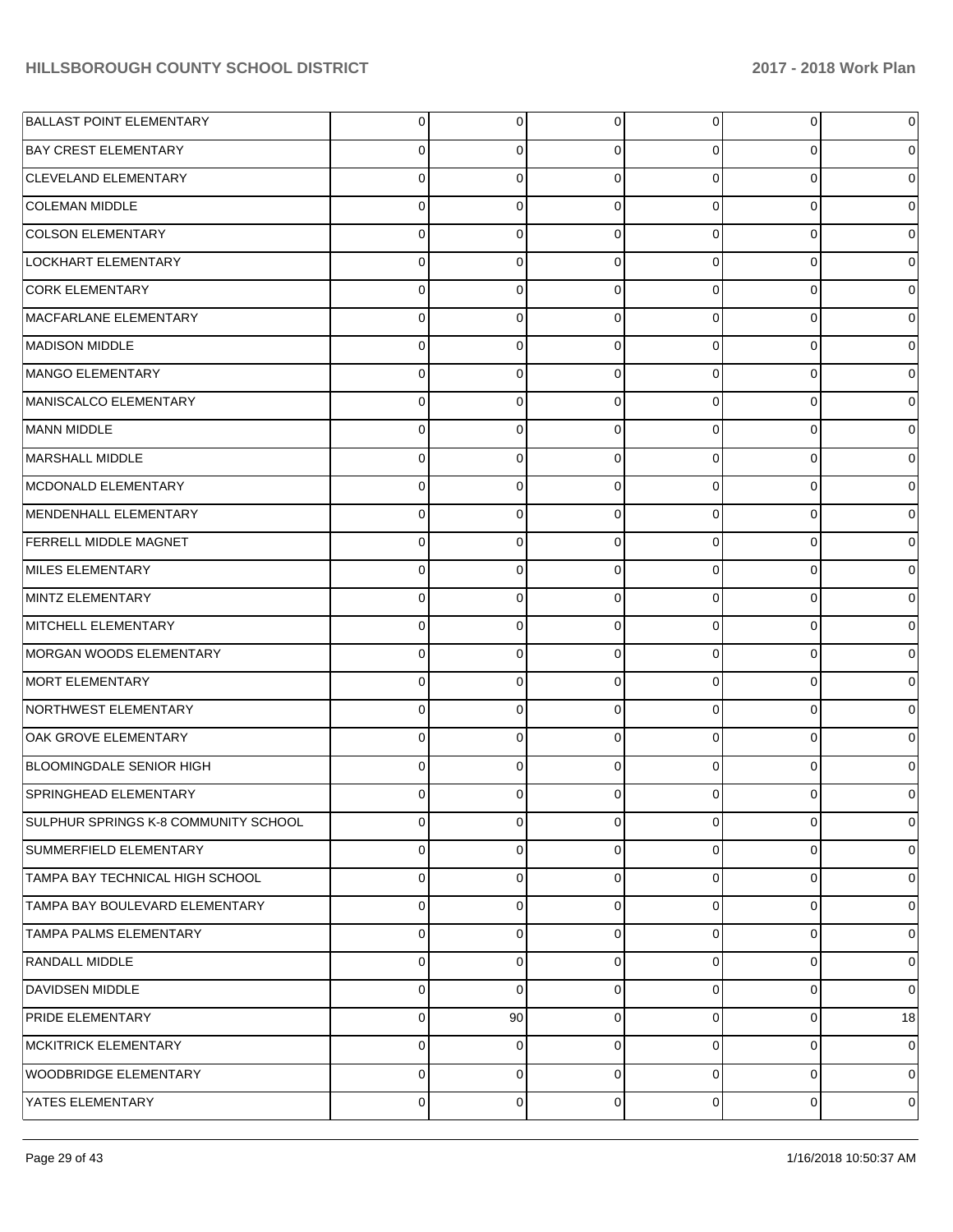| <b>YOUNG MIDDLE</b>                                  | 0           | 0        | $\Omega$    | 0   | $\overline{0}$ | $\mathbf 0$    |
|------------------------------------------------------|-------------|----------|-------------|-----|----------------|----------------|
| <b>REDDICK ELEMENTARY SCHOOL</b>                     | 0           | 0        | $\Omega$    | 0   | 0              | $\overline{0}$ |
| KIMBELL ELEMENTARY                                   | 0           | 0        | $\Omega$    | 0   | 0              | $\mathbf 0$    |
| STEINBRENNER HIGH SCHOOL                             | 0           | 0        | $\Omega$    | 0   | $\overline{0}$ | $\mathbf 0$    |
| <b>STOWERS ELEMENTARY SCHOOL</b>                     | 0           | 0        | $\Omega$    | 0   | 0              | $\mathbf 0$    |
| <b>BARRINGTON MIDDLE SCHOOL</b>                      | 0           | 0        | $\Omega$    | 0   | 0              | $\overline{0}$ |
| <b>STRAWBERRY CREST HIGH SCHOOL</b>                  | 0           | 0        | $\Omega$    | 0   | 0              | $\mathbf 0$    |
| <b>BAILEY ELEMENTARY SCHOOL</b>                      | 0           | 0        | $\Omega$    | 0   | 0              | $\mathbf 0$    |
| <b>THOMPSON ELEMENTARY</b>                           | 0           | 0        | $\Omega$    | 0   | 0              | $\mathbf 0$    |
| <b>LAMB ELEMENTARY</b>                               | 0           | 0        | $\Omega$    | 0   | 0              | $\overline{0}$ |
| LOPEZ EXCEPTIONAL STUDENT EDUCATION<br><b>CENTER</b> | 0           | 0        | $\Omega$    | 0   | 0              | $\mathbf 0$    |
| DOROTHY THOMAS EXCEPTIONAL CENTER                    | 154         | 0        | $\Omega$    | 0   | $\overline{0}$ | 31             |
| DAWSON ELEMENTARY                                    | 0           | 0        | $\Omega$    | 0   | $\mathbf{O}$   | $\mathbf 0$    |
| <b>CHILES ELEMENTARY</b>                             | 0           | 0        | $\Omega$    | 0   | $\overline{0}$ | $\mathbf 0$    |
| <b>SYMMES ELEMENTARY</b>                             | 0           | 0        | $\Omega$    | 0   | $\mathbf{O}$   | $\mathbf 0$    |
| MARTINEZ MIDDLE                                      | 0           | 0        | $\Omega$    | 0   | $\mathbf 0$    | $\mathbf 0$    |
| <b>LIBERTY MIDDLE</b>                                | 0           | 0        | $\Omega$    | 0   | $\mathbf{O}$   | $\mathbf 0$    |
| ALONSO HIGH                                          | 0           | 0        | $\Omega$    | 0   | $\overline{0}$ | $\mathbf 0$    |
| <b>FREEDOM SENIOR HIGH</b>                           | 0           | 0        | $\Omega$    | 0   | $\mathbf 0$    | $\mathbf 0$    |
| MIDDLETON SENIOR HIGH                                | 0           | 0        | $\Omega$    | 0   | $\mathbf{O}$   | $\mathbf 0$    |
| <b>SOUTH COUNTY CAREER CENTER</b>                    | 0           | 0        | $\Omega$    | 0   | $\overline{0}$ | $\mathbf 0$    |
| <b>IPPOLITO ELEMENTARY</b>                           | 0           | 0        | $\Omega$    | 0   | $\overline{0}$ | $\mathbf 0$    |
| NEWSOME SENIOR HIGH                                  | 0           | 0        | $\Omega$    | 0   | $\mathbf 0$    | $\mathbf 0$    |
| <b>JENNINGS MIDDLE</b>                               | $\Omega$    | 0        | $\Omega$    |     | $\Omega$       | $\overline{0}$ |
| <b>SHIELDS MIDDLE</b>                                | 0           | 132      | 132         | 132 | 132            | 106            |
| <b>HERITAGE ELEMENTARY</b>                           | $\mathbf 0$ | $\Omega$ | $\Omega$    | 0   | $\overline{0}$ | $\mathbf 0$    |
| <b>SESSUMS ELEMENTARY</b>                            | 0           | 176      | $\Omega$    | 0   | $\overline{0}$ | 35             |
| SHEEHY ELEMENTARY                                    | 0           | $\Omega$ | $\Omega$    | 0   | $\overline{0}$ | $\mathbf 0$    |
| RAMPELLO DOWNTOWN PARTNERSHIP                        | 0           | 0        | $\Omega$    | 0   | $\overline{0}$ | $\mathbf 0$    |
| DAVIS ELEMENTARY                                     | 0           | 0        | $\Omega$    | 0   | $\overline{0}$ | $\mathbf 0$    |
| BRANDON ALTERNATIVE                                  | 0           | 0        | $\Omega$    | 0   | $\overline{0}$ | $\overline{0}$ |
| <b>FISHHAWK CREEK ELEMENTARY</b>                     | 0           | 0        | $\Omega$    | 0   | $\overline{0}$ | $\overline{0}$ |
| <b>FROST ELEMENTARY</b>                              | $\mathbf 0$ | 0        | $\Omega$    | 0   | $\overline{0}$ | $\overline{0}$ |
| POTTER ELEMENTARY                                    | $\mathbf 0$ | 0        | $\Omega$    | 0   | $\overline{0}$ | $\overline{0}$ |
| <b>PROGRESS VILLAGE MIDDLE</b>                       | 0           | 0        | $\mathbf 0$ | 0   | $\overline{0}$ | $\overline{0}$ |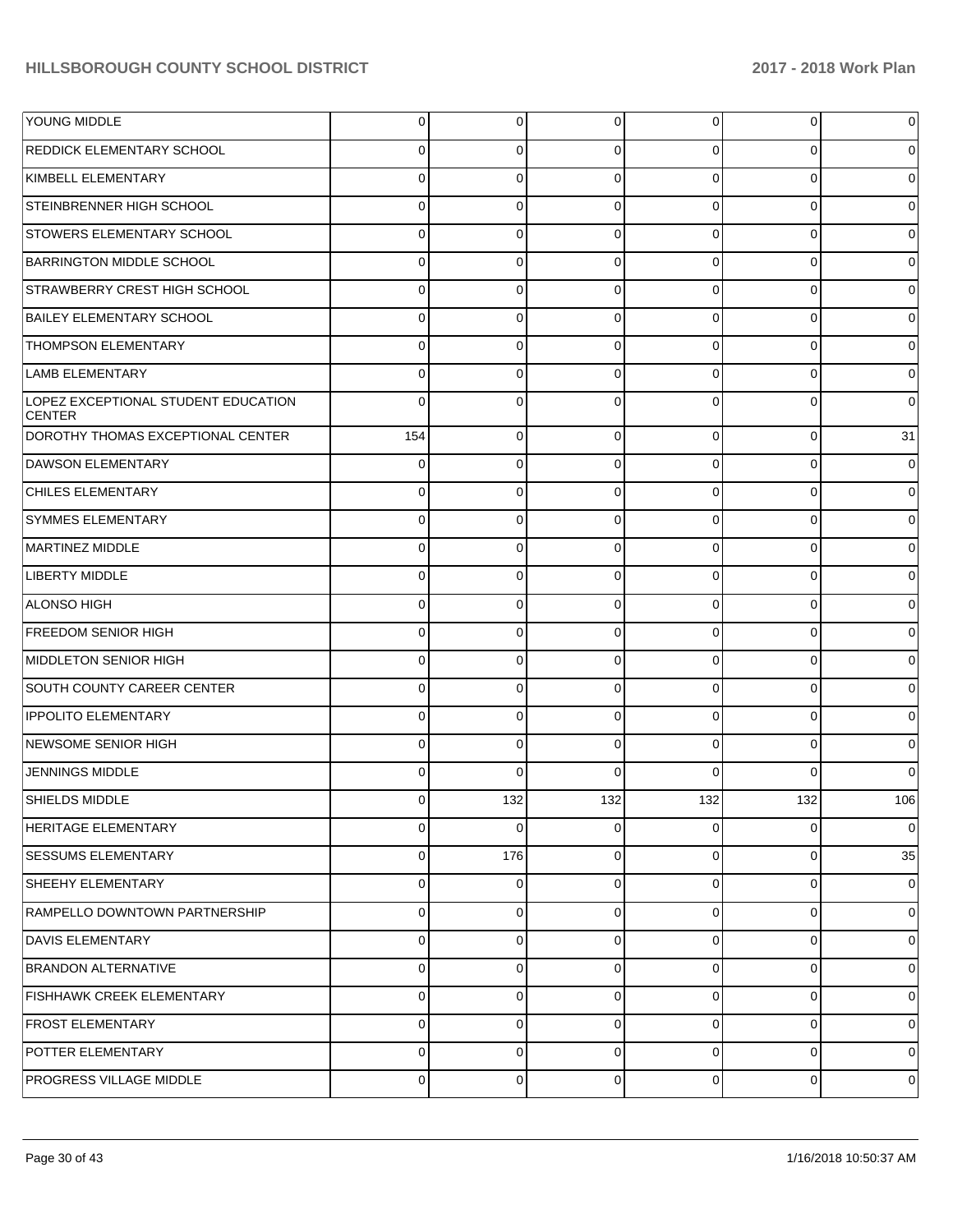| RIVERHILLS ELEMENTARY                                | 0           | 0           | 0        | $\overline{0}$ | 0           | 0           |
|------------------------------------------------------|-------------|-------------|----------|----------------|-------------|-------------|
| <b>RIVERVIEW ELEMENTARY</b>                          | 0           | 0           | 0        | 0              | 0           | 0           |
| <b>ROBINSON ELEMENTARY</b>                           | 0           | 0           | C        | $\Omega$       | 0           | 0           |
| <b>ROBINSON SENIOR HIGH</b>                          | 0           | 0           | 0        | 0              | 0           | 0           |
| <b>ROBLES ELEMENTARY</b>                             | 0           | 0           | C        | $\Omega$       | 0           | 0           |
| <b>ROLAND PARK K-8</b>                               | 0           | 0           | 0        | $\Omega$       | 0           | 0           |
| LAVOY EXCEPTIONAL STUDENT EDUCATION<br><b>CENTER</b> | $\Omega$    | 0           |          | $\Omega$       | 0           | 0           |
| JEFFERSON SENIOR HIGH                                | 16          | 16          | 16       | 16             | 16          | 16          |
| <b>ROOSEVELT ELEMENTARY</b>                          | 0           | $\mathbf 0$ | 0        | $\Omega$       | 0           | $\mathbf 0$ |
| <b>RUSKIN ELEMENTARY</b>                             | 0           | 0           | $\Omega$ | $\Omega$       | 0           | $\mathbf 0$ |
| SCHWARZKOPF ELEMENTARY                               | 0           | 0           | $\Omega$ | $\Omega$       | 0           | 0           |
| <b>SEFFNER ELEMENTARY</b>                            | 0           | 0           | $\Omega$ | $\Omega$       | 0           | 0           |
| <b>SEMINOLE ELEMENTARY</b>                           | 0           | 0           | 0        | $\Omega$       | 0           | 0           |
| SHAW ELEMENTARY                                      | 0           | 0           | $\Omega$ | $\Omega$       | 0           | $\mathbf 0$ |
| SHORE ELEMENTARY                                     | 0           | 0           | $\Omega$ | $\Omega$       | 0           | 0           |
| <b>SIMMONS CAREER CENTER</b>                         | 44          | 44          | 44       | 44             | 44          | 44          |
| <b>WILSON ELEMENTARY</b>                             | 0           | 0           | 0        | $\Omega$       | 0           | $\mathbf 0$ |
| WIMAUMA ELEMENTARY                                   | 0           | 0           | $\Omega$ | $\Omega$       | 0           | $\mathbf 0$ |
| <b>WITTER ELEMENTARY</b>                             | 0           | 0           | $\Omega$ | $\Omega$       | 0           | 0           |
| VALRICO ELEMENTARY                                   | 0           | 0           | $\Omega$ | $\Omega$       | 0           | 0           |
| <b>BENITO MIDDLE</b>                                 | 0           | 0           | $\Omega$ | $\Omega$       | 0           | 0           |
| WALKER MIDDLE                                        | 0           | 0           | $\Omega$ | $\Omega$       | 0           | $\Omega$    |
| <b>WILLIAMS MIDDLE</b>                               | 0           | 0           | $\Omega$ | $\Omega$       | 0           | 0           |
| <b>SICKLES SENIOR HIGH</b>                           | 0           | 0           | $\Omega$ | $\Omega$       | 0           | 0           |
| <b>BROOKER ELEMENTARY</b>                            | 0           | 0           | 0        | $\overline{0}$ | 0           | 0           |
| <b>BROWARD ELEMENTARY</b>                            | 0           | 0           | $\Omega$ | $\Omega$       | 0           | $\Omega$    |
| <b>BRYAN ELEMENTARY</b>                              | $\mathbf 0$ | 0           | $\Omega$ | $\overline{0}$ | $\mathbf 0$ | 0           |
| <b>BUCHANAN MIDDLE</b>                               | 0           | 0           | $\Omega$ | $\Omega$       | 0           | 0           |
| <b>BUCKHORN ELEMENTARY</b>                           | 0           | $\mathbf 0$ | $\Omega$ | $\Omega$       | 0           | $\mathbf 0$ |
| <b>BURNEY ELEMENTARY</b>                             | 0           | $\mathbf 0$ | $\Omega$ | $\overline{0}$ | 0           | 0           |
| <b>BURNS MIDDLE</b>                                  | 0           | $\mathbf 0$ | $\Omega$ | $\overline{0}$ | 0           | 0           |
| CAHOON ELEMENTARY                                    | 0           | 0           | $\Omega$ | $\Omega$       | 0           | 0           |
| VAN BUREN MIDDLE                                     | 0           | $\mathbf 0$ | $\Omega$ | $\Omega$       | 0           | $\mathbf 0$ |
| CANNELLA ELEMENTARY                                  | 0           | 0           | $\Omega$ | $\overline{0}$ | 0           | 0           |
| CARROLLWOOD ELEMENTARY                               | 0           | 0           | 0        | $\overline{0}$ | 0           | 0           |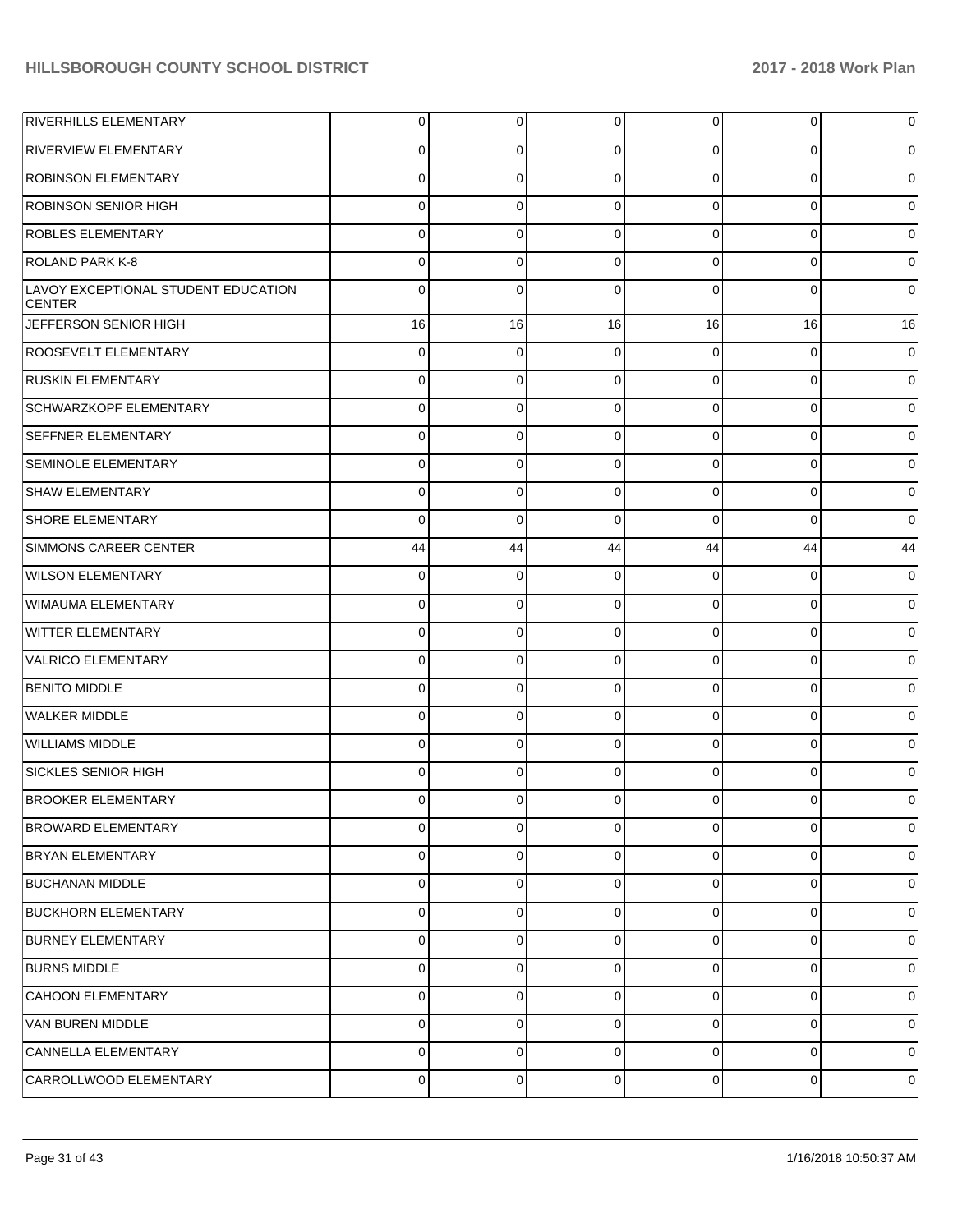| CHAMBERLAIN SENIOR HIGH             | 0 | 0   | 0           | 0 | $\overline{0}$ | $\overline{0}$ |
|-------------------------------------|---|-----|-------------|---|----------------|----------------|
| CHIARAMONTE ELEMENTARY              | 0 | 0   | $\Omega$    | 0 | 0              | $\overline{0}$ |
| <b>CITRUS PARK ELEMENTARY</b>       | 0 | 0   | $\Omega$    | 0 | 0              | $\overline{0}$ |
| <b>CLAIR-MEL ELEMENTARY</b>         | 0 | 0   | $\Omega$    | 0 | $\overline{0}$ | $\overline{0}$ |
| DOWDELL MIDDLE                      | 0 | 0   | $\Omega$    | 0 | 0              | $\overline{0}$ |
| <b>CLAYWELL ELEMENTARY</b>          | 0 | 0   | $\Omega$    | 0 | 0              | $\overline{0}$ |
| <b>GIBSONTON ELEMENTARY</b>         | 0 | 0   | $\Omega$    | 0 | 0              | $\overline{0}$ |
| <b>GORRIE ELEMENTARY</b>            | 0 | 0   | $\Omega$    | 0 | 0              | $\overline{0}$ |
| <b>GRADY ELEMENTARY</b>             | 0 | 0   | $\Omega$    | 0 | 0              | $\overline{0}$ |
| <b>GRAHAM ELEMENTARY</b>            | 0 | 0   | $\Omega$    | 0 | 0              | $\overline{0}$ |
| <b>BELLAMY ELEMENTARY</b>           | 0 | 0   | $\Omega$    | 0 | 0              | $\overline{0}$ |
| <b>GRECO MIDDLE SCHOOL</b>          | 0 | 0   | $\Omega$    | 0 | 0              | $\overline{0}$ |
| <b>HILL MIDDLE</b>                  | 0 | 0   | $\Omega$    | 0 | 0              | $\overline{0}$ |
| HILLSBOROUGH SENIOR HIGH            | 0 | 0   | $\Omega$    | 0 | 0              | $\overline{0}$ |
| MULRENNAN MIDDLE                    | 0 | 0   | $\Omega$    | 0 | 0              | $\overline{0}$ |
| <b>SCHMIDT ELEMENTARY</b>           | 0 | 0   | $\Omega$    | 0 | 0              | $\overline{0}$ |
| MULLER ELEMENTARY                   | 0 | 0   | $\Omega$    | 0 | 0              | $\overline{0}$ |
| <b>CORR ELEMENTARY</b>              | 0 | 0   | $\Omega$    | 0 | $\overline{0}$ | $\overline{0}$ |
| <b>BOWERS WHITLEY CAREER CENTER</b> | 0 | 0   | $\Omega$    | 0 | 0              | $\overline{0}$ |
| APARICIO-LEVY TECHNICAL COLLEGE     | 0 | 0   | $\Omega$    | 0 | 0              | $\overline{0}$ |
| <b>LENNARD HIGH SCHOOL</b>          | 0 | 250 | 250         | 0 | 0              | 100            |
| <b>TURNER BARTELS K-8</b>           | 0 | 0   | $\Omega$    | 0 | $\overline{0}$ | $\overline{0}$ |
| COLLINS ELEMENTARY                  | 0 | 0   | $\Omega$    | 0 | 0              | $\overline{0}$ |
| <b>ADAMS MIDDLE</b>                 | 0 | 0   | $\Omega$    | 0 | 0              | $\overline{0}$ |
| <b>FOREST HILLS ELEMENTARY</b>      | 0 | 0   | $\Omega$    | 0 | 0              | $\overline{0}$ |
| <b>ESSRIG ELEMENTARY</b>            | 0 | 0   | $\mathbf 0$ | 0 | $\overline{0}$ | $\overline{0}$ |
| <b>FOLSOM ELEMENTARY</b>            | 0 | 0   | 0           | 0 | $\overline{0}$ | $\overline{0}$ |
| <b>FOSTER ELEMENTARY</b>            | 0 | 0   | $\Omega$    | 0 | $\overline{0}$ | $\overline{0}$ |
| <b>SLIGH MIDDLE</b>                 | 0 | 0   | 0           | 0 | $\overline{0}$ | $\overline{0}$ |
| <b>FRANKLIN MIDDLE</b>              | 0 | 0   | $\Omega$    | 0 | $\overline{0}$ | $\overline{0}$ |
| <b>GAITHER SENIOR HIGH</b>          | 0 | 0   | 0           | 0 | $\overline{0}$ | $\overline{0}$ |
| LOMAX ELEMENTARY                    | 0 | 0   | $\Omega$    | 0 | $\overline{0}$ | $\overline{0}$ |
| LOPEZ ELEMENTARY                    | 0 | 0   | 0           | 0 | $\overline{0}$ | $\overline{0}$ |
| LOWRY ELEMENTARY                    | 0 | 0   | $\Omega$    | 0 | $\overline{0}$ | $\overline{0}$ |
| LUTZ ELEMENTARY                     | 0 | 0   | 0           | 0 | $\overline{0}$ | $\mathbf 0$    |
| MABRY ELEMENTARY                    | 0 | 0   | 0           | 0 | $\mathbf 0$    | $\pmb{0}$      |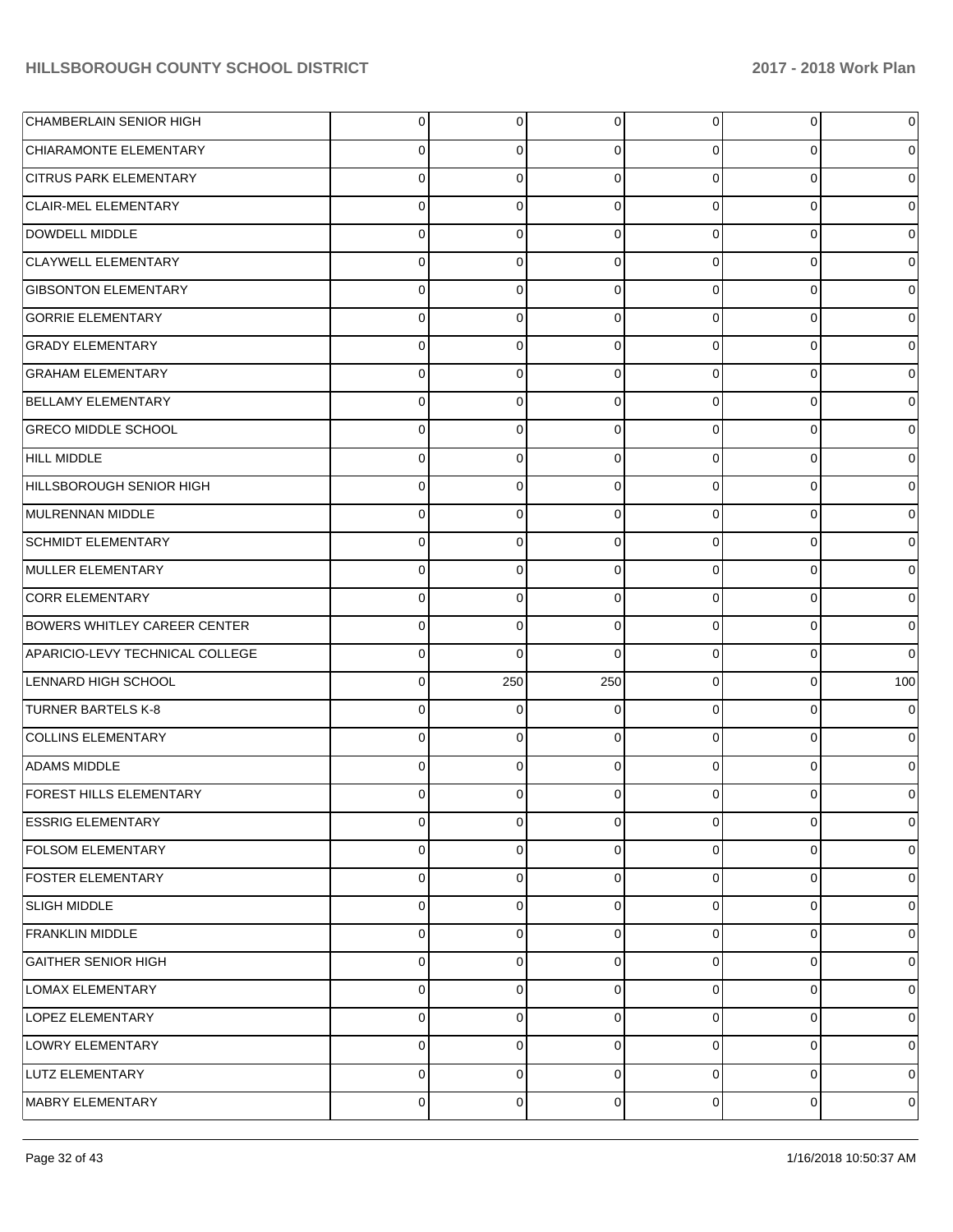| TEMPLE TERRACE ELEMENTARY                               | $\overline{0}$ | $\overline{0}$ | $\overline{0}$ | $\overline{0}$ | $\overline{0}$ | $\Omega$       |
|---------------------------------------------------------|----------------|----------------|----------------|----------------|----------------|----------------|
| THONOTOSASSA ELEMENTARY                                 | 0              | 0              | 0              | $\Omega$       | $\Omega$       | 0              |
| TINKER K-8                                              | 0              | 0              | $\Omega$       | $\Omega$       | $\Omega$       | 0              |
| TOWN & COUNTRY ELEMENTARY                               | 0              | 0              | 0              | $\Omega$       | $\Omega$       | 0              |
| <b>WEBB MIDDLE</b>                                      | 0              | 0              | $\Omega$       | $\Omega$       | $\Omega$       | 0              |
| <b>TRAPNELL ELEMENTARY</b>                              | 0              | $\mathbf 0$    | 0              | $\Omega$       | $\Omega$       | 0              |
| <b>TURKEY CREEK MIDDLE</b>                              | 0              | 0              | $\Omega$       | $\Omega$       | $\Omega$       | 0              |
| <b>TWIN LAKES ELEMENTARY</b>                            | 0              | 0              | 0              | $\Omega$       | $\Omega$       | 0              |
| CAMINITI EXCEPTIONAL STUDENT EDUCATION<br><b>CENTER</b> | 0              | $\Omega$       | $\Omega$       | $\Omega$       | $\Omega$       | $\Omega$       |
| WALDEN LAKE ELEMENTARY                                  | 0              | $\mathbf 0$    | $\Omega$       | 0              | $\Omega$       | $\Omega$       |
| <b>WASHINGTON ELEMENTARY</b>                            | 0              | $\mathbf 0$    | $\Omega$       | 0              | 0              | 0              |
| <b>WEST SHORE ELEMENTARY</b>                            | 0              | $\mathbf 0$    | $\Omega$       | 0              | $\Omega$       | 0              |
| <b>WEST TAMPA ELEMENTARY</b>                            | 0              | $\mathbf 0$    | 0              | 0              | 0              | 0              |
| JAMES ELEMENTARY SCHOOL                                 | 0              | $\mathbf 0$    | $\Omega$       | 0              | 0              | 0              |
| <b>WILSON MIDDLE</b>                                    | 0              | $\mathbf 0$    | $\Omega$       | 0              | 0              | 0              |
| <b>WHARTON SENIOR HIGH</b>                              | 0              | $\mathbf 0$    | $\Omega$       | 0              | $\Omega$       | 0              |
| <b>BLAKE SENIOR HIGH</b>                                | 0              | $\mathbf 0$    | 0              | 0              | $\Omega$       | 0              |
| <b>CLARK ELEMENTARY</b>                                 | 0              | $\mathbf 0$    | $\Omega$       | 0              | 0              | 0              |
| <b>WESTCHASE ELEMENTARY</b>                             | 0              | $\mathbf 0$    | $\Omega$       | 0              | 0              | 0              |
| PIZZO ELEMENTARY                                        | 0              | $\mathbf 0$    | $\Omega$       | 0              | 0              | 0              |
| <b>RODGERS MIDDLE</b>                                   | 0              | $\mathbf 0$    | 0              | $\Omega$       | $\Omega$       | 0              |
| <b>RIVERVIEW SENIOR HIGH</b>                            | 0              | $\mathbf 0$    | $\Omega$       | <sup>0</sup>   | 0              | 0              |
| <b>BEVIS ELEMENTARY</b>                                 | 0              | $\mathbf 0$    | $\Omega$       | 0              | 0              | 0              |
| <b>GIUNTA MIDDLE SCHOOL</b>                             | 0              | 0              | $\Omega$       | <sup>0</sup>   | 0              | 0              |
| NORTH TAMPA ALTERNATIVE CENTER                          | 0              | 0              | 0              | 0              | 0              | 0              |
| OAK PARK ELEMENTARY                                     | $\mathbf 0$    | 0              | 0              | 0              | $\mathbf 0$    | 0              |
| SMITH MIDDLE SCHOOL                                     | 0              | $\mathbf 0$    | $\pmb{0}$      | $\overline{0}$ | $\mathbf 0$    | $\overline{0}$ |
| <b>DEER PARK ELEMENTARY</b>                             | 0              | $\mathbf 0$    | $\pmb{0}$      | $\mathbf 0$    | $\mathbf 0$    | $\overline{0}$ |
| <b>GARY ADULT CENTER</b>                                | 0              | $\mathbf 0$    | $\pmb{0}$      | $\mathbf 0$    | $\mathbf 0$    | $\overline{0}$ |
| CARVER EXCEPTIONAL CENTER                               | 0              | $\mathbf 0$    | $\pmb{0}$      | $\overline{0}$ | $\mathbf 0$    | $\overline{0}$ |
| Totals for HILLSBOROUGH COUNTY SCHOOL DISTRICT          |                |                |                |                |                |                |
| Total students in relocatables by year.                 | 233            | 727            | 461            | 211            | 211            | 369            |
| Total number of COFTE students projected by year.       | 191,656        | 192,380        | 192,130        | 193,392        | 195,236        | 192,959        |
| Percent in relocatables by year.                        | $0\ \%$        | 0%             | $0\ \%$        | $0\%$          | $0\ \%$        | 0%             |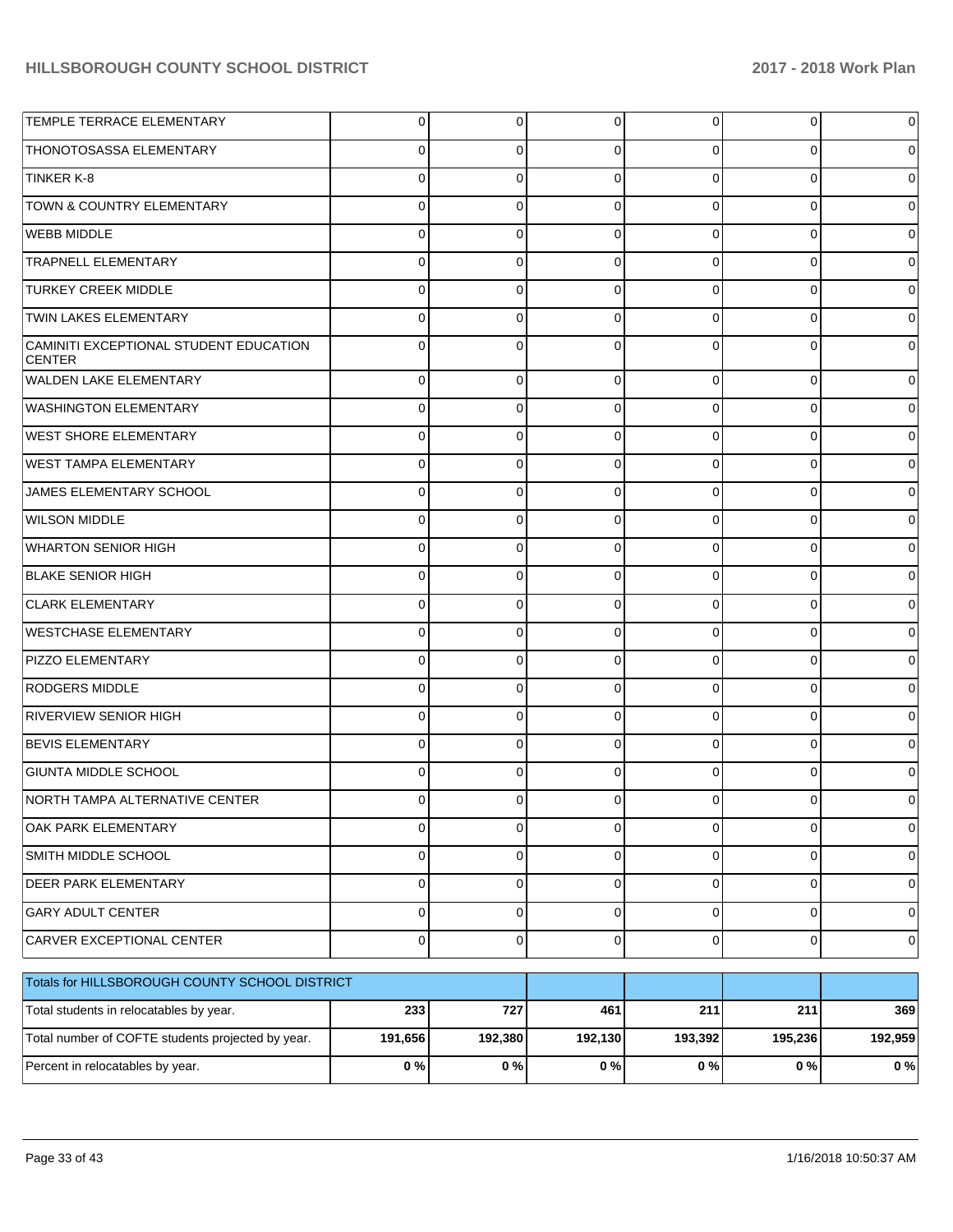# **Leased Facilities Tracking**

Exising leased facilities and plans for the acquisition of leased facilities, including the number of classrooms and student stations, as reported in the educational plant survey, that are planned in that location at the end of the five year workplan.

| Location                        | # of Leased<br>Classrooms 2017 -<br>2018 | <b>FISH Student</b><br><b>Stations</b> | Owner | # of Leased<br>Classrooms 2021 -<br>2022 | <b>FISH Student</b><br><b>Stations</b> |
|---------------------------------|------------------------------------------|----------------------------------------|-------|------------------------------------------|----------------------------------------|
| <b>CYPRESS CREEK ELEMENTARY</b> | $\overline{0}$                           | $\Omega$                               |       | $\Omega$                                 | $\mathbf 0$                            |
| <b>DESOTO ELEMENTARY</b>        | $\overline{0}$                           | $\Omega$                               |       | 0                                        | $\mathbf 0$                            |
| <b>DICKENSON ELEMENTARY</b>     | $\overline{0}$                           | $\Omega$                               |       | $\Omega$                                 | $\mathbf 0$                            |
| <b>DOVER ELEMENTARY</b>         | $\overline{0}$                           | $\Omega$                               |       | $\mathbf 0$                              | $\mathbf 0$                            |
| <b>DUNBAR ELEMENTARY</b>        | $\overline{0}$                           | $\Omega$                               |       | $\Omega$                                 | $\mathbf 0$                            |
| <b>EAST BAY SENIOR HIGH</b>     | $\overline{0}$                           | $\Omega$                               |       | $\mathbf 0$                              | $\mathbf 0$                            |
| <b>EISENHOWER MIDDLE</b>        | $\overline{0}$                           | $\Omega$                               |       | 0                                        | $\mathbf 0$                            |
| <b>EDISON ELEMENTARY</b>        | $\overline{0}$                           | $\Omega$                               |       | $\mathbf 0$                              | $\mathbf 0$                            |
| <b>EGYPT LAKE ELEMENTARY</b>    | $\overline{0}$                           | $\Omega$                               |       | 0                                        | $\mathbf 0$                            |
| <b>ERWIN TECHNICAL COLLEGE</b>  | $\overline{0}$                           | $\Omega$                               |       | $\mathbf 0$                              | $\mathbf 0$                            |
| <b>ESSRIG ELEMENTARY</b>        | $\overline{0}$                           | $\Omega$                               |       | $\mathbf 0$                              | $\mathbf 0$                            |
| <b>FOLSOM ELEMENTARY</b>        | $\overline{0}$                           | $\Omega$                               |       | $\mathbf 0$                              | $\mathbf 0$                            |
| <b>FOSTER ELEMENTARY</b>        | $\overline{0}$                           | $\Omega$                               |       | 0                                        | $\mathbf 0$                            |
| <b>SLIGH MIDDLE</b>             | $\overline{0}$                           | $\Omega$                               |       | $\mathbf 0$                              | $\mathbf 0$                            |
| <b>FRANKLIN MIDDLE</b>          | $\overline{0}$                           | $\Omega$                               |       | 0                                        | $\mathbf 0$                            |
| <b>GAITHER SENIOR HIGH</b>      | $\overline{0}$                           | $\Omega$                               |       | $\mathbf 0$                              | $\mathbf 0$                            |
| <b>GIBSONTON ELEMENTARY</b>     | $\overline{0}$                           | $\Omega$                               |       | $\Omega$                                 | $\mathbf 0$                            |
| <b>GORRIE ELEMENTARY</b>        | $\overline{0}$                           | $\Omega$                               |       | $\mathbf 0$                              | $\mathbf 0$                            |
| <b>GRADY ELEMENTARY</b>         | $\overline{0}$                           | $\Omega$                               |       | 0                                        | $\mathbf 0$                            |
| <b>GRAHAM ELEMENTARY</b>        | $\overline{0}$                           | $\Omega$                               |       | $\mathbf 0$                              | $\mathbf 0$                            |
| BELLAMY ELEMENTARY              | $\overline{0}$                           | $\Omega$                               |       | 0                                        | $\mathbf 0$                            |
| <b>GRECO MIDDLE SCHOOL</b>      | $\overline{0}$                           | $\Omega$                               |       | 0                                        | $\mathbf 0$                            |
| <b>HILL MIDDLE</b>              | $\overline{0}$                           | $\Omega$                               |       | 0                                        | $\mathbf 0$                            |
| HILLSBOROUGH SENIOR HIGH        | $\overline{0}$                           | $\mathbf 0$                            |       | 0                                        | $\mathbf 0$                            |
| HUNTERS GREEN ELEMENTARY        | $\overline{0}$                           | $\mathbf 0$                            |       | 0                                        | $\mathbf 0$                            |
| <b>JACKSON ELEMENTARY</b>       | $\overline{0}$                           | $\Omega$                               |       | 0                                        | $\overline{0}$                         |
| D. W. WATERS CENTER             | $\overline{0}$                           | $\mathbf 0$                            |       | $\mathbf 0$                              | $\overline{0}$                         |
| KENLY ELEMENTARY                | $\overline{0}$                           | $\Omega$                               |       | $\mathbf 0$                              | $\overline{0}$                         |
| KING SENIOR HIGH                | $\overline{0}$                           | $\Omega$                               |       | $\mathbf 0$                              | $\overline{0}$                         |
| KINGSWOOD ELEMENTARY            | $\overline{0}$                           | $\Omega$                               |       | 0                                        | $\overline{0}$                         |
| KNIGHTS ELEMENTARY              | $\overline{0}$                           | $\overline{0}$                         |       | 0                                        | $\mathbf 0$                            |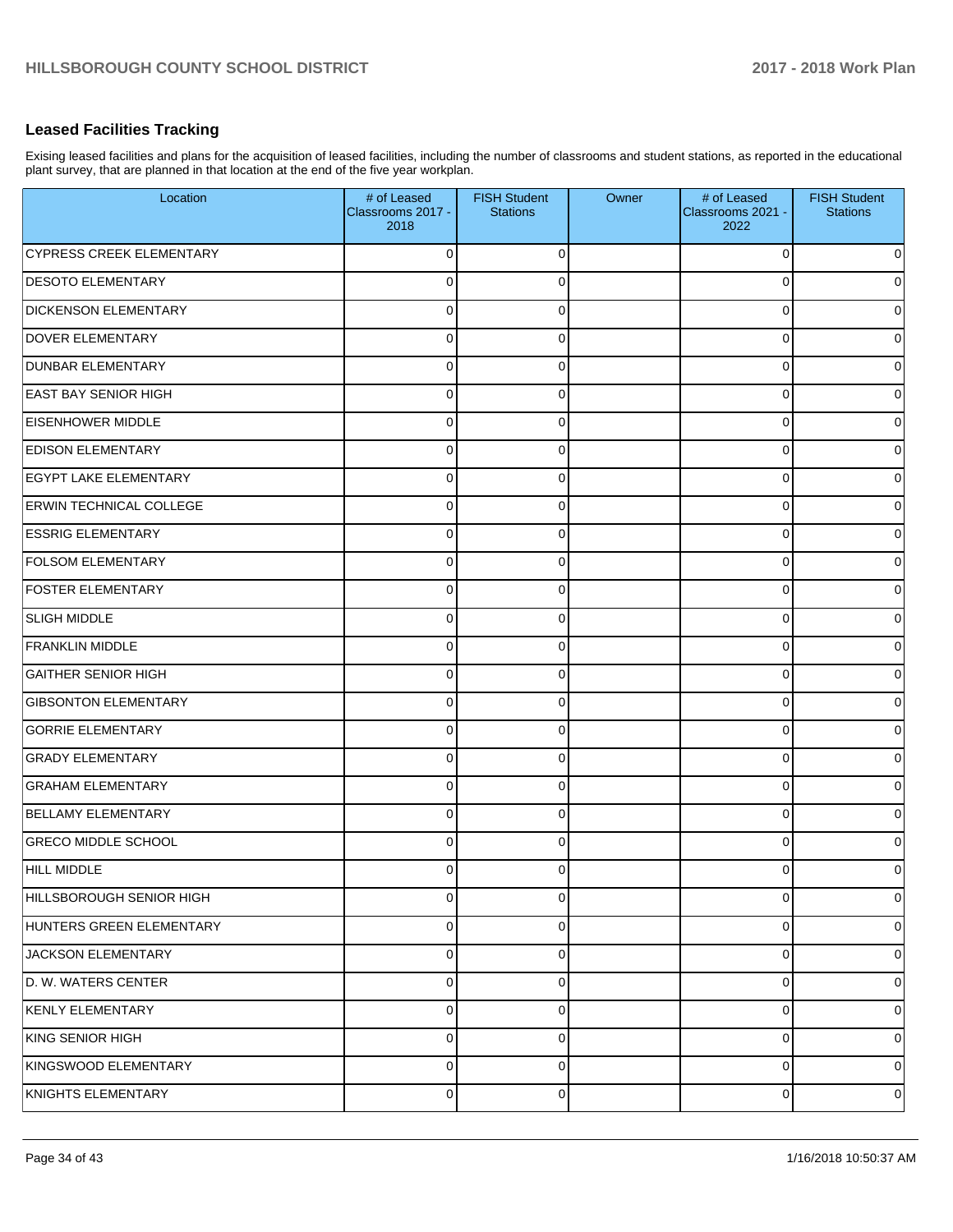| LAKE MAGDALENE ELEMENTARY           | $\overline{0}$ | 0        | $\overline{0}$ | 0        |
|-------------------------------------|----------------|----------|----------------|----------|
| LANIER ELEMENTARY                   | $\overline{0}$ | 0        | 0              |          |
| MONROE MIDDLE                       | $\overline{0}$ | 0        | 0              |          |
| LEAREY TECHNICAL COLLEGE            | $\overline{0}$ | 0        | 0              |          |
| LEE ELEMENTARY SCHOOL OF TECHNOLOGY | $\overline{0}$ | $\Omega$ | 0              |          |
| LETO SENIOR HIGH                    | $\overline{0}$ | 0        | 0              |          |
| LIMONA ELEMENTARY                   | $\overline{0}$ | $\Omega$ | 0              |          |
| LINCOLN ELEMENTARY                  | $\overline{0}$ | 0        | 0              |          |
| LEWIS ELEMENTARY                    | $\overline{0}$ | $\Omega$ | 0              |          |
| LITHIA SPRINGS ELEMENTARY           | $\overline{0}$ | 0        | 0              |          |
| LOMAX ELEMENTARY                    | $\overline{0}$ | $\Omega$ | 0              |          |
| LOPEZ ELEMENTARY                    | $\overline{0}$ | 0        | 0              |          |
| LOWRY ELEMENTARY                    | $\overline{0}$ | $\Omega$ | 0              |          |
| LUTZ ELEMENTARY                     | $\overline{0}$ | 0        | 0              |          |
| MABRY ELEMENTARY                    | $\overline{0}$ | $\Omega$ | 0              |          |
| MACFARLANE ELEMENTARY               | $\overline{0}$ | 0        | 0              |          |
| <b>MADISON MIDDLE</b>               | $\overline{0}$ | $\Omega$ | 0              |          |
| MANGO ELEMENTARY                    | $\overline{0}$ | 0        | 0              |          |
| MANISCALCO ELEMENTARY               | $\overline{0}$ | $\Omega$ | 0              |          |
| <b>MANN MIDDLE</b>                  | $\overline{0}$ | 0        | 0              |          |
| MARSHALL MIDDLE                     | $\overline{0}$ | $\Omega$ | 0              |          |
| MCDONALD ELEMENTARY                 | $\overline{0}$ | 0        | 0              |          |
| MENDENHALL ELEMENTARY               | $\overline{0}$ | $\Omega$ | 0              |          |
| <b>FERRELL MIDDLE MAGNET</b>        | $\overline{0}$ | 0        | 0              |          |
| MILES ELEMENTARY                    | $\Omega$       | 0        | 0              |          |
| MINTZ ELEMENTARY                    | $\overline{0}$ | 0        | 0              | 0        |
| MITCHELL ELEMENTARY                 | $\overline{0}$ | 0        | 0              | 0        |
| MORGAN WOODS ELEMENTARY             | $\overline{0}$ | 0        | 0              | 0        |
| MORT ELEMENTARY                     | $\overline{0}$ | 0        | 0              | 0        |
| NORTHWEST ELEMENTARY                | $\overline{0}$ | $\Omega$ | 0              | $\Omega$ |
| OAK GROVE ELEMENTARY                | $\overline{0}$ | 0        | 0              | 0        |
| ORANGE GROVE MIDDLE                 | $\overline{0}$ | 0        | 0              | $\Omega$ |
| PALM RIVER ELEMENTARY               | $\overline{0}$ | 0        | 0              | 0        |
| PINECREST ELEMENTARY                | $\overline{0}$ | $\Omega$ | 0              | $\Omega$ |
| PLANT SENIOR HIGH                   | $\overline{0}$ | 0        | 0              | 0        |
| PLANT CITY SENIOR HIGH              | $\mathbf 0$    | 0        | 0              | 0        |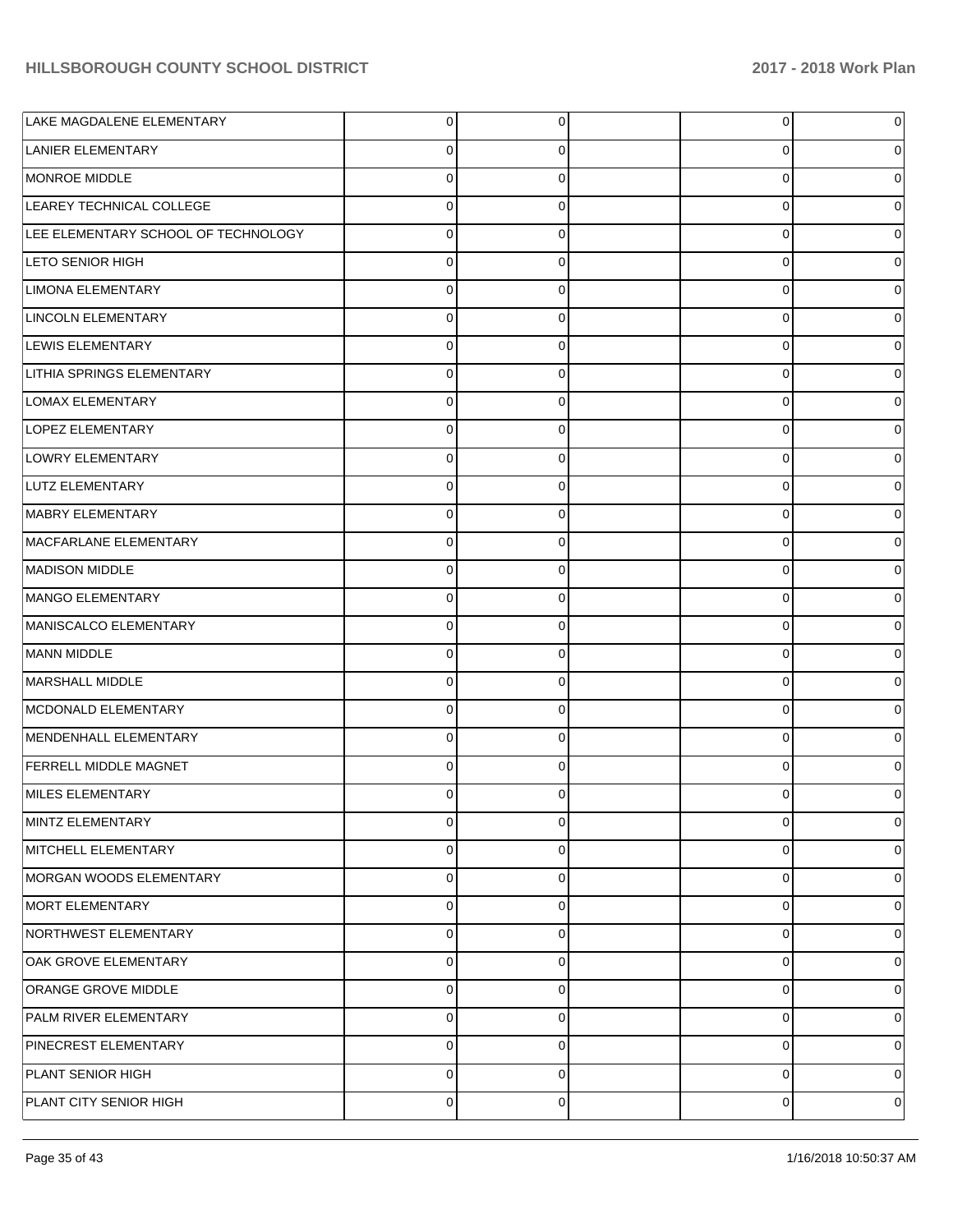| <b>TOMLIN MIDDLE</b>                                    | $\mathbf 0$ | 0           | 0           | 0 |
|---------------------------------------------------------|-------------|-------------|-------------|---|
| POTTER ELEMENTARY                                       | 0           | 0           | 0           | 0 |
| PROGRESS VILLAGE MIDDLE                                 | 0           | 0           | 0           |   |
| <b>RIVERHILLS ELEMENTARY</b>                            | $\mathbf 0$ | 0           | 0           | o |
| <b>RIVERVIEW ELEMENTARY</b>                             | 0           | 0           | 0           |   |
| <b>ROBINSON ELEMENTARY</b>                              | $\mathbf 0$ | 0           | 0           | 0 |
| <b>ROBINSON SENIOR HIGH</b>                             | 0           | 0           | 0           |   |
| <b>ROBLES ELEMENTARY</b>                                | $\mathbf 0$ | 0           | 0           | o |
| <b>ROLAND PARK K-8</b>                                  | 0           | 0           | 0           | ი |
| LAVOY EXCEPTIONAL STUDENT EDUCATION<br><b>CENTER</b>    | $\mathbf 0$ | 0           | 0           | 0 |
| JEFFERSON SENIOR HIGH                                   | $\mathbf 0$ | 0           | 0           | 0 |
| ROOSEVELT ELEMENTARY                                    | $\mathbf 0$ | 0           | 0           | 0 |
| <b>RUSKIN ELEMENTARY</b>                                | $\mathbf 0$ | 0           | 0           | 0 |
| SCHWARZKOPF ELEMENTARY                                  | $\mathbf 0$ | 0           | 0           | 0 |
| <b>SEFFNER ELEMENTARY</b>                               | $\mathbf 0$ | 0           | 0           | 0 |
| <b>SEMINOLE ELEMENTARY</b>                              | $\mathbf 0$ | 0           | 0           | 0 |
| <b>SHAW ELEMENTARY</b>                                  | $\mathbf 0$ | 0           | 0           | 0 |
| SHORE ELEMENTARY                                        | $\mathbf 0$ | 0           | 0           | 0 |
| <b>SIMMONS CAREER CENTER</b>                            | $\mathbf 0$ | 0           | 0           | 0 |
| <b>BLOOMINGDALE SENIOR HIGH</b>                         | $\mathbf 0$ | 0           | 0           | 0 |
| SPRINGHEAD ELEMENTARY                                   | $\mathbf 0$ | 0           | 0           | 0 |
| SULPHUR SPRINGS K-8 COMMUNITY SCHOOL                    | $\mathbf 0$ | 0           | 0           | 0 |
| SUMMERFIELD ELEMENTARY                                  | $\mathbf 0$ | 0           | 0           | 0 |
| TAMPA BAY TECHNICAL HIGH SCHOOL                         | $\Omega$    | $\Omega$    | $\Omega$    | o |
| TAMPA BAY BOULEVARD ELEMENTARY                          | 0           | $\Omega$    | 0           | 0 |
| <b>TAMPA PALMS ELEMENTARY</b>                           | $\Omega$    | 0           | 0           | 0 |
| TEMPLE TERRACE ELEMENTARY                               | $\Omega$    | $\mathbf 0$ | $\mathbf 0$ | 0 |
| <b>THONOTOSASSA ELEMENTARY</b>                          | $\Omega$    | $\Omega$    | 0           | 0 |
| TINKER K-8                                              | $\Omega$    | $\Omega$    | 0           | 0 |
| <b>TOWN &amp; COUNTRY ELEMENTARY</b>                    | $\mathbf 0$ | 0           | 0           | 0 |
| <b>WEBB MIDDLE</b>                                      | $\Omega$    | $\mathbf 0$ | $\mathbf 0$ | 0 |
| <b>TRAPNELL ELEMENTARY</b>                              | $\Omega$    | $\Omega$    | $\mathbf 0$ | 0 |
| <b>TURKEY CREEK MIDDLE</b>                              | $\Omega$    | $\Omega$    | 0           | 0 |
| TWIN LAKES ELEMENTARY                                   | $\Omega$    | 0           | 0           | 0 |
| CAMINITI EXCEPTIONAL STUDENT EDUCATION<br><b>CENTER</b> | $\mathbf 0$ | 0           | $\mathbf 0$ | 0 |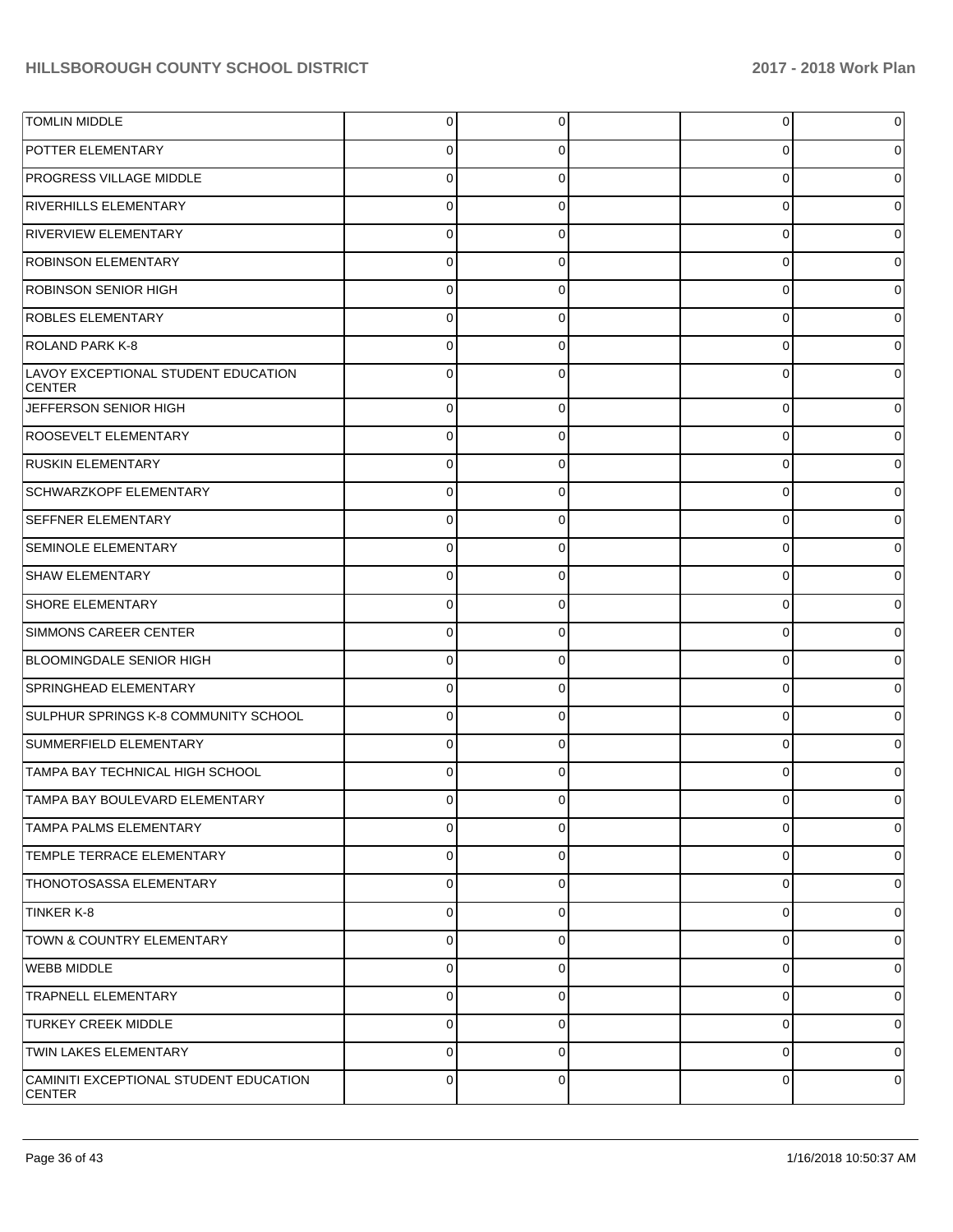| WALDEN LAKE ELEMENTARY       | $\overline{0}$ | 0 | 0 | 0 |
|------------------------------|----------------|---|---|---|
| <b>WASHINGTON ELEMENTARY</b> | 0              | 0 | 0 | 0 |
| <b>WEST SHORE ELEMENTARY</b> | $\overline{0}$ | 0 | 0 | 0 |
| <b>WEST TAMPA ELEMENTARY</b> | $\overline{0}$ | 0 | 0 | 0 |
| JAMES ELEMENTARY SCHOOL      | $\overline{0}$ | 0 | 0 | 0 |
| <b>WILSON MIDDLE</b>         | $\mathbf 0$    | 0 | 0 | 0 |
| <b>WILSON ELEMENTARY</b>     | $\overline{0}$ | 0 | 0 | 0 |
| WIMAUMA ELEMENTARY           | $\overline{0}$ | 0 | 0 | 0 |
| <b>WITTER ELEMENTARY</b>     | $\overline{0}$ | 0 | 0 | 0 |
| <b>WOODBRIDGE ELEMENTARY</b> | $\overline{0}$ | 0 | 0 | 0 |
| YATES ELEMENTARY             | $\overline{0}$ | 0 | 0 | 0 |
| YOUNG MIDDLE                 | $\overline{0}$ | 0 | 0 | 0 |
| <b>DURANT SENIOR HIGH</b>    | $\overline{0}$ | 0 | 0 | 0 |
| <b>BURNETT MIDDLE</b>        | $\overline{0}$ | 0 | 0 | 0 |
| VALRICO ELEMENTARY           | $\overline{0}$ | 0 | 0 | 0 |
| <b>BENITO MIDDLE</b>         | $\overline{0}$ | 0 | 0 | 0 |
| <b>WALKER MIDDLE</b>         | $\overline{0}$ | 0 | 0 | 0 |
| <b>WILLIAMS MIDDLE</b>       | $\overline{0}$ | 0 | 0 | 0 |
| SICKLES SENIOR HIGH          | $\overline{0}$ | 0 | 0 | 0 |
| <b>WHARTON SENIOR HIGH</b>   | $\overline{0}$ | 0 | 0 | 0 |
| <b>BLAKE SENIOR HIGH</b>     | $\overline{0}$ | 0 | 0 | 0 |
| <b>CLARK ELEMENTARY</b>      | $\mathbf{0}$   | 0 | 0 | 0 |
| <b>WESTCHASE ELEMENTARY</b>  | $\mathbf{0}$   | 0 | 0 | 0 |
| <b>PIZZO ELEMENTARY</b>      | $\mathbf 0$    | 0 | 0 | 0 |
| <b>RODGERS MIDDLE</b>        | 0              | 0 | 0 | 0 |
| <b>RIVERVIEW SENIOR HIGH</b> | $\overline{0}$ | 0 | 0 | 0 |
| <b>BEVIS ELEMENTARY</b>      | 0              | 0 | 0 | 0 |
| RANDALL MIDDLE               | $\mathbf{0}$   | 0 | 0 | 0 |
| <b>DAVIDSEN MIDDLE</b>       | $\mathbf{0}$   | 0 | 0 | 0 |
| PRIDE ELEMENTARY             | $\mathbf{0}$   | 0 | 0 | 0 |
| <b>MCKITRICK ELEMENTARY</b>  | $\mathbf 0$    | 0 | 0 | 0 |
| <b>CHILES ELEMENTARY</b>     | $\mathbf{0}$   | 0 | 0 | 0 |
| SYMMES ELEMENTARY            | $\mathbf{0}$   | 0 | 0 | 0 |
| MARTINEZ MIDDLE              | $\mathbf{0}$   | 0 | 0 | 0 |
| <b>LIBERTY MIDDLE</b>        | $\mathbf{0}$   | 0 | 0 | 0 |
| ALONSO HIGH                  | $\mathbf 0$    | 0 | 0 | 0 |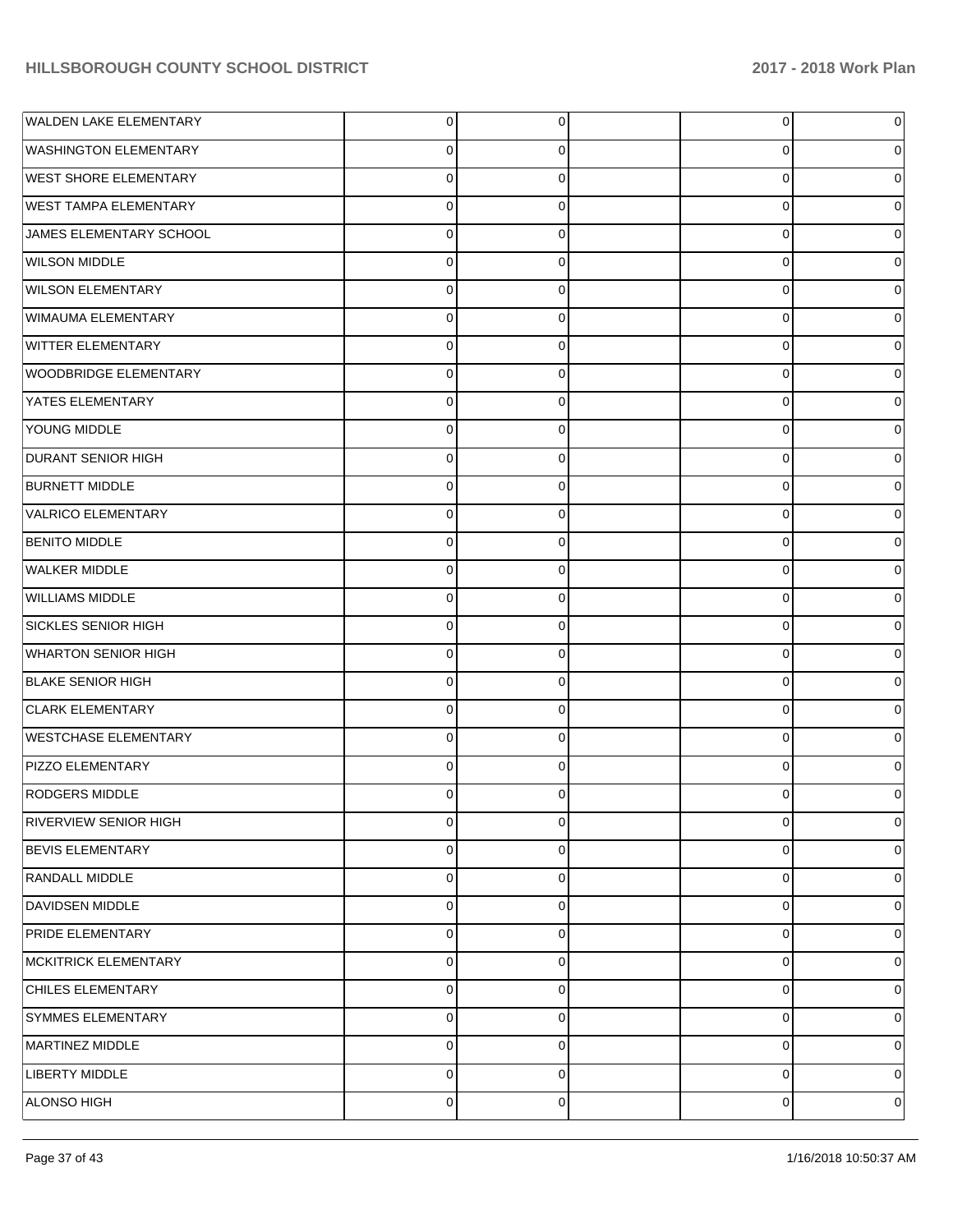| <b>FREEDOM SENIOR HIGH</b>          | $\overline{0}$ | 0              | 0 | 0 |
|-------------------------------------|----------------|----------------|---|---|
| MIDDLETON SENIOR HIGH               | $\overline{0}$ | 0              | 0 | 0 |
| SOUTH COUNTY CAREER CENTER          | $\overline{0}$ | $\Omega$       | 0 | 0 |
| <b>FARNELL MIDDLE</b>               | $\overline{0}$ | $\Omega$       | 0 | 0 |
| <b>BRYANT ELEMENTARY</b>            | $\overline{0}$ | $\Omega$       | 0 |   |
| <b>CIMINO ELEMENTARY</b>            | $\overline{0}$ | $\Omega$       | 0 | 0 |
| <b>IPPOLITO ELEMENTARY</b>          | $\overline{0}$ | $\Omega$       | 0 |   |
| NEWSOME SENIOR HIGH                 | $\overline{0}$ | $\Omega$       | 0 | 0 |
| JENNINGS MIDDLE                     | $\overline{0}$ | $\Omega$       | 0 |   |
| SHIELDS MIDDLE                      | $\overline{0}$ | $\Omega$       | 0 | 0 |
| <b>HERITAGE ELEMENTARY</b>          | $\overline{0}$ | $\Omega$       | 0 |   |
| <b>SESSUMS ELEMENTARY</b>           | $\overline{0}$ | $\Omega$       | 0 | 0 |
| NELSON ELEMENTARY                   | $\overline{0}$ | $\Omega$       | 0 |   |
| MULRENNAN MIDDLE                    | $\overline{0}$ | $\Omega$       | 0 | 0 |
| <b>SCHMIDT ELEMENTARY</b>           | $\overline{0}$ | $\Omega$       | 0 |   |
| MULLER ELEMENTARY                   | $\overline{0}$ | $\Omega$       | 0 | 0 |
| CORR ELEMENTARY                     | $\overline{0}$ | $\Omega$       | 0 |   |
| <b>BOWERS WHITLEY CAREER CENTER</b> | $\overline{0}$ | $\Omega$       | 0 | 0 |
| SHEEHY ELEMENTARY                   | $\overline{0}$ | $\Omega$       | 0 |   |
| RAMPELLO DOWNTOWN PARTNERSHIP       | $\overline{0}$ | $\Omega$       | 0 | 0 |
| <b>DAVIS ELEMENTARY</b>             | $\overline{0}$ | $\Omega$       | 0 |   |
| <b>BRANDON ALTERNATIVE</b>          | $\overline{0}$ | $\Omega$       | 0 | 0 |
| <b>FISHHAWK CREEK ELEMENTARY</b>    | $\overline{0}$ | $\Omega$       | 0 |   |
| SPOTO HIGH SCHOOL                   | $\overline{0}$ | $\Omega$       | 0 |   |
| <b>FROST ELEMENTARY</b>             | 0              | ∩              |   |   |
| <b>GIUNTA MIDDLE SCHOOL</b>         | $\overline{0}$ | $\overline{0}$ | 0 | 0 |
| APARICIO-LEVY TECHNICAL COLLEGE     | $\overline{0}$ | $\Omega$       | 0 | 0 |
| LENNARD HIGH SCHOOL                 | $\overline{0}$ | $\Omega$       | 0 | 0 |
| <b>TURNER BARTELS K-8</b>           | $\overline{0}$ | $\Omega$       | 0 | 0 |
| COLLINS ELEMENTARY                  | $\overline{0}$ | $\Omega$       | 0 | 0 |
| NORTH TAMPA ALTERNATIVE CENTER      | $\overline{0}$ | $\Omega$       | 0 | 0 |
| <b>GARY ADULT CENTER</b>            | $\overline{0}$ | $\Omega$       | 0 | 0 |
| CARVER EXCEPTIONAL CENTER           | $\overline{0}$ | $\Omega$       | 0 | 0 |
| SUMMERFIELD CROSSINGS               | $\overline{0}$ | $\Omega$       | 0 | 0 |
| <b>DOBY ELEMENTARY</b>              | $\overline{0}$ | $\Omega$       | 0 | 0 |
| OAK PARK ELEMENTARY                 | $\overline{0}$ | 0              | 0 | 0 |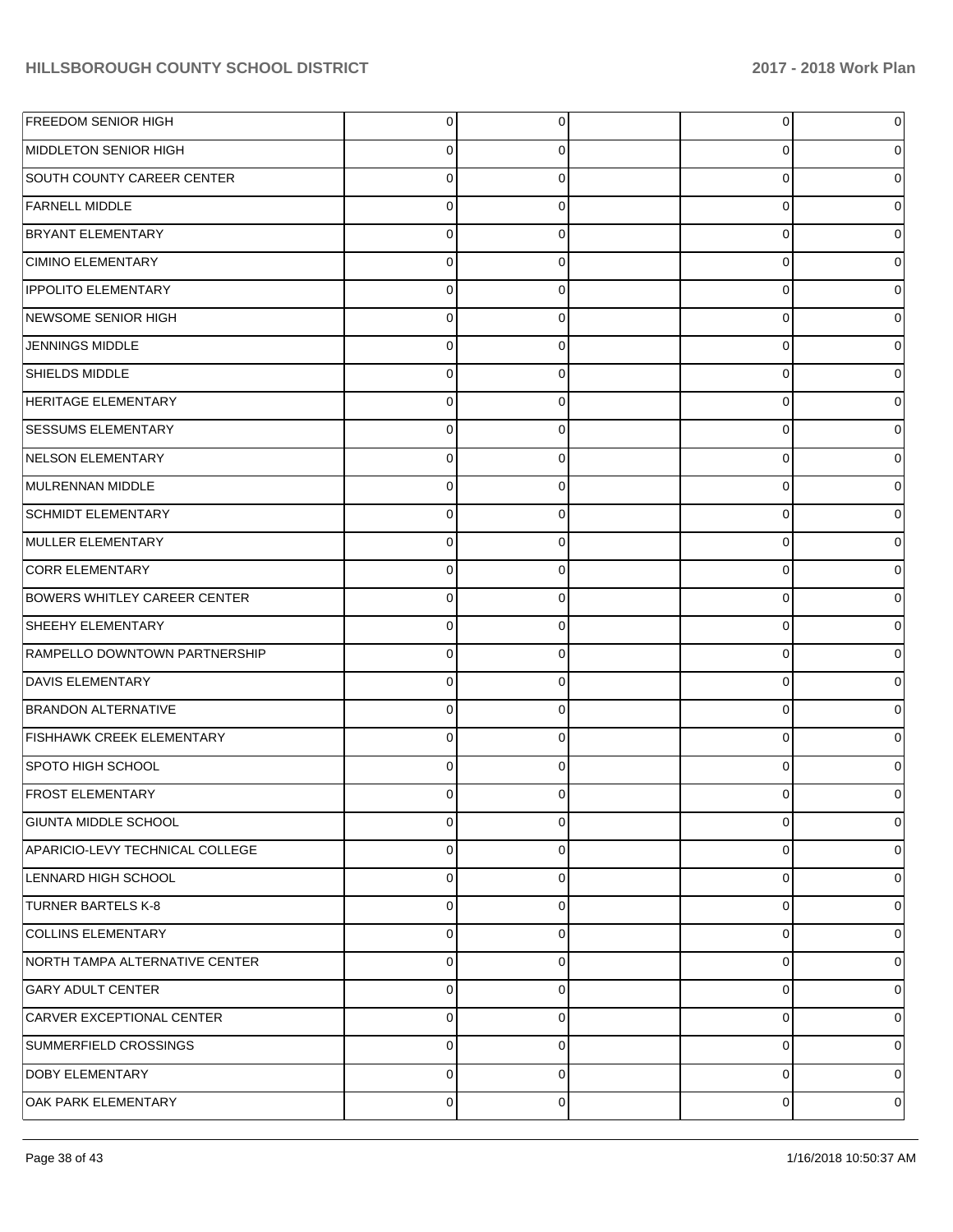| SMITH MIDDLE SCHOOL                                  | $\overline{0}$ | $\overline{0}$ | $\overline{0}$ | 0 |
|------------------------------------------------------|----------------|----------------|----------------|---|
| <b>DEER PARK ELEMENTARY</b>                          | 0              | 0              | 0              | 0 |
| HAMMOND ELEMENTARY                                   | $\Omega$       | $\Omega$       | 0              | 0 |
| <b>REDDICK ELEMENTARY SCHOOL</b>                     | $\Omega$       | 0              | 0              | 0 |
| KIMBELL ELEMENTARY                                   | $\Omega$       | $\Omega$       | 0              |   |
| STEINBRENNER HIGH SCHOOL                             | $\Omega$       | 0              | 0              | 0 |
| <b>STOWERS ELEMENTARY SCHOOL</b>                     | $\Omega$       | 0              | 0              |   |
| <b>BARRINGTON MIDDLE SCHOOL</b>                      | $\Omega$       | 0              | 0              | 0 |
| <b>STRAWBERRY CREST HIGH SCHOOL</b>                  | $\Omega$       | $\Omega$       | 0              | 0 |
| <b>BAILEY ELEMENTARY SCHOOL</b>                      | $\Omega$       | 0              | 0              | 0 |
| <b>THOMPSON ELEMENTARY</b>                           | $\Omega$       | 0              | 0              |   |
| LAMB ELEMENTARY                                      | 0              | $\Omega$       | 0              | 0 |
| LOPEZ EXCEPTIONAL STUDENT EDUCATION<br><b>CENTER</b> | $\Omega$       | $\Omega$       | $\Omega$       |   |
| DOROTHY THOMAS EXCEPTIONAL CENTER                    | $\Omega$       | $\mathbf 0$    | $\mathbf 0$    |   |
| DAWSON ELEMENTARY                                    | $\Omega$       | 0              | 0              |   |
| <b>ADAMS MIDDLE</b>                                  | $\Omega$       | 0              | 0              |   |
| FOREST HILLS ELEMENTARY                              | $\Omega$       | 0              | 0              |   |
| MEMORIAL MIDDLE                                      | $\Omega$       | 0              | $\mathbf 0$    |   |
| ALEXANDER ELEMENTARY                                 | $\Omega$       | 0              | 0              |   |
| PIERCE MIDDLE                                        | $\Omega$       | 0              | 0              |   |
| <b>ANDERSON ELEMENTARY</b>                           | $\Omega$       | 0              | 0              |   |
| ARMWOOD SENIOR HIGH                                  | $\Omega$       | 0              | 0              |   |
| <b>APOLLO BEACH ELEMENTARY</b>                       | $\Omega$       | 0              | $\mathbf 0$    |   |
| <b>BALLAST POINT ELEMENTARY</b>                      | $\Omega$       | 0              | $\Omega$       |   |
| <b>BAY CREST ELEMENTARY</b>                          | 0              | 0              | 0              | 0 |
| <b>BING ELEMENTARY</b>                               | 0              | $\mathbf 0$    | 0              | 0 |
| <b>ALAFIA ELEMENTARY</b>                             | 0              | $\mathbf 0$    | $\pmb{0}$      | 0 |
| <b>JUST ELEMENTARY</b>                               | 0              | $\mathbf 0$    | $\mathbf 0$    | 0 |
| <b>STEWART MIDDLE</b>                                | 0              | $\mathbf 0$    | $\mathbf 0$    | 0 |
| <b>BRANDON SENIOR HIGH</b>                           | 0              | $\mathbf 0$    | 0              | 0 |
| <b>BOYETTE SPRINGS ELEMENTARY</b>                    | 0              | $\mathbf 0$    | 0              | 0 |
| MCLANE MIDDLE                                        | 0              | $\mathbf 0$    | 0              | 0 |
| BREWSTER TECHNICAL COLLEGE                           | 0              | $\mathbf 0$    | 0              | 0 |
| <b>BROOKER ELEMENTARY</b>                            | 0              | $\mathbf 0$    | $\mathbf 0$    | 0 |
| <b>BROWARD ELEMENTARY</b>                            | 0              | 0              | 0              | 0 |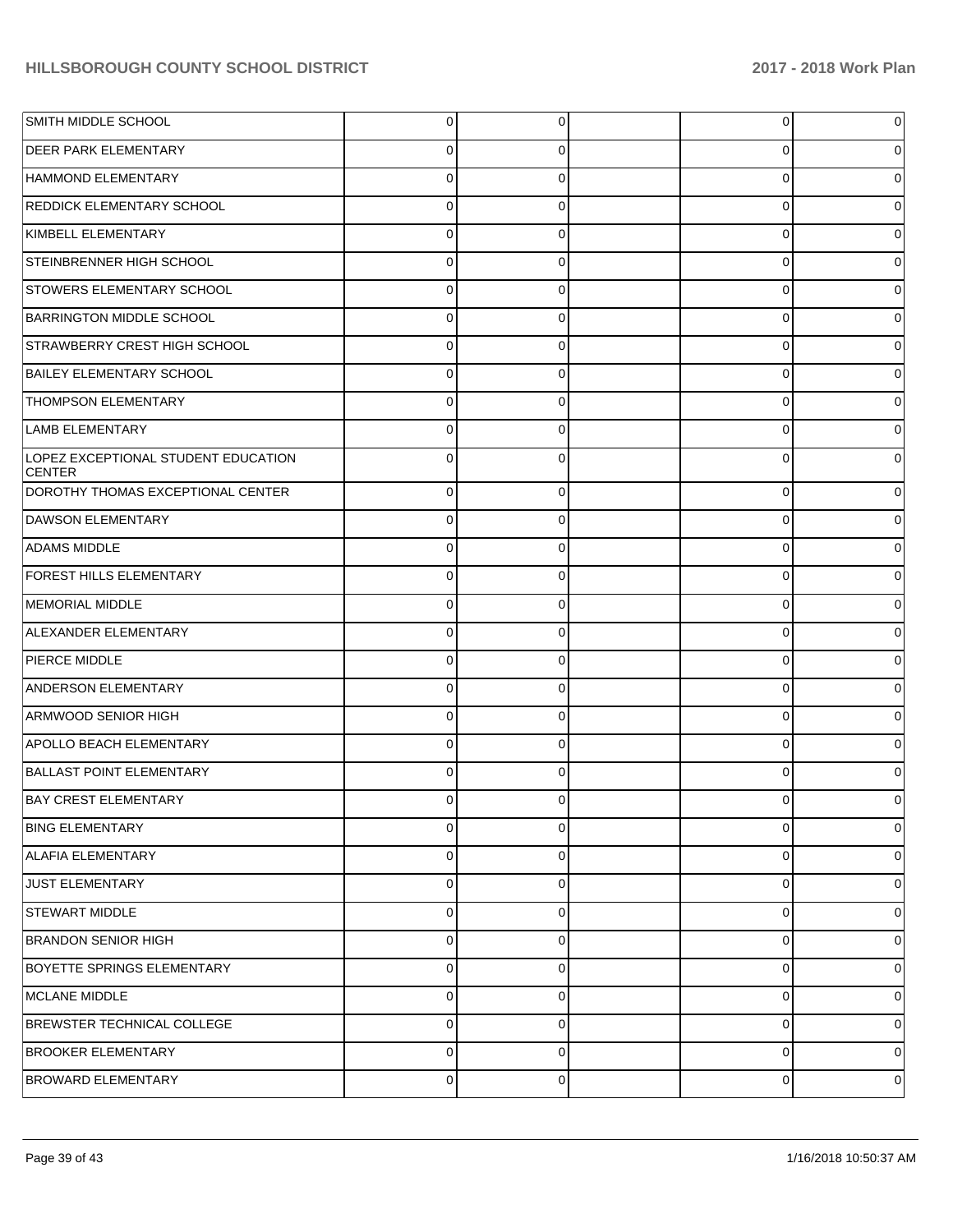| <b>BRYAN ELEMENTARY</b>       | $\Omega$       | $\Omega$ | $\Omega$ | $\Omega$     |
|-------------------------------|----------------|----------|----------|--------------|
| <b>BUCHANAN MIDDLE</b>        | $\mathbf 0$    | 0        | 0        |              |
| <b>BUCKHORN ELEMENTARY</b>    | $\mathbf 0$    | 0        | 0        | 0            |
| <b>BURNEY ELEMENTARY</b>      | $\overline{0}$ | 0        | 0        | U            |
| <b>BURNS MIDDLE</b>           | $\mathbf 0$    | $\Omega$ | 0        | ი            |
| <b>CAHOON ELEMENTARY</b>      | $\mathbf 0$    | $\Omega$ | 0        | 0            |
| VAN BUREN MIDDLE              | $\Omega$       | $\Omega$ | $\Omega$ | $\Omega$     |
| CANNELLA ELEMENTARY           | $\mathbf{0}$   | $\Omega$ | 0        | <sup>0</sup> |
| CARROLLWOOD ELEMENTARY        | $\mathbf 0$    | $\Omega$ | $\Omega$ |              |
| CHAMBERLAIN SENIOR HIGH       | $\Omega$       | $\Omega$ | $\Omega$ |              |
| CHIARAMONTE ELEMENTARY        | $\Omega$       | 0        | $\Omega$ | U            |
| <b>CITRUS PARK ELEMENTARY</b> | $\overline{0}$ | $\Omega$ | 0        | <sup>0</sup> |
| <b>CLAIR-MEL ELEMENTARY</b>   | $\Omega$       | $\Omega$ | 0        |              |
| DOWDELL MIDDLE                | $\Omega$       | $\Omega$ | $\Omega$ |              |
| CLAYWELL ELEMENTARY           | $\mathbf{0}$   | $\Omega$ | $\Omega$ | $\Omega$     |
| CLEVELAND ELEMENTARY          | $\Omega$       | 0        | 0        | 0            |
| COLEMAN MIDDLE                | $\mathbf 0$    | 0        | 0        |              |
| <b>COLSON ELEMENTARY</b>      | $\mathbf 0$    | $\Omega$ | $\Omega$ |              |
| LOCKHART ELEMENTARY           | $\mathbf 0$    | 0        | 0        | 0            |
| <b>CORK ELEMENTARY</b>        | $\Omega$       | $\Omega$ | $\Omega$ | $\Omega$     |
| <b>CRESTWOOD ELEMENTARY</b>   | $\Omega$       | $\Omega$ | $\Omega$ |              |
|                               | $\bf{0}$       | 0        | $\bf{0}$ |              |

## **Failed Standard Relocatable Tracking**

Relocatable units currently reported by school, from FISH, and the number of relocatable units identified as 'Failed Standards'.

Nothing reported for this section.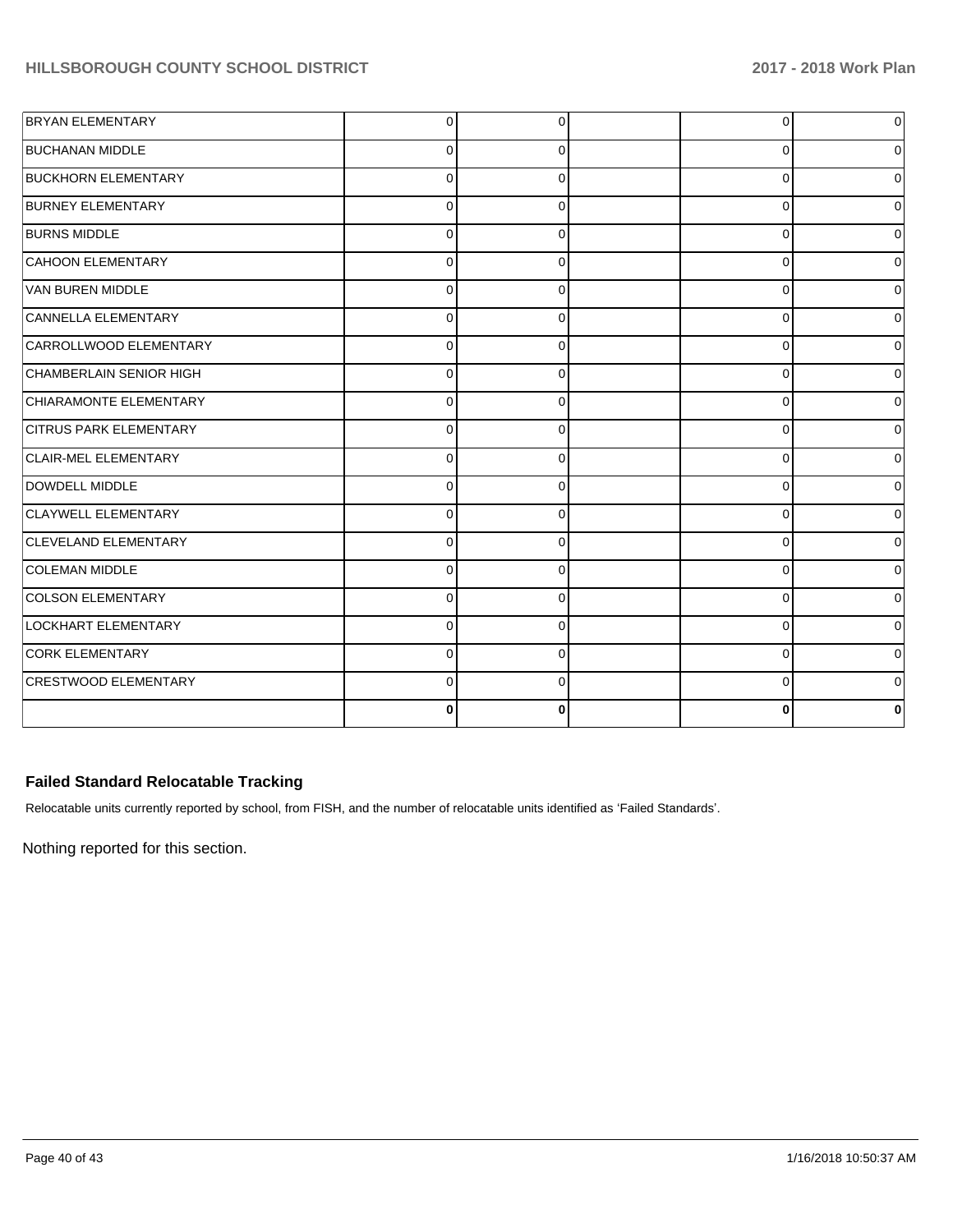# **Planning**

#### **Class Size Reduction Planning**

**Plans approved by the school board that reduce the need for permanent student stations such as acceptable school capacity levels, redistricting, busing, year-round schools, charter schools, magnet schools, public-private partnerships, multitrack scheduling, grade level organization, block scheduling, or other alternatives.**

Hillsborough County has implemented redistricting, school level conversions, busing, charter schools, magnet schools, public-private partnerships, grade level organization, and Hillsborough Virtual.

#### **School Closure Planning**

**Plans for the closure of any school, including plans for disposition of the facility or usage of facility space, and anticipated revenues.** 

None

# **Long Range Planning**

#### **Ten-Year Maintenance**

District projects and locations regarding the projected need for major renovation, repair, and maintenance projects within the district in years 6-10 beyond the projects plans detailed in the five years covered by the work plan.

| Project             | 2021 - 2022 / 2026 - 2027<br><b>Projected Cost</b> |
|---------------------|----------------------------------------------------|
| Various Maintenance | \$423,564,882                                      |
|                     | \$423,564,882                                      |

## **Ten-Year Capacity**

Schedule of capital outlay projects projected to ensure the availability of satisfactory student stations for the projected student enrollment in K-12 programs for the future 5 years beyond the 5-year district facilities work program.

| Project                    | Location, Community, Quadrant or other<br>general location | 2021 - 2022 / 2026 - 2027<br><b>Projected Cost</b> |
|----------------------------|------------------------------------------------------------|----------------------------------------------------|
| New Elementary Schools (4) | South County                                               | \$131,744,000                                      |
| New Elementary Schools (2) | North East                                                 | \$65,872,000                                       |
| New High Schools (2)       | South County                                               | \$179,298,000                                      |
| New Middle School (1)      | South County                                               | \$54,074,000                                       |
|                            |                                                            | \$430,988,000                                      |

### **Ten-Year Planned Utilization**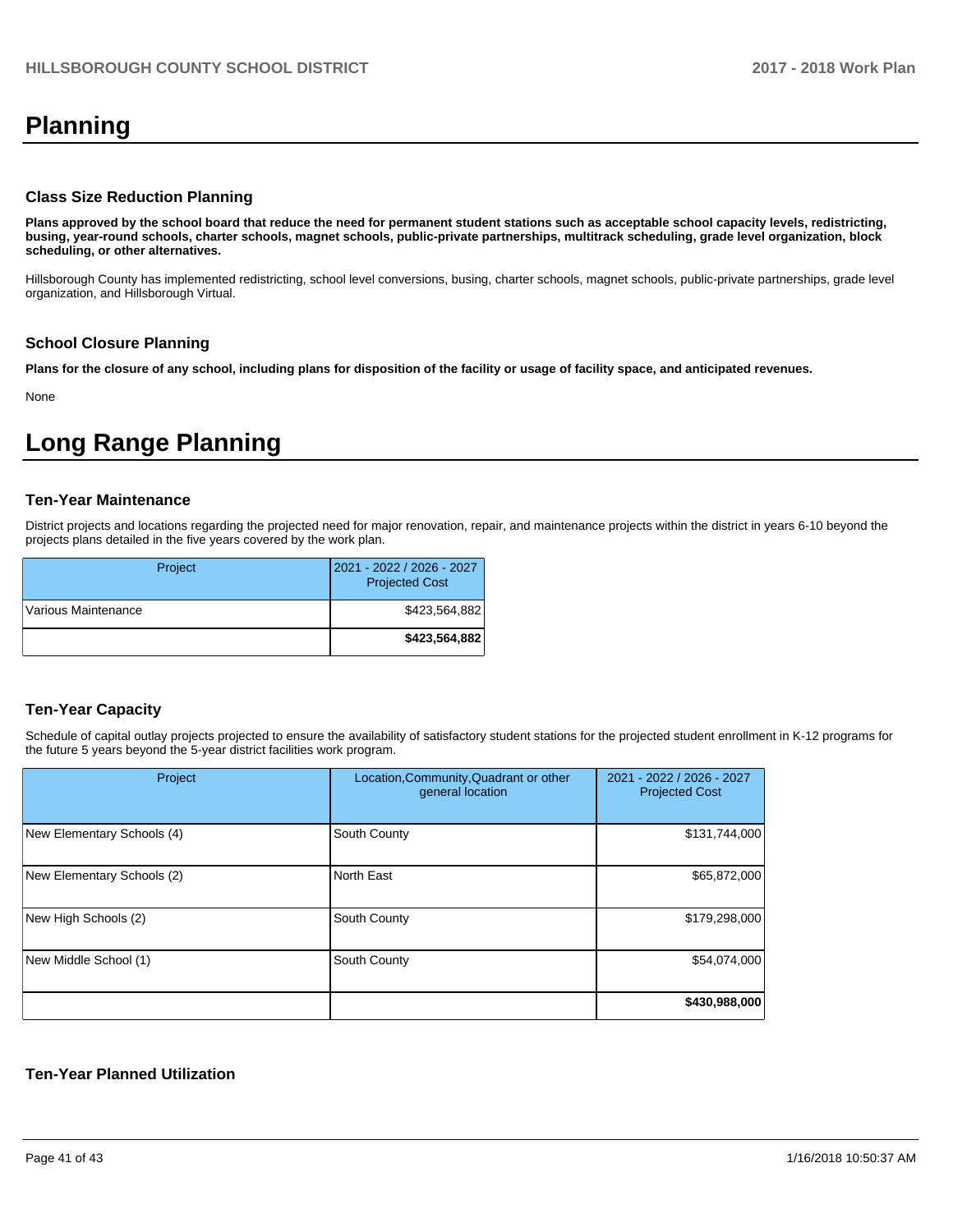Schedule of planned capital outlay projects identifying the standard grade groupings, capacities, and planned utilization rates of future educational facilities of the district for both permanent and relocatable facilities.

| <b>Grade Level Projections</b>   | <b>FISH</b><br><b>Student</b><br><b>Stations</b> | <b>Actual 2016 -</b><br><b>2017 FISH</b><br>Capacity | Actual<br>$2016 -$<br>2017<br><b>COFTE</b> | Actual 2016 - 2017<br><b>Utilization</b> | Actual 2017 - 2018 / 2026 - 2027 new<br>Student Capacity to be added/removed | Projected 2026<br>2027 COFTE | Projected 2026 -<br>2027 Utilization |
|----------------------------------|--------------------------------------------------|------------------------------------------------------|--------------------------------------------|------------------------------------------|------------------------------------------------------------------------------|------------------------------|--------------------------------------|
| Elementary - District<br> Totals | 110.687                                          | 110,687                                              | 90,627.37                                  | 81.88%                                   | 5.700                                                                        | 96,704                       | 83.09%                               |
| Middle - District Totals         | 62.534                                           | 56,258                                               | 42.259.33                                  | 75.12 %                                  | 1.350                                                                        | 44.896                       | 77.93 %                              |
| High - District Totals           | 66.646                                           | 63,299                                               | 56,345.87                                  | 89.02 %                                  | 2,308                                                                        | 60.093                       | 91.60%                               |
| Other - ESE, etc                 | 6.813                                            | 5.831                                                | 997.93                                     | 17.12 %                                  |                                                                              | 1.426                        | 24.46 %                              |
|                                  | 246.680                                          |                                                      | 236.075 190.230.50                         | 80.58 %                                  | 9,358                                                                        | 203.119                      | 82.76 %                              |

**Combination schools are included with the middle schools for student stations, capacity, COFTE and utilization purposes because these facilities all have a 90% utilization factor. Use this space to explain or define the grade groupings for combination schools.** 

No comments to report.

#### **Ten-Year Infrastructure Planning**

**Proposed Location of Planned New, Remodeled, or New Additions to Facilities in 06 thru 10 out years (Section 28).**

The School District will continue to coordinate with the County and local municipalities for necessary improvements.

Plans for closure of any school, including plans for disposition of the facility or usage of facility space, and anticipated revenues in the 06 thru 10 out **years (Section 29).**

None.

#### **Twenty-Year Maintenance**

District projects and locations regarding the projected need for major renovation, repair, and maintenance projects within the district in years 11-20 beyond the projects plans detailed in the five years covered by the work plan.

| Project             | 2026 - 2027 / 2036 - 2037 Projected Cost |
|---------------------|------------------------------------------|
| Various Maintenance | \$319,108,340                            |
|                     | \$319,108,340                            |

## **Twenty-Year Capacity**

Schedule of capital outlay projects projected to ensure the availability of satisfactory student stations for the projected student enrollment in K-12 programs for the future 11-20 years beyond the 5-year district facilities work program.